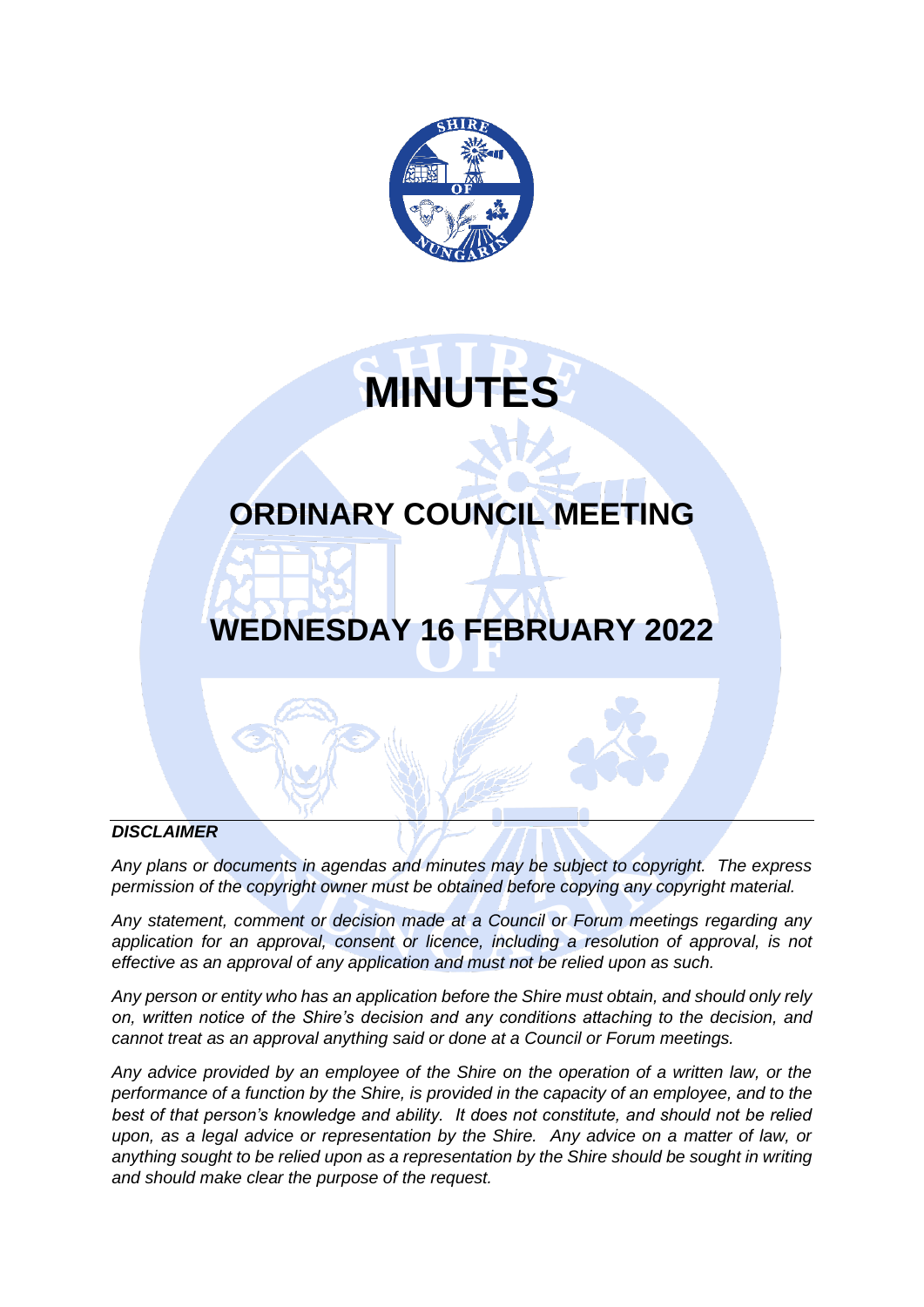# **TABLE OF CONTENTS**

| 1. |      |                                                                              |  |
|----|------|------------------------------------------------------------------------------|--|
| 2. |      |                                                                              |  |
|    | 2.1  |                                                                              |  |
|    | 2.2  |                                                                              |  |
|    | 2.3  |                                                                              |  |
|    |      |                                                                              |  |
|    | 3.1  |                                                                              |  |
|    | 3.2  |                                                                              |  |
|    |      |                                                                              |  |
|    | 4.1  | <b>RESPONSE TO PREVIOUS PUBLIC QUESTIONS TAKEN ON NOTICE 5</b>               |  |
|    | 4.2  |                                                                              |  |
|    |      |                                                                              |  |
|    | 5.1  |                                                                              |  |
|    | 5.2  | DISCLOSURES OF INTEREST THAT MAY CAUSE A CONFLICT 5                          |  |
| 6. |      | ANNOUNCEMENT BY THE PRESIDING MEMBER (WITHOUT DISCUSSION)  5                 |  |
| 7. |      | PREVIOUS COUNCIL MEETING MINUTES <b>AND ALL AND CONSTRUCTS</b> 5             |  |
|    | 7.1  |                                                                              |  |
| 8. |      |                                                                              |  |
|    | 8.1  |                                                                              |  |
|    | 8.2  | LISTING OF PAYMENTS FOR THE MONTH OF DECEMBER 2021 AND                       |  |
|    | 8.3  | MONTHLY STATEMENT OF FINANCIAL ACTIVITY FOR THE PERIOD                       |  |
|    | 8.4  | MONTHLY STATEMENT OF FINANCIAL ACTIVITY FOR THE PERIOD                       |  |
|    | 8.5  |                                                                              |  |
|    | 8.6  |                                                                              |  |
|    | 8.7  | REQUEST TO CONSIDER A DISCOUNT ON THE DAILY RATE ASSOCIATED                  |  |
|    | 8.8  |                                                                              |  |
|    | 8.9  |                                                                              |  |
|    | 8.10 | <b>ENDORSEMENT OF DISABILITY ACCESS AND INCLUSION PLAN 2022 -</b><br>2027 43 |  |
|    | 8.11 |                                                                              |  |
| 9. |      |                                                                              |  |
|    |      |                                                                              |  |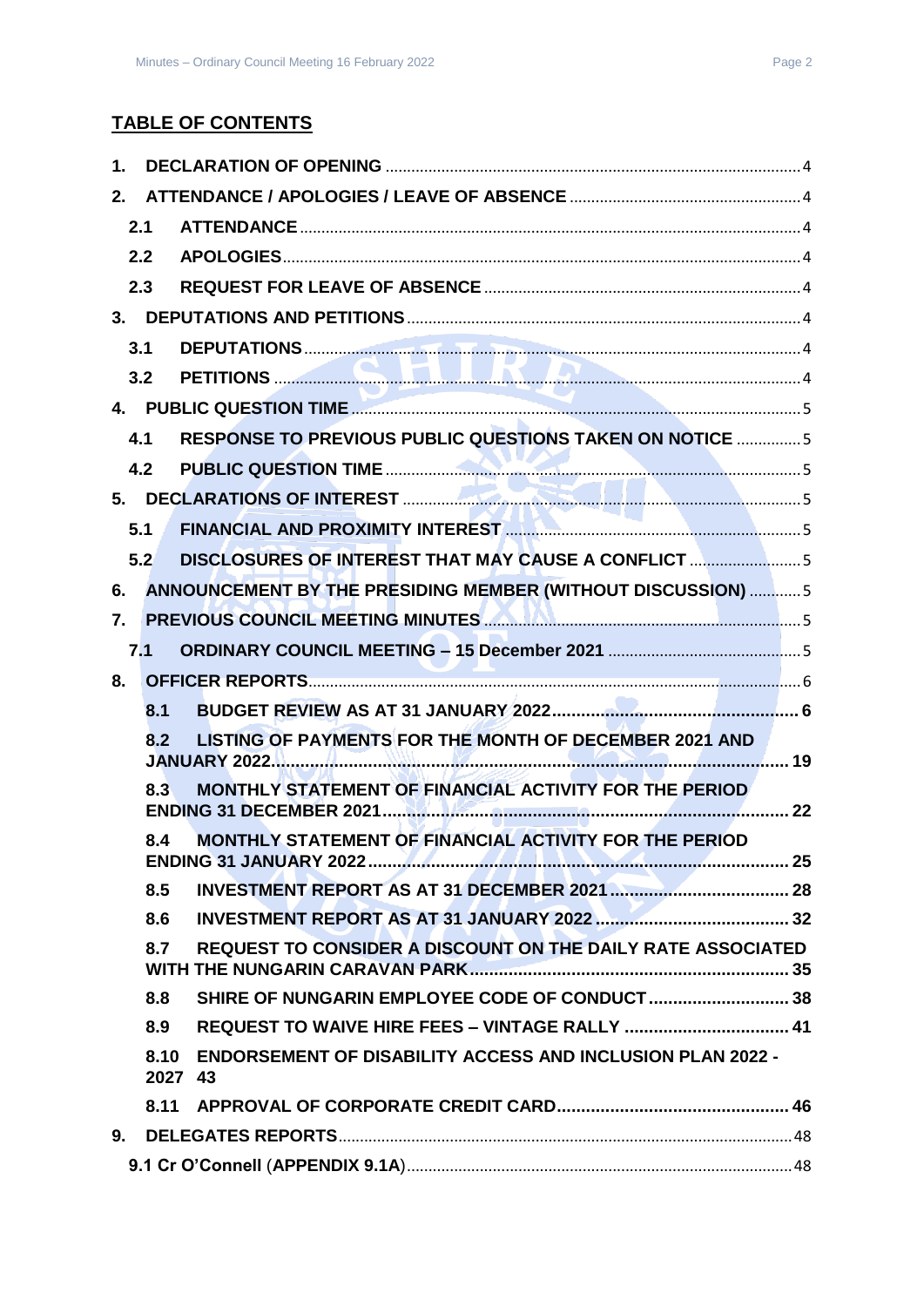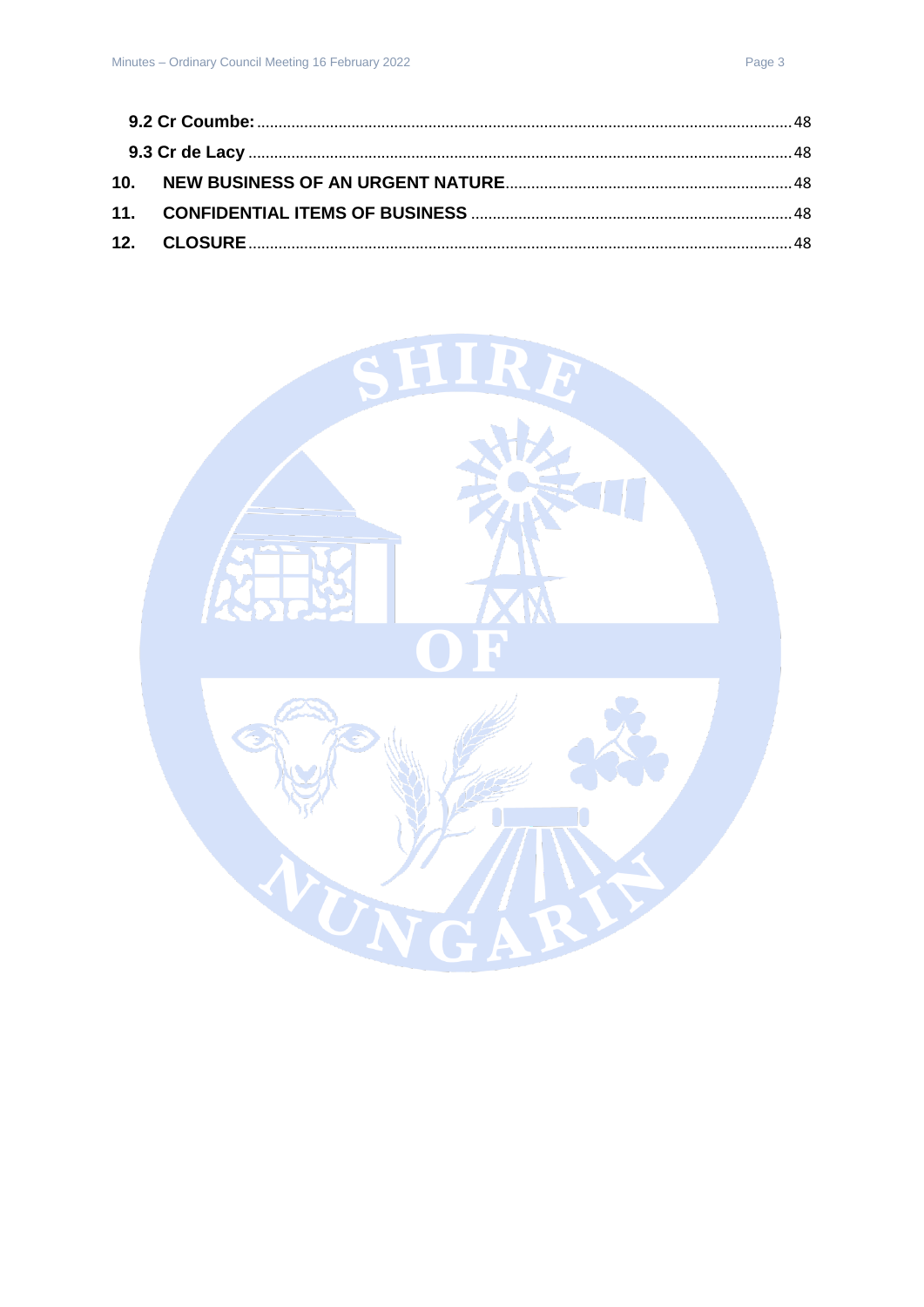# **AGENDA**

# <span id="page-3-0"></span>**1. DECLARATION OF OPENING**

The Presiding Member declared the meeting open at 3:00pm.

### *Affirmation of Civic Duty and Responsibility as Read*

*I make this Affirmation in good faith on behalf of Councillors and Officers of the Shire of Nungarin. We collectively declare we will duly, faithfully, honestly and with integrity fulfil the duties of our respective office and positions for all the people in the district according to the best of our judgment and ability.*

Acknowledgement of Traditional Custodians

We wish to acknowledge the Traditional Custodians of the land we are meeting on, the Njaki Njaki Nyoongar people, and recognise the contribution of Elders past, present and future.

# <span id="page-3-2"></span><span id="page-3-1"></span>**2. ATTENDANCE / APOLOGIES / LEAVE OF ABSENCE**

# **2.1 ATTENDANCE**

# **Councillors**

Shire President Cr P de Lacy Deputy Shire President Cr G Coumbe Elected Member Cr RE O'Connell Elected Member Cr K Dayman Elected Member Cr J Davis Elected Member Cr W Lee Elected Member **Cr M Caughey** 

# **Council Officers**

Chief Executive Officer Mr L Long Manager Works & Services Mr C Large

# **Observers / Visitors**

Nil

- <span id="page-3-3"></span>**2.2 APOLOGIES** Nil
- <span id="page-3-4"></span>**2.3 REQUEST FOR LEAVE OF ABSENCE** Nil

# <span id="page-3-6"></span><span id="page-3-5"></span>**3. DEPUTATIONS AND PETITIONS**

**3.1 DEPUTATIONS**

Nil

<span id="page-3-7"></span>**3.2 PETITIONS** Nil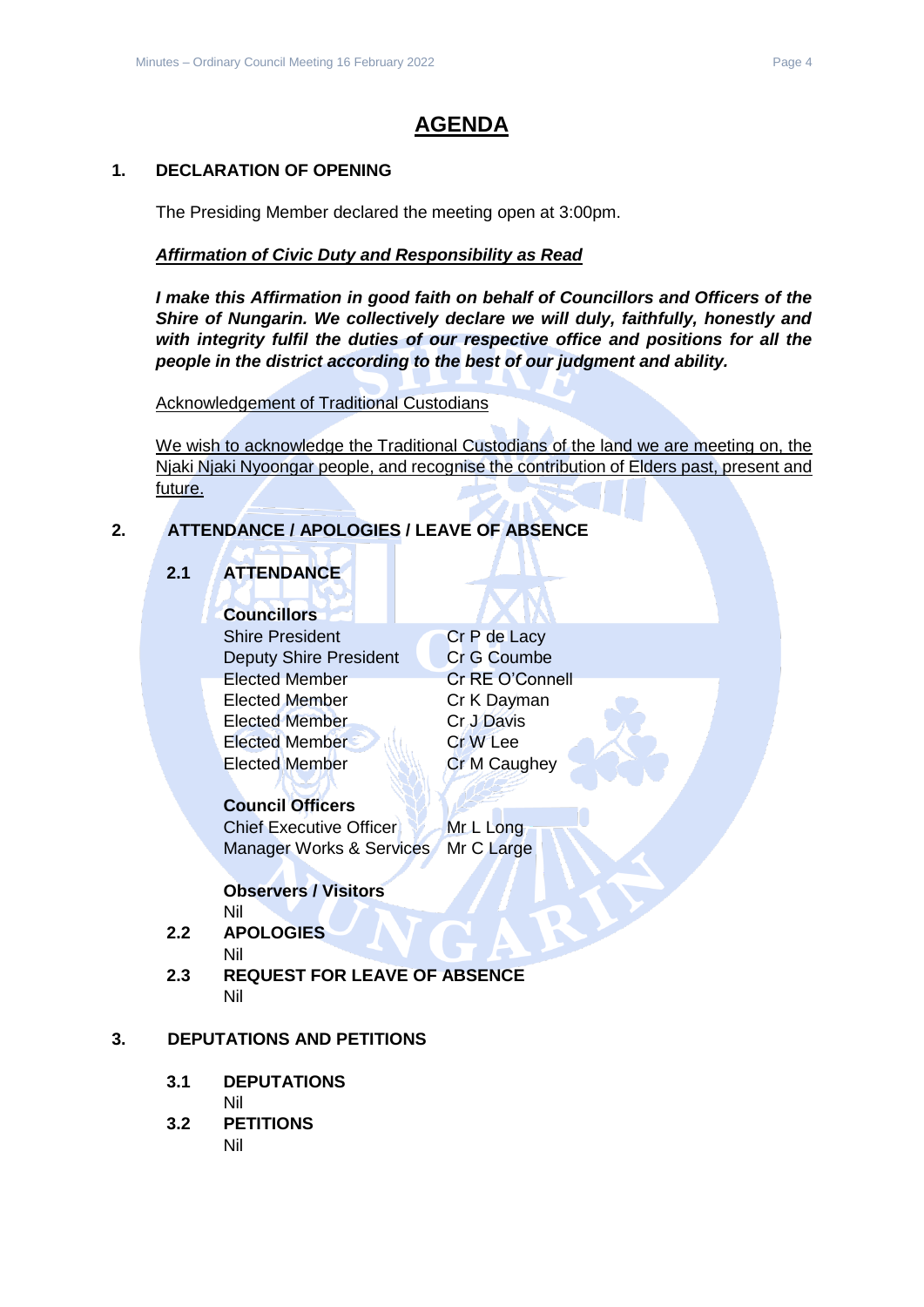#### <span id="page-4-1"></span><span id="page-4-0"></span>**4. PUBLIC QUESTION TIME**

- **4.1 RESPONSE TO PREVIOUS PUBLIC QUESTIONS TAKEN ON NOTICE** Nil
- <span id="page-4-2"></span>**4.2 PUBLIC QUESTION TIME** Nil

#### <span id="page-4-4"></span><span id="page-4-3"></span>**5. DECLARATIONS OF INTEREST**

**5.1 FINANCIAL AND PROXIMITY INTEREST**

#### <span id="page-4-5"></span>**5.2 DISCLOSURES OF INTEREST THAT MAY CAUSE A CONFLICT**

- Cr Coumbe declared an interest affecting impartiality Item 8.9 Request to Waive Hire Fees Associated with the Vintage Rally – being the Chairman and the Nungarin Heritage Machinery and Army Museum.
- Cr Lee declared an interest affecting impartiality Item 8.9 Request to Waive Hire Fees Associated with the Vintage Rally – being a committee member of the Nungarin Heritage Machinery and Army Museum.
- Cr O'Connell declared an interest affecting impartiality Item 8.9 Request to Waive Fees Associated with the Vintage Rally – Being a member of the Nungarin Heritage Machinery and Army Museum Committee.

# <span id="page-4-6"></span>**6. ANNOUNCEMENT BY THE PRESIDING MEMBER (WITHOUT DISCUSSION)** Nil

# <span id="page-4-8"></span><span id="page-4-7"></span>**7. PREVIOUS COUNCIL MEETING MINUTES**

**7.1 ORDINARY COUNCIL MEETING – 15 December 2021**

**COUNCIL RESOLUTION 6793/02/22** 

**That the Minutes of the Ordinary Council Meeting held on 15 December 2021 be confirmed as being a true and accurate record.**

**Moved: Cr W Lee Seconded: Cr M Caughey**

**CARRIED 7 / 7**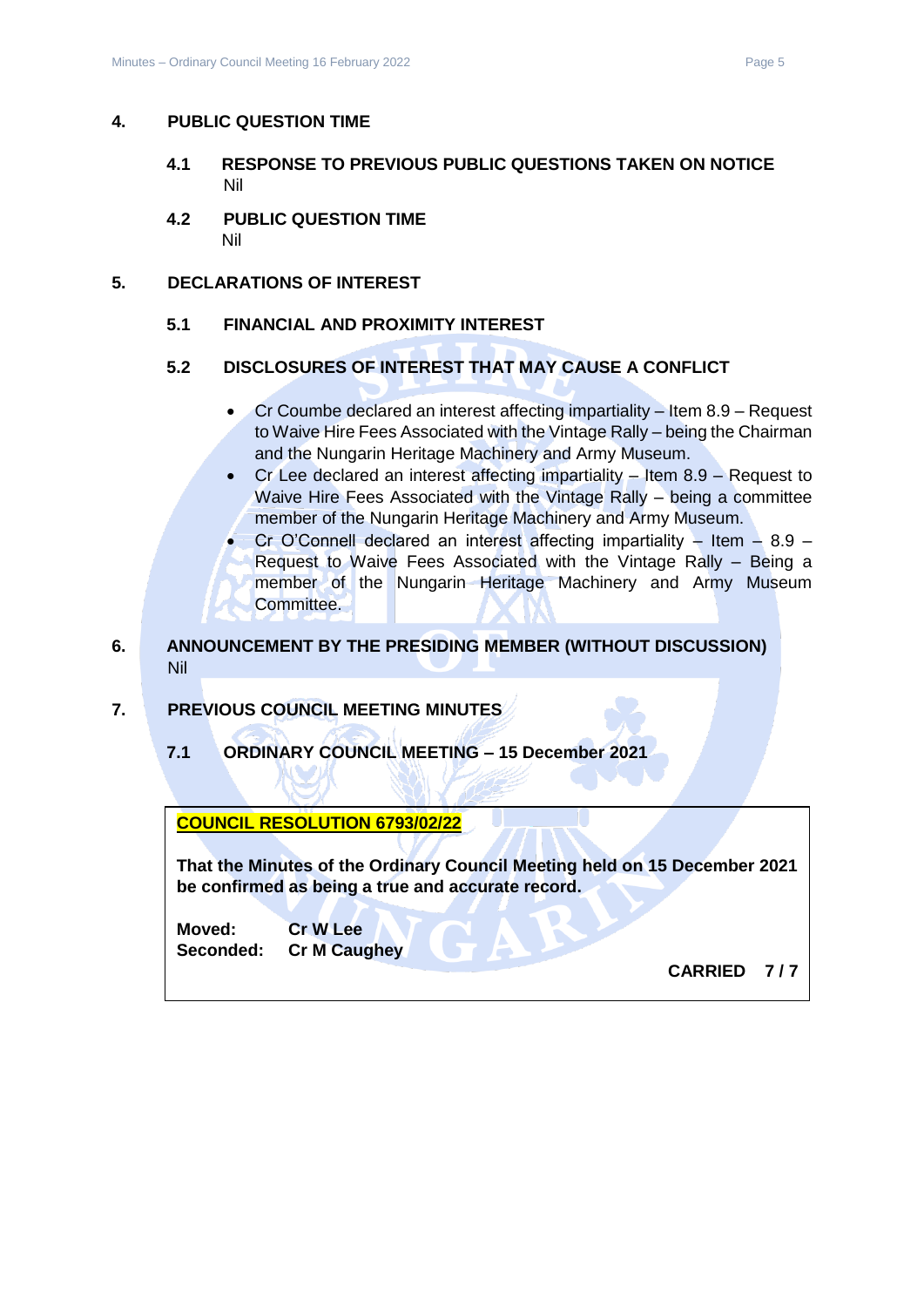#### <span id="page-5-0"></span>**8. OFFICER REPORTS**

<span id="page-5-1"></span>

| 8.1                             | <b>BUDGET REVIEW AS AT 31 JANUARY 2022</b> |  |  |  |
|---------------------------------|--------------------------------------------|--|--|--|
| File Ref:                       | 161001                                     |  |  |  |
| <b>Previous Item Ref:</b>       | Nil                                        |  |  |  |
| <b>Applicant:</b>               | Nil                                        |  |  |  |
| <b>Author and Title:</b>        | Leonard Long, Chief Executive Officer      |  |  |  |
|                                 | Darren Long, Finance Consultant            |  |  |  |
| <b>Declaration of Interest:</b> | Nil                                        |  |  |  |
| <b>Voting Requirements</b>      | <b>Absolute Majority</b>                   |  |  |  |
| <b>Attachment Number:</b>       | 8.1A – Statement of Financial Activity     |  |  |  |

# **COUNCIL RESOLUTION 6794/02/22**

**TALL** 

**That Council Resolves to:**

**ALC** 

**1. Adopt the 2021/22 Annual Budget Review, as presented in Attachment 8.1A, and note the estimate closing funds are based on current revenue and expenditure trends;**

л

**2. Approve the following budget amendments as authorised expenditure:**

| <b>ACCOUNT</b> | <b>DESCRIPTION</b>                                                                                                                      | <b>ORIGINAL</b><br><b>BUDGET</b><br><b>AMOUNT</b> | <b>REVISED</b><br><b>BUDGET</b><br><b>AMOUNT</b> | <b>POSITIVE</b><br><b>OUTCOME</b> | <b>NEGATIVE</b><br><b>OUTCOME</b> |
|----------------|-----------------------------------------------------------------------------------------------------------------------------------------|---------------------------------------------------|--------------------------------------------------|-----------------------------------|-----------------------------------|
| 504203         | <b>Proceeds on Plant Asset</b><br>Disposals - Reduced proceeds                                                                          | (\$161,800)                                       | (\$130,736)                                      |                                   | \$31,064                          |
|                | due to lower sale price<br>anticipated for some plant items                                                                             |                                                   |                                                  |                                   |                                   |
| 509302         | <b>Proceeds on Building Asset</b><br>Disposals - Proceeds for 2<br>transportable buildings not<br>anticipated in budget                 | \$0                                               | (\$2,000)                                        | (\$2,000)                         |                                   |
| 303202         | Ex-Gratia Rates - Increase in<br>CBH contribution in lieu of rates                                                                      | \$0                                               | (\$6,601)                                        | (\$6,601)                         |                                   |
| 204102         | <b>Members Conference Expenses</b><br>- Savings on conference<br>expenses                                                               | \$16,000                                          | \$9,205                                          | (\$6,795)                         |                                   |
| 204113         | <b>Australia Day Function</b><br>Expenses - Increase in function<br>expenses - offset by grant<br>received                              | \$500                                             | \$16,625                                         |                                   | \$16,125                          |
| 304102         | Government Grants - Grant for<br>Australia Day function not<br>anticipated                                                              | \$0                                               | (\$13,915)                                       | (\$13,915)                        |                                   |
| 204206         | Admin Building Maintenance -<br>Increase in wages and<br>overheads, contractor expenses<br>for roof repairs, and electricity<br>charges | \$18,395                                          | \$28,930                                         |                                   | \$10,535                          |
| 204207         | Admin Office Garden<br>Maintenance                                                                                                      | \$18,640                                          | \$9,640                                          | (\$9,000)                         |                                   |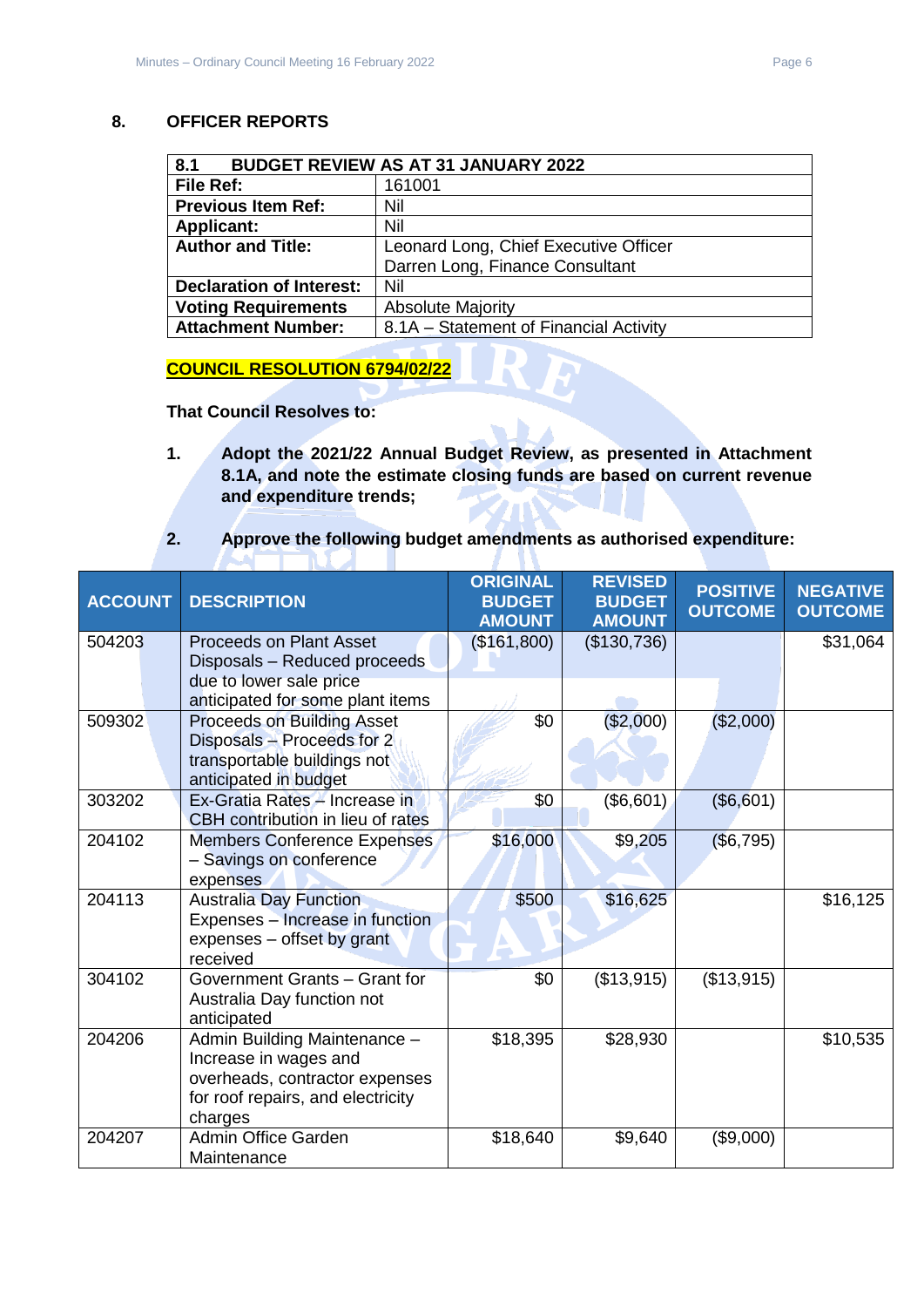| <b>ACCOUNT</b> | <b>DESCRIPTION</b>                                                                                                                                  | <b>ORIGINAL</b><br><b>BUDGET</b><br><b>AMOUNT</b> | <b>REVISED</b><br><b>BUDGET</b><br><b>AMOUNT</b> | <b>POSITIVE</b><br><b>OUTCOME</b> | <b>NEGATIVE</b><br><b>OUTCOME</b> |
|----------------|-----------------------------------------------------------------------------------------------------------------------------------------------------|---------------------------------------------------|--------------------------------------------------|-----------------------------------|-----------------------------------|
| 204220         | NEWROC Executive Expenses -<br>Payment of Data Centre Access<br>Fees to NEWROC Members -<br>offset by reimbursement by<br>wireless internet company | \$13,000                                          | \$63,000                                         |                                   | \$50,000                          |
| 204230         | Admin Depreciation - Increase<br>in non-cash depreciation<br>charges due to increase in<br>carrying values                                          | \$26,165                                          | \$39,075                                         |                                   | \$12,910                          |
| 204235         | Integrated Strategic Planning<br>Expenses - Increase in Asset<br>Management Planning and LTFP<br><b>Expenses</b>                                    | \$19,000                                          | \$41,000                                         |                                   | \$22,000                          |
| 304209         | <b>Admin Legal Expenses</b><br>Recovered - Increase in<br>reimbursement of legal<br>expenses                                                        | \$0                                               | (\$5,083)                                        | (\$5,083                          |                                   |
| 304220         | NEWROC Reimbursements -<br>Reimbursement of data centre<br>access fees by wireless<br>company                                                       | \$0                                               | (\$50,000)                                       | (\$50,000)                        |                                   |
| 205105         | Fire Prevention Depreciation -<br>Increase in non-cash<br>depreciation charges due to<br>increase in carrying values                                | \$7,481                                           | \$49,916                                         |                                   | \$42,435                          |
| 209108         | <b>Aged Housing Depreciation -</b><br>Increase in non-cash<br>depreciation charges due to<br>increase in carrying values                            | \$14,206                                          | \$32,960                                         |                                   | \$18,754                          |
| 209110         | <b>CEACA Housing Contribution -</b><br>Contribution not being made -<br>funds to be transferred to<br><b>Building Reserve</b>                       | \$20,000                                          | \$0                                              | (\$20,000)                        |                                   |
| 209301         | Other Housing - Building<br>Maintenance Lot 51 - Increase<br>in materials costs for major<br>repairs and renovation works                           | \$5,764                                           | \$35,204                                         |                                   | $\overline{$}29,440$              |
| 209305         | Other Housing Depreciation -<br>Increase in non-cash<br>depreciation charges due to<br>increase in carrying values                                  | \$14,855                                          | \$24,534                                         |                                   | \$9,679                           |
| 210102         | Refuse Site Maintenance -<br>Decrease in contractor's<br>expenses for fence, works to be<br>completed in 2022/2023                                  | \$34,500                                          | \$29,500                                         | (\$5,000)                         |                                   |
| 211302         | Oval Maintenance - Increase in<br>materials for repairs to windsock<br>and spotlight - mostly covered<br>by insurance claim                         | \$21,400                                          | \$27,754                                         |                                   | \$6,354                           |
| 211303         | Tennis Court Maintenance -<br>Increase in contractor costs for                                                                                      | \$21,550                                          | \$60,308                                         |                                   | \$38,758                          |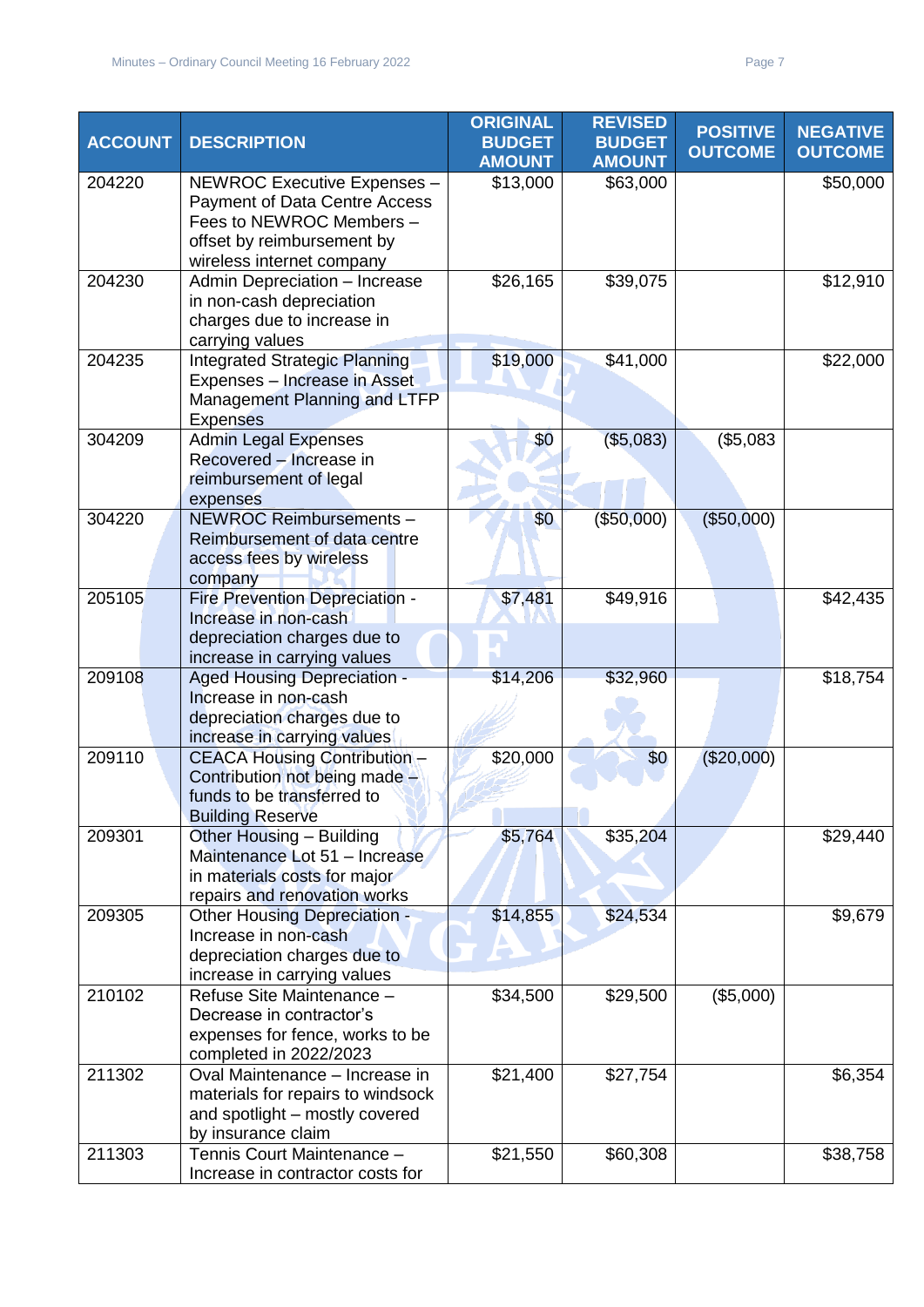| <b>ACCOUNT</b> | <b>DESCRIPTION</b>                                                                                                               | <b>ORIGINAL</b><br><b>BUDGET</b><br><b>AMOUNT</b> | <b>REVISED</b><br><b>BUDGET</b><br><b>AMOUNT</b> | <b>POSITIVE</b><br><b>OUTCOME</b> | <b>NEGATIVE</b><br><b>OUTCOME</b> |
|----------------|----------------------------------------------------------------------------------------------------------------------------------|---------------------------------------------------|--------------------------------------------------|-----------------------------------|-----------------------------------|
|                | turf consultancy, turf renovation<br>and chemicals                                                                               |                                                   |                                                  |                                   |                                   |
| 211307         | Oval Water - Decrease in water<br>charges                                                                                        | \$36,000                                          | \$31,000                                         | (\$5,000)                         |                                   |
| 211310         | Dam Expenses - Decrease in<br>material costs for repairs                                                                         | \$36,000                                          | \$26,000                                         | (\$10,000)                        |                                   |
| 211315         | <b>Building Maintenance Lot 192</b><br>(Senior Corporate Officer)<br>Danberrin - Increase in                                     | \$8,237                                           | \$20,632                                         |                                   | \$12,395                          |
|                | contractor costs for air-<br>conditioning repairs. Increase in<br>fence repairs expenses - mostly<br>covered by insurance claim  |                                                   |                                                  |                                   |                                   |
| 211326         | Bowling Green Maintenance -<br>Increase in contractor costs for<br>replacement of shelter. Mostly<br>covered by insurance claim. | \$4,000                                           | \$17,195                                         |                                   | \$13,195                          |
| 311301         | <b>Other Recreation</b><br>Reimbursements-<br>Reimbursement for insurance<br>claim expenses                                      | \$0                                               | $(\$23,754)$                                     | (\$23,754)                        |                                   |
| 211212         | Swim pool contract expenses -<br>decrease in contractor expenses                                                                 | \$77,000                                          | \$64,400                                         | (\$12,600)                        |                                   |
| 211503         | <b>Library Digital Transformation</b><br>Grant Expenses - expenses not<br>anticipated - funded by grant                          | \$0                                               | \$3,621                                          |                                   | \$3,621                           |
| 311502         | <b>Library Digital Transformation</b><br>Grant - Grant income not<br>anticipated                                                 | \$0                                               | (\$3,621)                                        | (\$3,621)                         |                                   |
| 211608         | Memorial Building Expenses -<br>increase in contractor expenses<br>for ablution repairs                                          | \$10,576                                          | \$16,576                                         |                                   | \$6,000                           |
| 211612         | Mangowine Concert Expenses -<br>Increase in materials cost for<br>concert held for caravaners                                    | \$0                                               | \$5,919                                          |                                   | \$5,919                           |
| 312102         | Local Road Grant Income -<br>increase in grant allocation                                                                        | (\$105,475)                                       | (\$167, 102)                                     | (\$61,627)                        |                                   |
| 212201         | Road Maintenance Expenses -<br>Decrease in wages, overheads<br>and plant operation expenses                                      | \$382,297                                         | \$293,901                                        | (\$88,396)                        |                                   |
| 212210         | Depot Maintenance Expenses -<br>Increase in electricity, water and<br>contractor expenses for fence<br>repairs                   | \$44,454                                          | \$51,914                                         |                                   | \$7,460                           |
| 212211         | <b>Wheatbelt Secondary Freight</b><br>Route Contribution -<br>Contribution deferred until<br>2022/2023                           | \$5,000                                           | \$0                                              | (\$5,000)                         |                                   |
| 212215         | Depreciation, Property, Plant &<br>Equipment - Increase in non-                                                                  | \$4,920                                           | \$15,720                                         |                                   | \$10,800                          |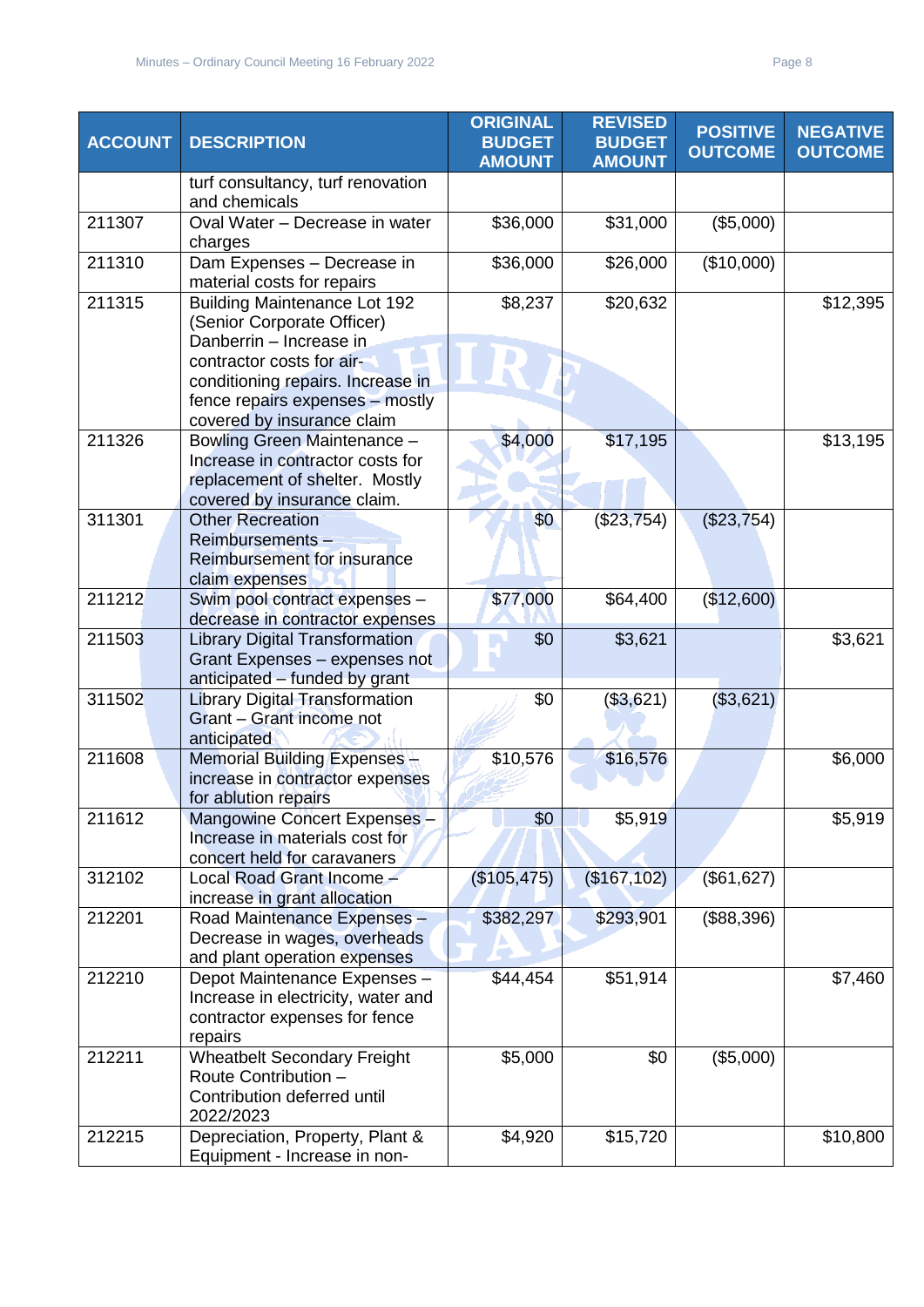| <b>ACCOUNT</b> | <b>DESCRIPTION</b>                                                                                                                  | <b>ORIGINAL</b><br><b>BUDGET</b><br><b>AMOUNT</b> | <b>REVISED</b><br><b>BUDGET</b><br><b>AMOUNT</b> | <b>POSITIVE</b><br><b>OUTCOME</b> | <b>NEGATIVE</b><br><b>OUTCOME</b> |
|----------------|-------------------------------------------------------------------------------------------------------------------------------------|---------------------------------------------------|--------------------------------------------------|-----------------------------------|-----------------------------------|
|                | cash depreciation charges due<br>to increase in carrying values                                                                     |                                                   |                                                  |                                   |                                   |
| 212216         | Depreciation infrastructure -<br>Increase in non-cash<br>depreciation charges due to<br>increase in carrying values                 | \$596,635                                         | \$623,850                                        |                                   | \$27,215                          |
| 312302         | Transport Profit on Sale of<br>Assets - Increase in non-cash<br>profit on sale due to lower written<br>down value of assets         | \$0                                               | (\$30,241)                                       | (\$30,241)                        |                                   |
| 312303         | Sale of Minor Equipment - Sale<br>proceeds from items not listed<br>on asset register                                               | \$0                                               | (\$7,955)                                        | (\$7,955)                         |                                   |
| 213102         | Standpipe Maintenance -<br>Decrease in water expenses and<br>contractor expenses                                                    | \$13,500                                          | \$4,885                                          | (\$8,615)                         |                                   |
| 213208         | Caravan Park Operations and<br>Maintenance - Increase in<br>materials expenses and<br>contractor expenses for park<br>redevelopment | \$16,000                                          | \$32,650                                         |                                   | \$16,650                          |
| 214203         | <b>Public Works - Engineering</b><br>Office Expenses - decrease in<br>contractor expenses                                           | \$19,200                                          | \$14,200                                         | (\$5,000)                         |                                   |
| 214204         | <b>Public Works - Superannuation</b><br>- Decrease in superannuation<br>expenses                                                    | \$58,547                                          | \$45,547                                         | (\$13,000)                        |                                   |
| 214299         | <b>Less Allocation of Public Works</b><br>Overheads - Decrease in<br>overheads allocated to jobs                                    | (\$316,087)                                       | (\$300,939)                                      |                                   | \$15,148                          |
| 314204         | Reimbursements and<br><b>Contributions - Reimbursement</b><br>of long service leave contribution<br>not anticipated                 | (\$2,128)                                         | (\$16,053)                                       | (\$13,925)                        |                                   |
| 214305         | Fuels and Oils Expenses -<br>Increase in fuel purchases                                                                             | \$55,000                                          | \$65,870                                         |                                   | \$10,870                          |
| 214320         | Plant Operation Depreciation -<br>Increase in non-cash<br>depreciation charges due to<br>increase in carrying values                | \$59,450                                          | \$67,735                                         |                                   | \$8,285                           |
| 214397         | Less Depreciation Allocated -<br>Increase in depreciation<br>allocated to jobs                                                      | (\$59,450)                                        | (\$67,735)                                       | (\$8,285)                         |                                   |
| 214399         | Less Plant costs allocated to<br>works - increase in plant<br>expenses allocated to jobs                                            | (\$176,212)                                       | (\$194,898)                                      | (\$18,686)                        |                                   |
| 414510         | Transfer to Building Reserve -<br>Increase in Transfer to Reserve<br>in lieu of CEACA contribution not<br>being made                | \$5,000                                           | \$25,000                                         |                                   | \$20,000                          |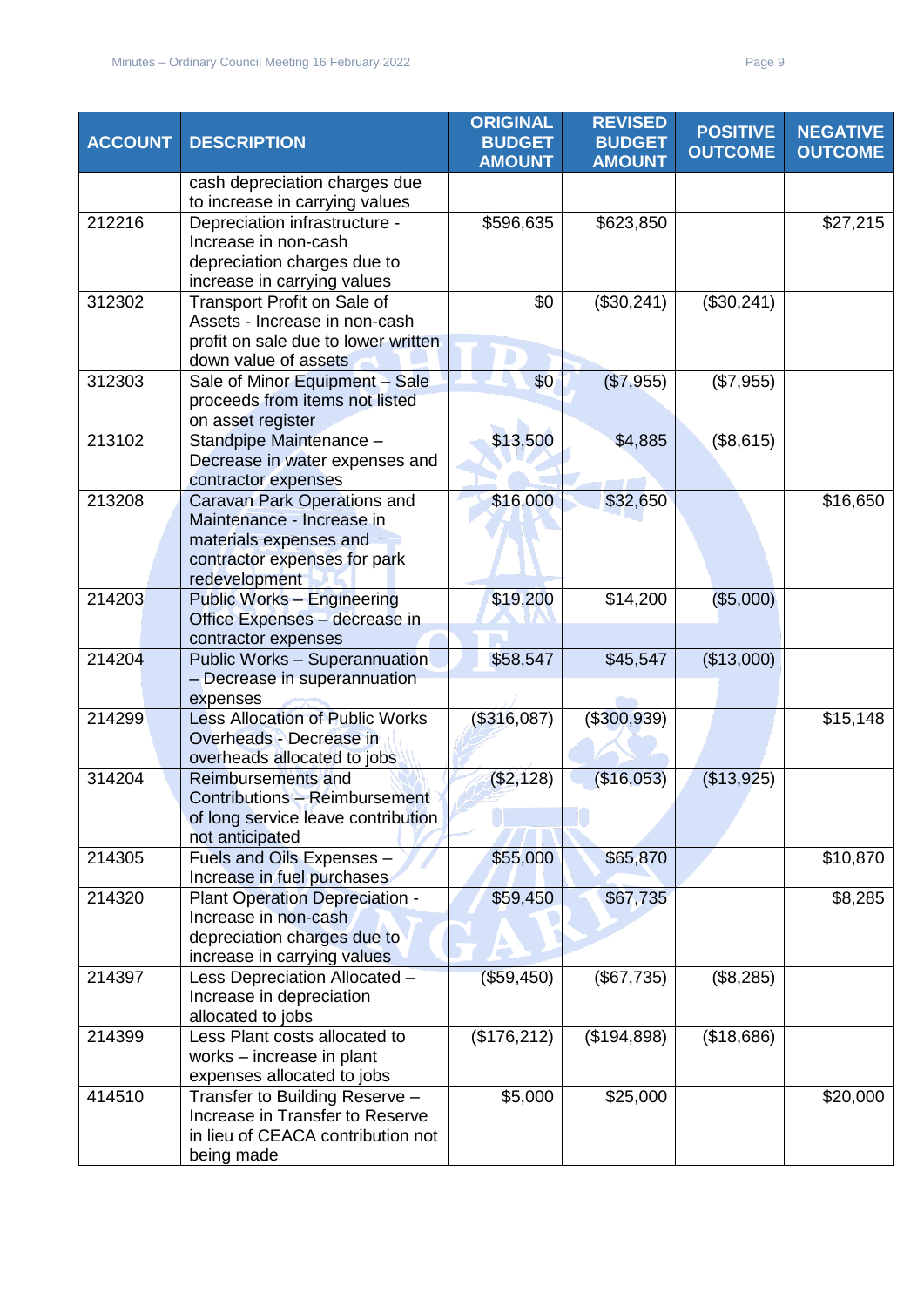| <b>ACCOUNT</b> | <b>DESCRIPTION</b>                                                                                                                                                     | <b>ORIGINAL</b><br><b>BUDGET</b> | <b>REVISED</b><br><b>BUDGET</b> | <b>POSITIVE</b><br><b>OUTCOME</b> | <b>NEGATIVE</b><br><b>OUTCOME</b> |
|----------------|------------------------------------------------------------------------------------------------------------------------------------------------------------------------|----------------------------------|---------------------------------|-----------------------------------|-----------------------------------|
|                |                                                                                                                                                                        | <b>AMOUNT</b>                    | <b>AMOUNT</b>                   |                                   |                                   |
| 512303         | Transfer from Plant Reserve -<br>Decrease in transfer from<br>Reserve due to change in asset<br>purchase from loader to mini<br>excavator with lower purchase<br>price | (\$217,600)                      | (\$64,189)                      |                                   | \$153,411                         |
|                | Depreciation Written back -<br>increase in non-cash<br>depreciation written back                                                                                       | (\$1,015,787)                    | (\$1,150,660)                   | (\$134,873)                       |                                   |
|                | Profit on Sale of Asset Written<br>back - Increase in non-cash<br>profit on sale of assets written<br>back                                                             | \$0                              | \$35,125                        |                                   | \$35,125                          |
| 404211         | Lot 186 (CEO) Danberrin Capital<br>Expense - Decrease in<br>contractor expenses - bathroom<br>renovation scope reduced                                                 | \$37,414                         | \$5,414                         | (\$32,000)                        |                                   |
| 405103         | <b>Bush Fire Brigade Capital</b><br>Expense - increase in Council<br>contribution in wages, overheads<br>and plant for sand pad for<br>building                        | \$373,700                        | \$388,304                       |                                   | \$14,604                          |
| 409303         | Lot 191 Danberrin Capital<br>Expense - Increase in contractor<br>expenses for housing<br>renovations/renewals                                                          | \$12,000                         | \$55,604                        |                                   | \$43,604                          |
| 409308         | Lot 188 (Cleaner) Danberrin<br>Capital Expense - Decrease in<br>contractor expense for kitchen<br>renovation                                                           | \$35,000                         | \$30,000                        | (\$5,000)                         |                                   |
| 411302         | <b>Community Recreation Centre</b><br>Capital Expense - Decrease in<br>contractor expense for air<br>conditioning                                                      | \$195,000                        | \$185,000                       | (\$10,000)                        |                                   |
| 411603         | McCorry's Hotel Capital Expense<br>- Roof replacement deferred to<br>2022-2023                                                                                         | \$70,000                         | \$0                             | (\$70,000)                        |                                   |
| 412326         | <b>Wheeled Loader Capital</b><br>Expense - decrease in purchase<br>cost due to change in asset<br>purchase from loader to Mini<br>Excavator                            | \$216,000                        | \$62,589                        | (\$153,411)                       |                                   |
| 412103         | Road to Recovery - Lake Brown<br>South Rd Capital Expense -<br>Increase in wages, overheads,<br>plant and materials expenses to<br>complete project                    | \$93,009                         | \$118,458                       |                                   | \$25,449                          |
|                | (Surplus)/Deficit brought forward<br>- increase in closing surplus<br>from 2020-2021                                                                                   | (\$1,212,000)                    | (\$1,222,500)                   | (\$10,500)                        |                                   |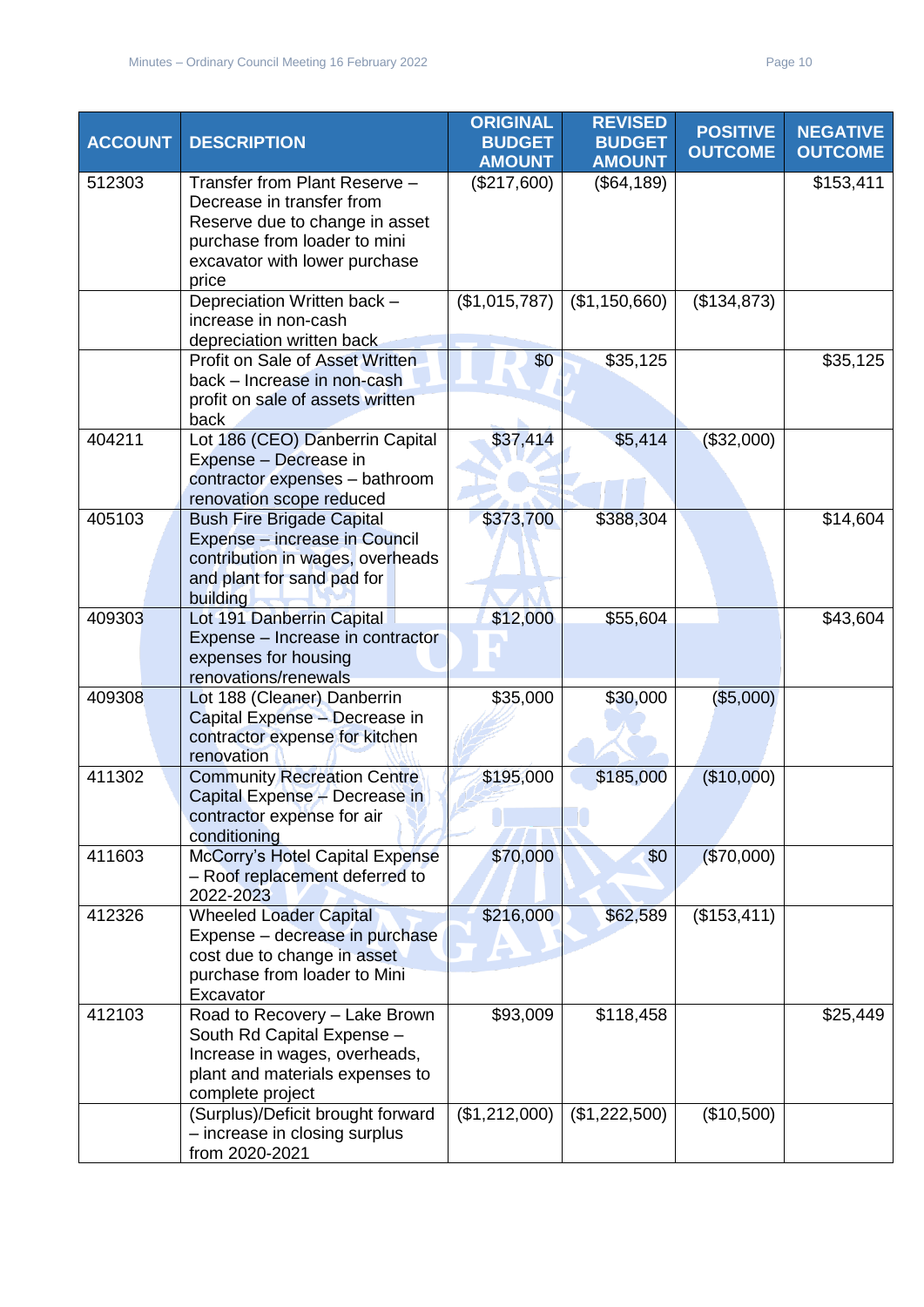|                                  | <b>ACCOUNT DESCRIPTION</b>                            | <b>ORIGINAL</b><br><b>BUDGET</b><br><b>AMOUNT</b> | <b>REVISED</b><br><b>BUDGET</b><br><b>AMOUNT</b> | <b>OUTCOME</b> | <b>POSITIVE NEGATIVE</b><br><b>OUTCOME</b> |
|----------------------------------|-------------------------------------------------------|---------------------------------------------------|--------------------------------------------------|----------------|--------------------------------------------|
|                                  | Other Minor variations below the<br>\$5,000 threshold |                                                   |                                                  | (\$55,386)     | \$182,112                                  |
|                                  | <b>TOTAL</b>                                          |                                                   |                                                  | (\$905,269)    | \$900,417                                  |
| Net Adjustment to 2021/22 Budget |                                                       |                                                   |                                                  | (\$4,852)      |                                            |

**Moved: Cr K Dayman Seconded: Cr RE O'Connell**

# **CARRIED BY ABSOLUTE MAJORITY 7 / 7**

#### **IN BRIEF**

The purpose of this report is for Council to consider and adopt the Budget Review Report, with any amendments, for the period 1 July 2021 to 31 January 2022.

# **BACKGROUND**

The review of an annual budget for a financial year must –

- 1. Consider the local government's financial performance in the period beginning on 1 July and ending no earlier than 31 December in that financial year;
- 2. Consider the local government's financial position as at the date of the review; and
- 3. Review the outcomes for the end of that financial year that are forecast in the budget. Within 30 days after a council has decided, a copy of the review and council's determination is to be submitted to the Department.

A detailed analysis at account level incorporating year to date actual results and budget projections to 30 June 2022, for the period ending 31 January 2022, is presented for consideration. A Statement of Financial Activity at program level has been prepared to provide a summarisation of the budget review results, as well as a Statement of Closing Funds detailing the projected surplus as at 30 June 2022.

Based on current revenue and expenditure trends, and projections as at 31 January 2022, it is estimated that there will be an increase in closing funds as at 30 June 2022

#### **REPORT DETAIL**

The budget review has been prepared to include the information required by the Local Government Act 1995, the Local Government (Financial Management) Regulations 1996, and the Australian Accounting Standards. Council adopted a 10% or \$5,000 threshold minimum for the reporting of material variances to be used in the Statement of Financial Activity and the annual Budget Review Report.

Based on current trends, it is anticipated that a budget surplus of \$4,852 can be achieved as at 30 June 2022.

The following table details the proposed budget amendments: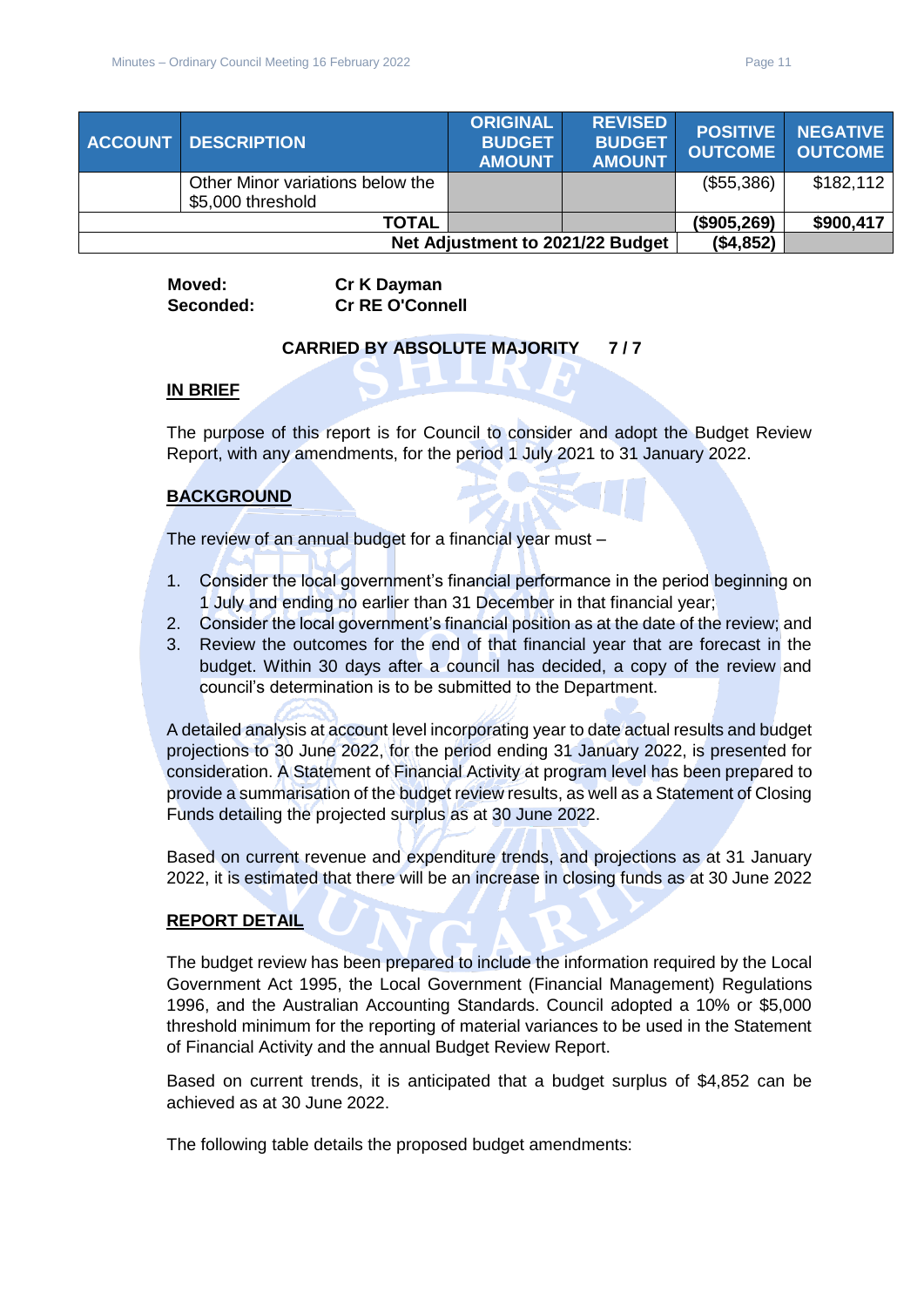| <b>ACCOUNT</b> | <b>DESCRIPTION</b>                                                                                                                                                | <b>ORIGINAL</b><br><b>BUDGET</b><br><b>AMOUNT</b> | <b>REVISED</b><br><b>BUDGET</b><br><b>AMOUNT</b> | <b>POSITIVE</b><br><b>OUTCOME</b> | <b>NEGATIVE</b><br><b>OUTCOME</b> |
|----------------|-------------------------------------------------------------------------------------------------------------------------------------------------------------------|---------------------------------------------------|--------------------------------------------------|-----------------------------------|-----------------------------------|
| 504203         | <b>Proceeds on Plant Asset</b><br>Disposals - Reduced proceeds<br>due to lower sale price<br>anticipated for some plant items                                     | (\$161,800)                                       | (\$130,736)                                      |                                   | \$31,064                          |
| 509302         | Proceeds on Building Asset<br>Disposals - Proceeds for 2<br>transportable buildings not<br>anticipated in budget                                                  | \$0                                               | (\$2,000)                                        | (\$2,000)                         |                                   |
| 303202         | Ex-Gratia Rates - Increase in<br>CBH contribution in lieu of rates                                                                                                | \$0                                               | (\$6,601)                                        | (\$6,601)                         |                                   |
| 204102         | <b>Members Conference Expenses</b><br>- Savings on conference<br>expenses                                                                                         | \$16,000                                          | \$9,205                                          | (\$6,795)                         |                                   |
| 204113         | <b>Australia Day Function</b><br>Expenses - Increase in function<br>expenses - offset by grant<br>received                                                        | \$500                                             | \$16,625                                         |                                   | \$16,125                          |
| 304102         | Government Grants - Grant for<br>Australia Day function not<br>anticipated                                                                                        | \$0                                               | (\$13,915)                                       | (\$13,915)                        |                                   |
| 204206         | Admin Building Maintenance -<br>Increase in wages and<br>overheads, contractor expenses<br>for roof repairs, and electricity<br>charges                           | \$18,395                                          | \$28,930                                         |                                   | \$10,535                          |
| 204207         | <b>Admin Office Garden</b><br>Maintenance                                                                                                                         | \$18,640                                          | \$9,640                                          | (\$9,000)                         |                                   |
| 204220         | <b>NEWROC Executive Expenses -</b><br><b>Payment of Data Centre Access</b><br>Fees to NEWROC Members -<br>offset by reimbursement by<br>wireless internet company | \$13,000                                          | \$63,000                                         |                                   | \$50,000                          |
| 204230         | <b>Admin Depreciation - Increase</b><br>in non-cash depreciation<br>charges due to increase in<br>carrying values                                                 | \$26,165                                          | \$39,075                                         |                                   | \$12,910                          |
| 204235         | <b>Integrated Strategic Planning</b><br>Expenses - Increase in Asset<br><b>Management Planning and LTFP</b><br><b>Expenses</b>                                    | \$19,000                                          | \$41,000                                         |                                   | \$22,000                          |
| 304209         | <b>Admin Legal Expenses</b><br>Recovered - Increase in<br>reimbursement of legal<br>expenses                                                                      | \$0                                               | (\$5,083)                                        | (\$5,083                          |                                   |
| 304220         | NEWROC Reimbursements -<br>Reimbursement of data centre<br>access fees by wireless<br>company                                                                     | \$0                                               | (\$50,000)                                       | (\$50,000)                        |                                   |
| 205105         | Fire Prevention Depreciation -<br>Increase in non-cash                                                                                                            | \$7,481                                           | \$49,916                                         |                                   | \$42,435                          |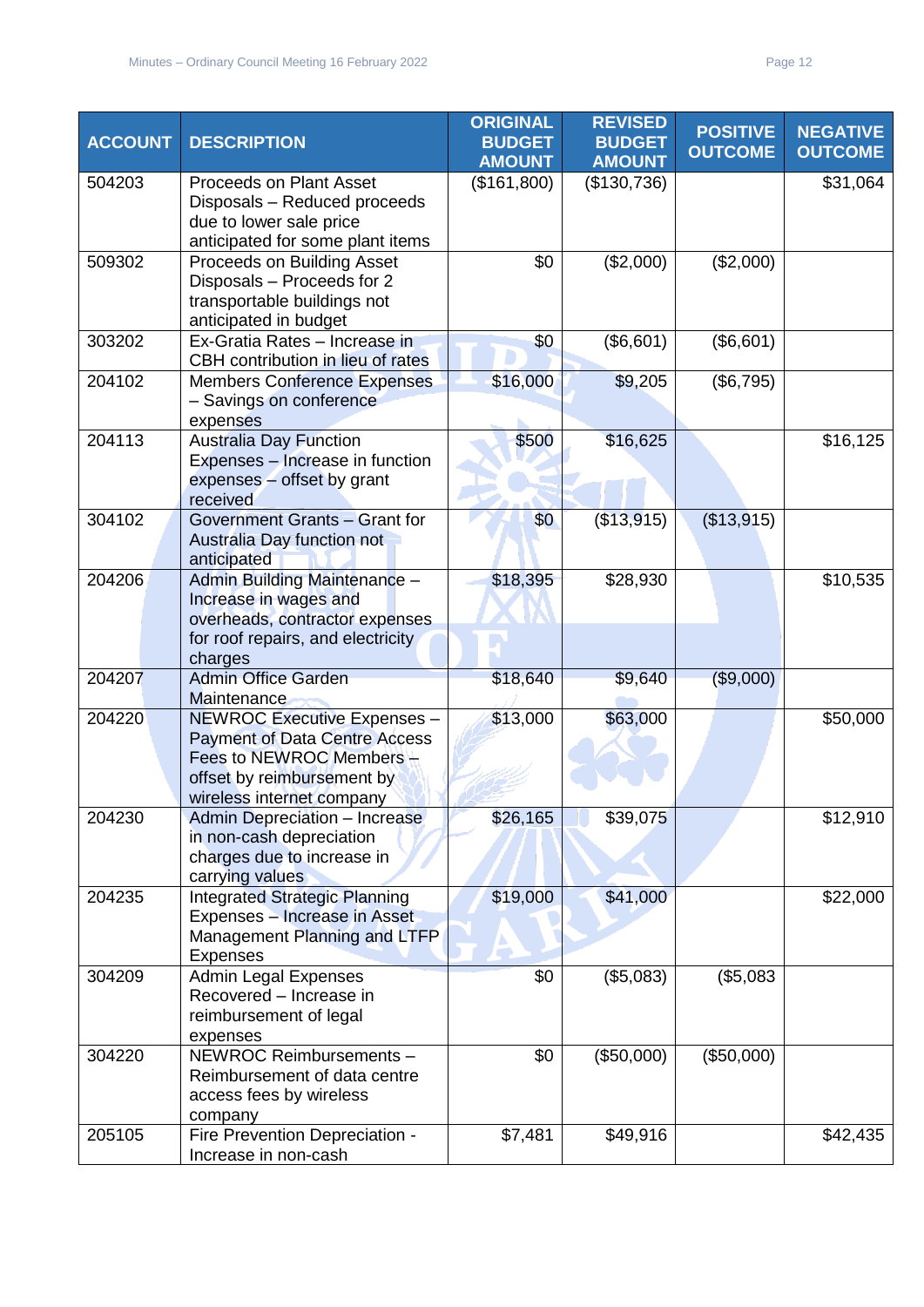| <b>ACCOUNT</b> | <b>DESCRIPTION</b>                                              | <b>ORIGINAL</b><br><b>BUDGET</b><br><b>AMOUNT</b> | <b>REVISED</b><br><b>BUDGET</b><br><b>AMOUNT</b> | <b>POSITIVE</b><br><b>OUTCOME</b> | <b>NEGATIVE</b><br><b>OUTCOME</b> |
|----------------|-----------------------------------------------------------------|---------------------------------------------------|--------------------------------------------------|-----------------------------------|-----------------------------------|
|                | depreciation charges due to                                     |                                                   |                                                  |                                   |                                   |
|                | increase in carrying values                                     |                                                   |                                                  |                                   |                                   |
| 209108         | Aged Housing Depreciation -<br>Increase in non-cash             | \$14,206                                          | \$32,960                                         |                                   | \$18,754                          |
|                | depreciation charges due to                                     |                                                   |                                                  |                                   |                                   |
|                | increase in carrying values                                     |                                                   |                                                  |                                   |                                   |
| 209110         | CEACA Housing Contribution -                                    | \$20,000                                          | \$0                                              | (\$20,000)                        |                                   |
|                | Contribution not being made -                                   |                                                   |                                                  |                                   |                                   |
|                | funds to be transferred to                                      |                                                   |                                                  |                                   |                                   |
|                | <b>Building Reserve</b>                                         |                                                   |                                                  |                                   |                                   |
| 209301         | Other Housing - Building                                        | \$5,764                                           | \$35,204                                         |                                   | \$29,440                          |
|                | Maintenance Lot 51 - Increase                                   |                                                   |                                                  |                                   |                                   |
|                | in materials costs for major                                    |                                                   |                                                  |                                   |                                   |
|                | repairs and renovation works                                    |                                                   |                                                  |                                   |                                   |
| 209305         | Other Housing Depreciation -                                    | \$14,855                                          | \$24,534                                         |                                   | \$9,679                           |
|                | Increase in non-cash                                            |                                                   |                                                  |                                   |                                   |
|                | depreciation charges due to<br>increase in carrying values      |                                                   |                                                  |                                   |                                   |
| 210102         | Refuse Site Maintenance -                                       | \$34,500                                          | \$29,500                                         | (\$5,000)                         |                                   |
|                | Decrease in contractor's                                        |                                                   |                                                  |                                   |                                   |
|                | expenses for fence, works to be                                 |                                                   |                                                  |                                   |                                   |
|                | completed in 2022/2023                                          |                                                   |                                                  |                                   |                                   |
| 211302         | Oval Maintenance - Increase in                                  | \$21,400                                          | \$27,754                                         |                                   | \$6,354                           |
|                | materials for repairs to windsock                               |                                                   |                                                  |                                   |                                   |
|                | and spotlight - mostly covered                                  |                                                   |                                                  |                                   |                                   |
|                | by insurance claim                                              |                                                   |                                                  |                                   |                                   |
| 211303         | Tennis Court Maintenance -                                      | \$21,550                                          | \$60,308                                         |                                   | \$38,758                          |
|                | Increase in contractor costs for                                |                                                   |                                                  |                                   |                                   |
|                | turf consultancy, turf renovation<br>and chemicals              |                                                   |                                                  |                                   |                                   |
| 211307         | Oval Water - Decrease in water                                  | \$36,000                                          | \$31,000                                         | (\$5,000)                         |                                   |
|                | charges                                                         |                                                   |                                                  |                                   |                                   |
| 211310         | Dam Expenses - Decrease in                                      | \$36,000                                          | \$26,000                                         | (\$10,000)                        |                                   |
|                | material costs for repairs                                      |                                                   |                                                  |                                   |                                   |
| 211315         | <b>Building Maintenance Lot 192</b>                             | \$8,237                                           | \$20,632                                         |                                   | \$12,395                          |
|                | Danberrin - Increase in                                         |                                                   |                                                  |                                   |                                   |
|                | contractor costs for air-                                       |                                                   |                                                  |                                   |                                   |
|                | conditioning repairs. Increase in                               |                                                   |                                                  |                                   |                                   |
|                | fence repairs expenses - mostly                                 |                                                   |                                                  |                                   |                                   |
|                | covered by insurance claim                                      |                                                   |                                                  |                                   |                                   |
| 211326         | Bowling Green Maintenance -<br>Increase in contractor costs for | \$4,000                                           | \$17,195                                         |                                   | \$13,195                          |
|                | replacement of shelter. Mostly                                  |                                                   |                                                  |                                   |                                   |
|                | covered by insurance claim.                                     |                                                   |                                                  |                                   |                                   |
| 311301         | <b>Other Recreation</b>                                         | \$0                                               | (\$23,754)                                       | (\$23,754)                        |                                   |
|                | Reimbursements-                                                 |                                                   |                                                  |                                   |                                   |
|                | Reimbursement for insurance                                     |                                                   |                                                  |                                   |                                   |
|                | claim expenses                                                  |                                                   |                                                  |                                   |                                   |
| 211212         | Swim pool contract expenses -                                   | \$77,000                                          | \$64,400                                         | (\$12,600)                        |                                   |
|                | decrease in contractor expenses                                 |                                                   |                                                  |                                   |                                   |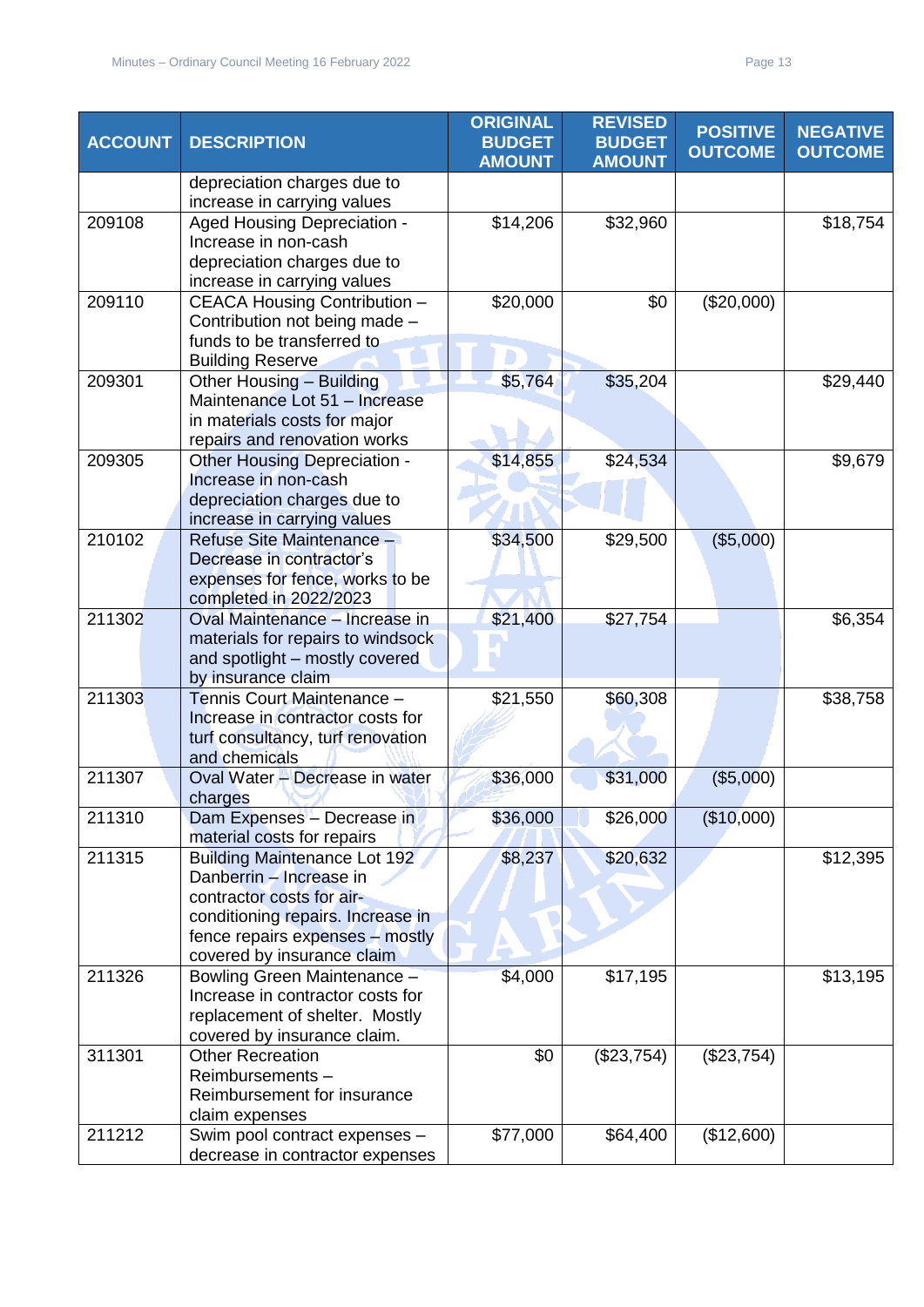| <b>ACCOUNT</b> | <b>DESCRIPTION</b>                                                                                                                  | <b>ORIGINAL</b><br><b>BUDGET</b><br><b>AMOUNT</b> | <b>REVISED</b><br><b>BUDGET</b><br><b>AMOUNT</b> | <b>POSITIVE</b><br><b>OUTCOME</b> | <b>NEGATIVE</b><br><b>OUTCOME</b> |
|----------------|-------------------------------------------------------------------------------------------------------------------------------------|---------------------------------------------------|--------------------------------------------------|-----------------------------------|-----------------------------------|
| 211503         | <b>Library Digital Transformation</b><br>Grant Expenses - expenses not<br>anticipated - funded by grant                             | \$0                                               | \$3,621                                          |                                   | \$3,621                           |
| 311502         | <b>Library Digital Transformation</b><br>Grant - Grant income not<br>anticipated                                                    | \$0                                               | (\$3,621)                                        | (\$3,621)                         |                                   |
| 211608         | Memorial Building Expenses -<br>increase in contractor expenses<br>for ablution repairs                                             | \$10,576                                          | \$16,576                                         |                                   | \$6,000                           |
| 211612         | Mangowine Concert Expenses -<br>Increase in materials cost for<br>concert held for caravaners                                       | \$0                                               | \$5,919                                          |                                   | \$5,919                           |
| 312102         | Local Road Grant Income -<br>increase in grant allocation                                                                           | (\$105, 475)                                      | (\$167, 102)                                     | (\$61,627)                        |                                   |
| 212201         | Road Maintenance Expenses -<br>Decrease in wages, overheads<br>and plant operation expenses                                         | \$382,297                                         | \$293,901                                        | (\$88,396)                        |                                   |
| 212210         | Depot Maintenance Expenses -<br>Increase in electricity, water and<br>contractor expenses for fence<br>repairs                      | \$44,454                                          | \$51,914                                         |                                   | \$7,460                           |
| 212211         | <b>Wheatbelt Secondary Freight</b><br><b>Route Contribution -</b><br>Contribution deferred until<br>2022/2023                       | \$5,000                                           | \$0                                              | (\$5,000)                         |                                   |
| 212215         | Depreciation, Property, Plant &<br>Equipment - Increase in non-<br>cash depreciation charges due<br>to increase in carrying values  | \$4,920                                           | \$15,720                                         |                                   | \$10,800                          |
| 212216         | Depreciation infrastructure -<br>Increase in non-cash<br>depreciation charges due to<br>increase in carrying values                 | \$596,635                                         | \$623,850                                        |                                   | \$27,215                          |
| 312302         | <b>Transport Profit on Sale of</b><br>Assets - Increase in non-cash<br>profit on sale due to lower written<br>down value of assets  | \$0                                               | (\$30,241)                                       | (\$30,241)                        |                                   |
| 312303         | Sale of Minor Equipment - Sale<br>proceeds from items not listed<br>on asset register                                               | \$0                                               | (\$7,955)                                        | (\$7,955)                         |                                   |
| 213102         | Standpipe Maintenance -<br>Decrease in water expenses and<br>contractor expenses                                                    | \$13,500                                          | \$4,885                                          | (\$8,615)                         |                                   |
| 213208         | Caravan Park Operations and<br>Maintenance - Increase in<br>materials expenses and<br>contractor expenses for park<br>redevelopment | \$16,000                                          | \$32,650                                         |                                   | \$16,650                          |
| 214203         | Public Works - Engineering<br>Office Expenses - decrease in<br>contractor expenses                                                  | \$19,200                                          | \$14,200                                         | (\$5,000)                         |                                   |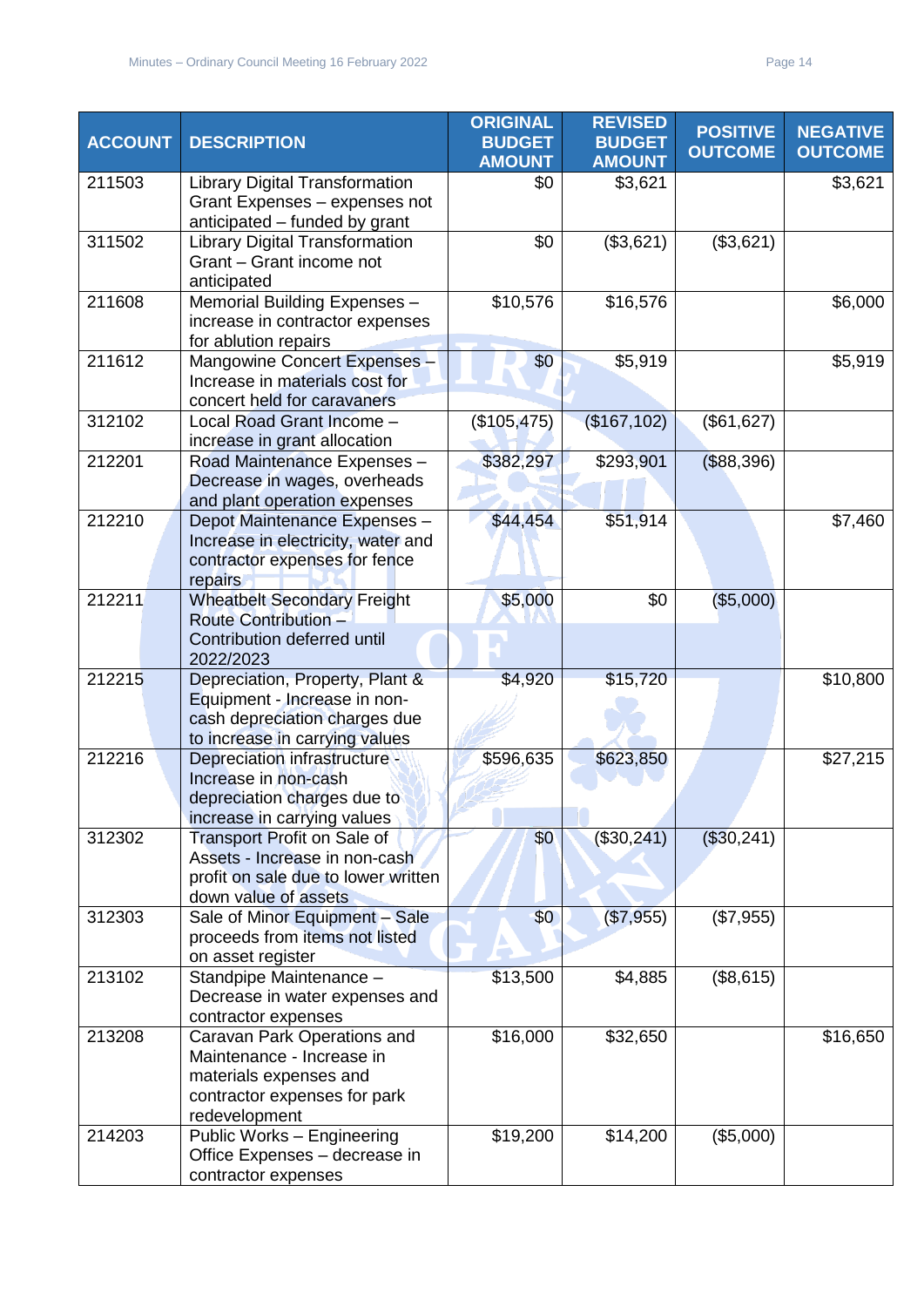| <b>ACCOUNT</b> | <b>DESCRIPTION</b>                                                                                                                                                     | <b>ORIGINAL</b><br><b>BUDGET</b> | <b>REVISED</b><br><b>BUDGET</b> | <b>POSITIVE</b> | <b>NEGATIVE</b> |
|----------------|------------------------------------------------------------------------------------------------------------------------------------------------------------------------|----------------------------------|---------------------------------|-----------------|-----------------|
|                |                                                                                                                                                                        | <b>AMOUNT</b>                    | <b>AMOUNT</b>                   | <b>OUTCOME</b>  | <b>OUTCOME</b>  |
| 214204         | Public Works - Superannuation<br>- Decrease in superannuation<br>expenses                                                                                              | \$58,547                         | \$45,547                        | (\$13,000)      |                 |
| 214299         | Less Allocation of Public Works<br>Overheads - Decrease in<br>overheads allocated to jobs                                                                              | (\$316,087)                      | (\$300,939)                     |                 | \$15,148        |
| 314204         | Reimbursements and<br>Contributions - Reimbursement<br>of long service leave contribution<br>not anticipated                                                           | (\$2,128)                        | (\$16,053)                      | (\$13,925)      |                 |
| 214305         | Fuels and Oils Expenses -<br>Increase in fuel purchases                                                                                                                | \$55,000                         | \$65,870                        |                 | \$10,870        |
| 214320         | Plant Operation Depreciation -<br>Increase in non-cash<br>depreciation charges due to<br>increase in carrying values                                                   | \$59,450                         | \$67,735                        |                 | \$8,285         |
| 214397         | Less Depreciation Allocated -<br>Increase in depreciation<br>allocated to jobs                                                                                         | (\$59,450)                       | $($ \$67,735)                   | (\$8,285)       |                 |
| 214399         | Less Plant costs allocated to<br>works - increase in plant<br>expenses allocated to jobs                                                                               | (\$176, 212)                     | (\$194,898)                     | (\$18,686)      |                 |
| 414510         | Transfer to Building Reserve -<br>Increase in Transfer to Reserve<br>in lieu of CEACA contribution not<br>being made                                                   | \$5,000                          | \$25,000                        |                 | \$20,000        |
| 512303         | Transfer from Plant Reserve -<br>Decrease in transfer from<br>Reserve due to change in asset<br>purchase from loader to mini<br>excavator with lower purchase<br>price | (\$217,600)                      | (\$64, 189)                     |                 | \$153,411       |
|                | Depreciation Written back $\rightarrow$<br>increase in non-cash<br>depreciation written back                                                                           | (\$1,015,787)                    | (\$1,150,660)                   | (\$134,873)     |                 |
|                | Profit on Sale of Asset Written<br>back - Increase in non-cash<br>profit on sale of assets written<br>back                                                             | \$0                              | \$35,125                        |                 | \$35,125        |
| 404211         | Lot 186 Danberrin Capital<br>Expense - Decrease in<br>contractor expenses - bathroom<br>renovation scope reduced                                                       | \$37,414                         | \$5,414                         | (\$32,000)      |                 |
| 405103         | <b>Bush Fire Brigade Capital</b><br>Expense - increase in Council<br>contribution in wages, overheads<br>and plant for sand pad for<br>building                        | \$373,700                        | \$388,304                       |                 | \$14,604        |
| 409303         | Lot 191 Danberrin Capital<br>Expense - Increase in contractor                                                                                                          | \$12,000                         | \$55,604                        |                 | \$43,604        |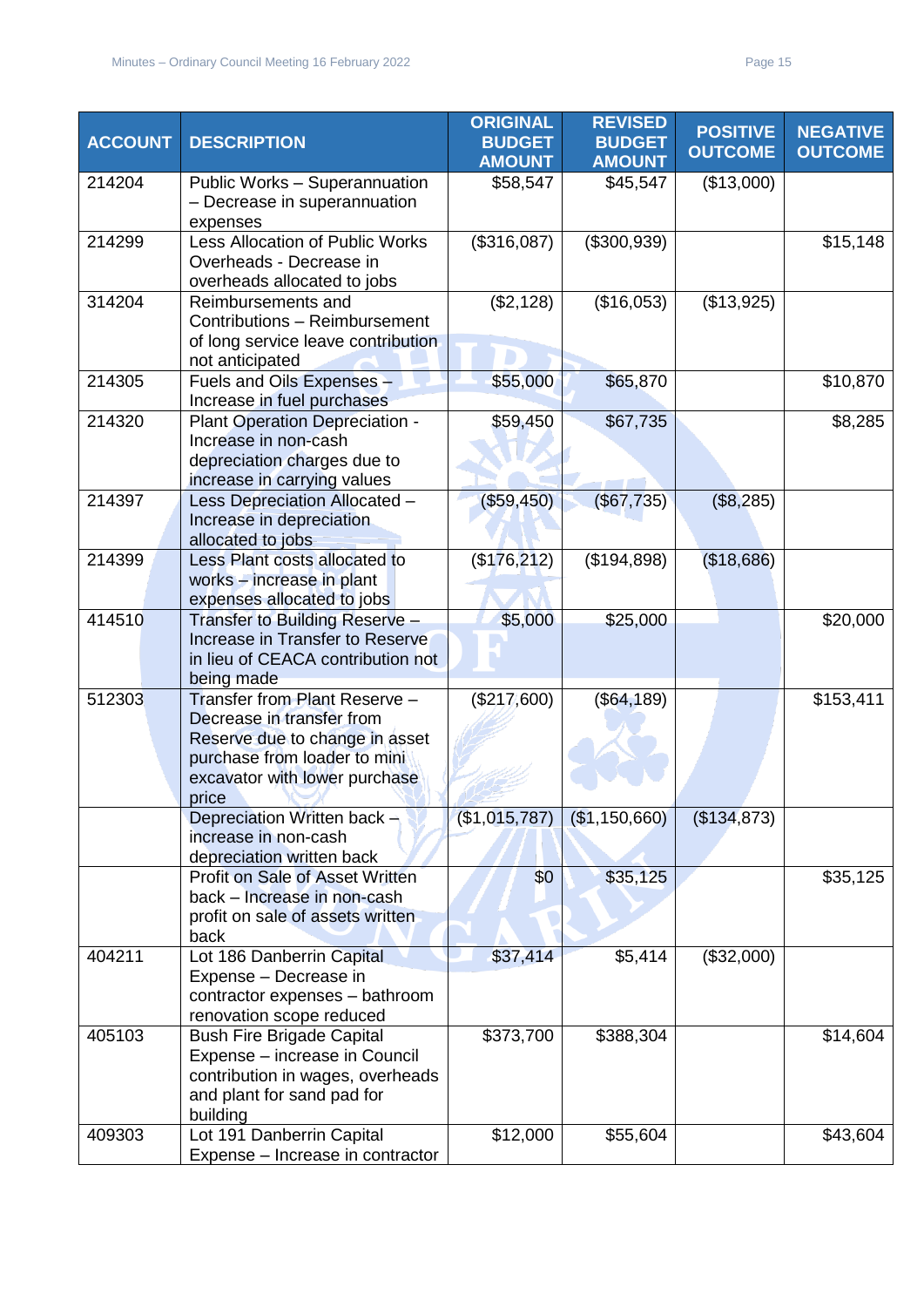| <b>ACCOUNT</b> | <b>DESCRIPTION</b>                                                                                                                                  | <b>ORIGINAL</b><br><b>BUDGET</b><br><b>AMOUNT</b> | <b>REVISED</b><br><b>BUDGET</b><br><b>AMOUNT</b> | <b>POSITIVE</b><br><b>OUTCOME</b> | <b>NEGATIVE</b><br><b>OUTCOME</b> |
|----------------|-----------------------------------------------------------------------------------------------------------------------------------------------------|---------------------------------------------------|--------------------------------------------------|-----------------------------------|-----------------------------------|
|                | expenses for housing<br>renovations/renewals                                                                                                        |                                                   |                                                  |                                   |                                   |
| 409308         | Lot 188 Danberrin Capital<br>Expense - Decrease in<br>contractor expense for kitchen<br>renovation                                                  | \$35,000                                          | \$30,000                                         | (\$5,000)                         |                                   |
| 411302         | <b>Community Recreation Centre</b><br>Capital Expense - Decrease in<br>contractor expense for air<br>conditioning                                   | \$195,000                                         | \$185,000                                        | (\$10,000)                        |                                   |
| 411603         | McCorry's Hotel Capital Expense<br>- Roof replacement deferred to<br>2022-2023                                                                      | \$70,000                                          | \$0                                              | (\$70,000)                        |                                   |
| 412326         | <b>Wheeled Loader Capital</b><br>Expense - decrease in purchase<br>cost due to change in asset<br>purchase from loader to Mini<br>Excavator         | \$216,000                                         | \$62,589                                         | (\$153,411)                       |                                   |
| 412103         | Road to Recovery - Lake Brown<br>South Rd Capital Expense -<br>Increase in wages, overheads,<br>plant and materials expenses to<br>complete project | \$93,009                                          | \$118,458                                        |                                   | \$25,449                          |
|                | (Surplus)/Deficit brought forward<br>- increase in closing surplus<br>from 2020-2021                                                                | (\$1,212,000)                                     | (\$1,222,500)                                    | (\$10,500)                        |                                   |
|                | Other Minor variations below the<br>\$5,000 threshold                                                                                               |                                                   |                                                  | (\$55,386)                        | \$182,112                         |
|                | <b>TOTAL</b>                                                                                                                                        |                                                   |                                                  | (\$905,269)                       | \$900,417                         |
|                |                                                                                                                                                     | Net Adjustment to 2021/22 Budget                  |                                                  | ( \$4,852)                        |                                   |
|                |                                                                                                                                                     |                                                   |                                                  |                                   |                                   |

| Estimated closing funds in 2021-22 Adopted Budget |         |
|---------------------------------------------------|---------|
| Plus net savings as detailed in table above       | \$4,852 |
| <b>Net Estimated Closing Funds</b>                | \$4,852 |

405

# **SHIRE OF NUNGARIN COMMUNITY STRATEGIC PLAN 2023**

| <b>Focus Area</b> | <b>Civic Leadership</b>                                         |
|-------------------|-----------------------------------------------------------------|
| <b>Aspiration</b> | A strong local democracy with an actively engaged community and |
|                   | effective partnership.                                          |
| <b>Objective</b>  | A Shire that prospers through partnerships and good governance. |

#### **OTHER STRATEGIC LINKS**

Nil

# **STATUTORY ENVIRONMENT**

The Local Government Act provides for local governments, including regional local governments, to prepare an annual budget.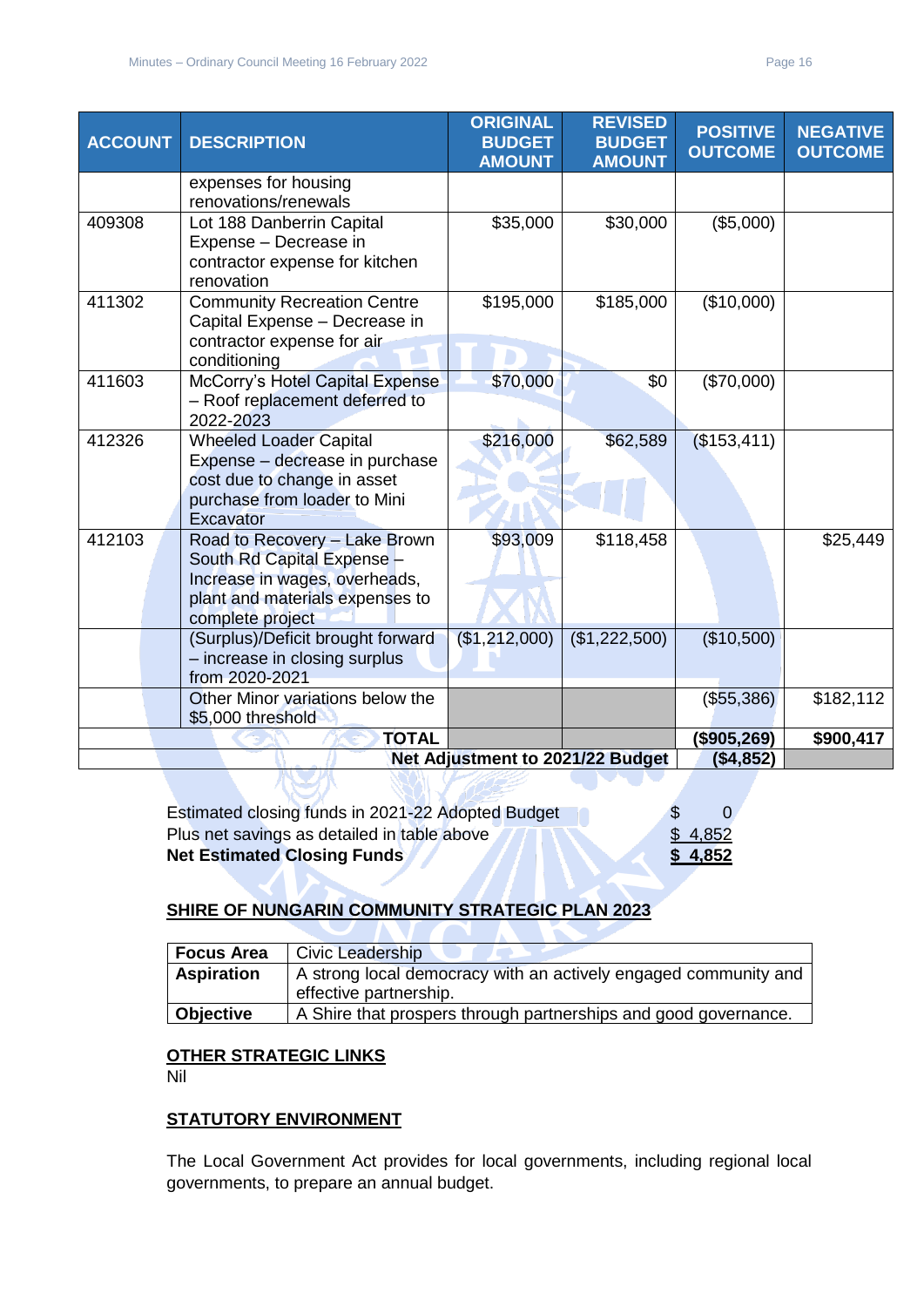- *6.2. Local government to prepare annual budget*
	- *(1) During the period from 1 June in a financial year to 31 August in the next financial year, or such extended time as the Minister allows, each local government is to prepare and adopt\*, in the form and manner prescribed, a budget for its municipal fund for the financial year ending on the 30 June next following that 31 August.*

#### *\*Absolute majority required.*

The *Local Government (Financial Management) Regulations 1996* require local governments to undertake a review of the Annual Budget.

*33A. Review of Budget*

- *(1) Between 1 January and 31 March in each financial year a local government is to carry out a review of its annual budget for that year.*
- *(2A) The review of an annual budget for a financial year must —*
	- *(a) consider the local government's financial performance in the period beginning on 1 July and ending no earlier than 31 December in that financial year; and*
	- *(b) consider the local government's financial position as at the date of the review; and*
	- *(c) review the outcomes for the end of that financial year that are forecast in the budget.*
- *(2) Within 30 days after a review of the annual budget of a local government is carried out it is to be submitted to the council.*
- *(3) A council is to consider a review submitted to it and is to determine\* whether or not to adopt the review, any parts of the review or any recommendations made in the review.*

#### *\*Absolute majority required.*

*(4) Within 30 days after a council has made a determination, a copy of the review and determination is to be provided to the Department.*

#### **SUSTAINABILITY AND RISK CONSIDERATIONS**

**Economic – (Impact on the Economy of the Shire and Region)** Nil

**Social – (Quality of life to community and / or affected land owners)** Nil

**Policy Implications** Nil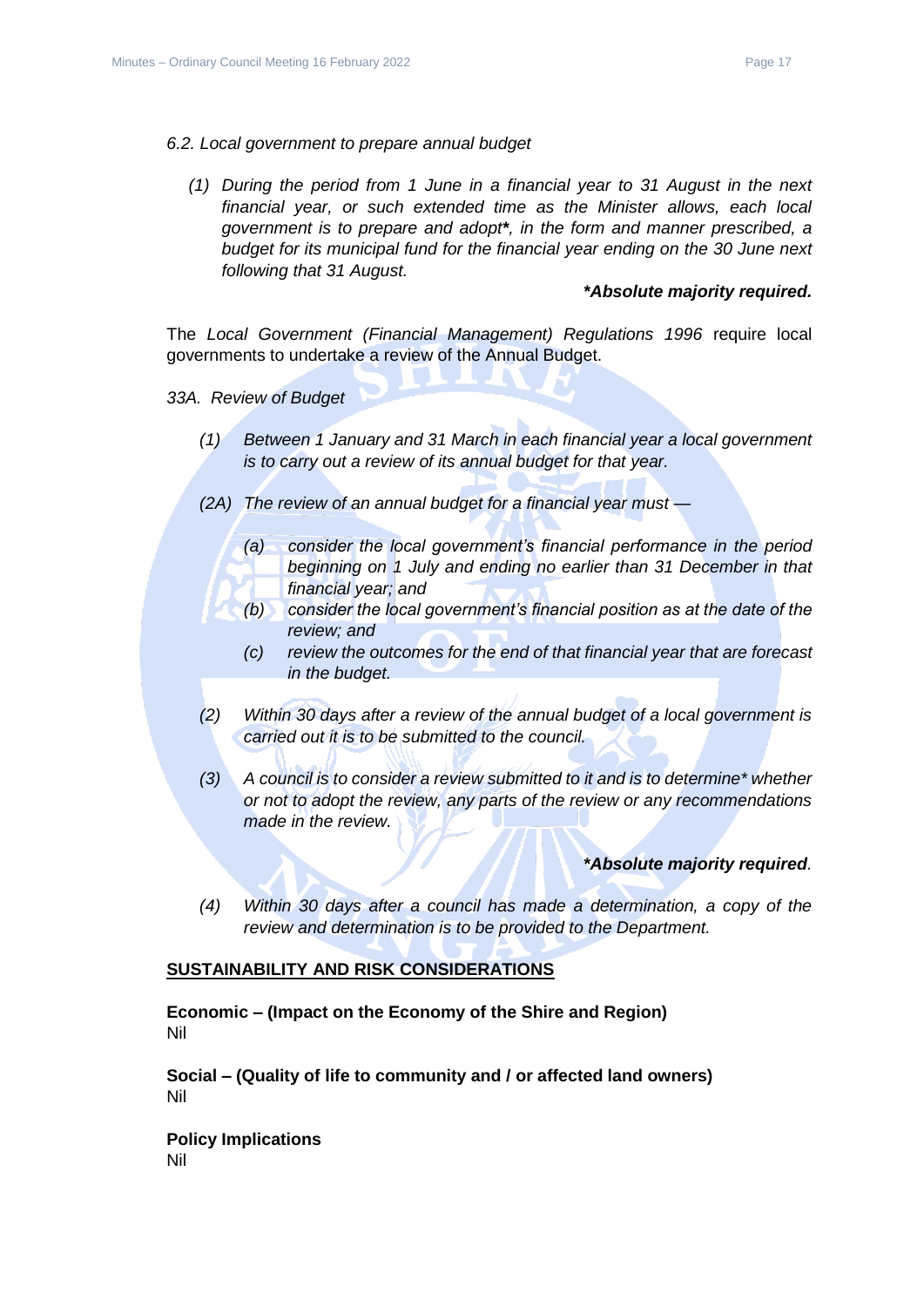# **Risk Management Implications**

| <b>Risk Level</b> | <b>Comment</b>                                                                                                                 |
|-------------------|--------------------------------------------------------------------------------------------------------------------------------|
| Medium            | Failure to manage the Council ongoing expenditure and income<br>against budget estimates would increase the risk of a negative |
|                   | impact on the end of year financial position.                                                                                  |

#### **CONSULTATION**

The review is largely been conducted by the Shire's Financial Consultant Darren Long and then workshopped by the CEO with staff.

#### **RESOURCE IMPLICATIONS**

#### **Financial**

Budget reviews assist in maintaining financial sustainability by ensuring any budget to actual variances are documented and assessed for any potential end of year impact.

Based on current trends, the budget review analysis predicts:

- a) an overall increase in operating revenue of \$221,701;
- b) an overall increase in operating expenditure of \$200,176;
- c) an overall decrease in capital expenditure of \$74,595;
- d) an overall decrease in Proceeds on Sale of Assets of \$29.064, and
- e) an increase in the opening surplus of \$10,500.

UN

# **Workforce**

Nil

end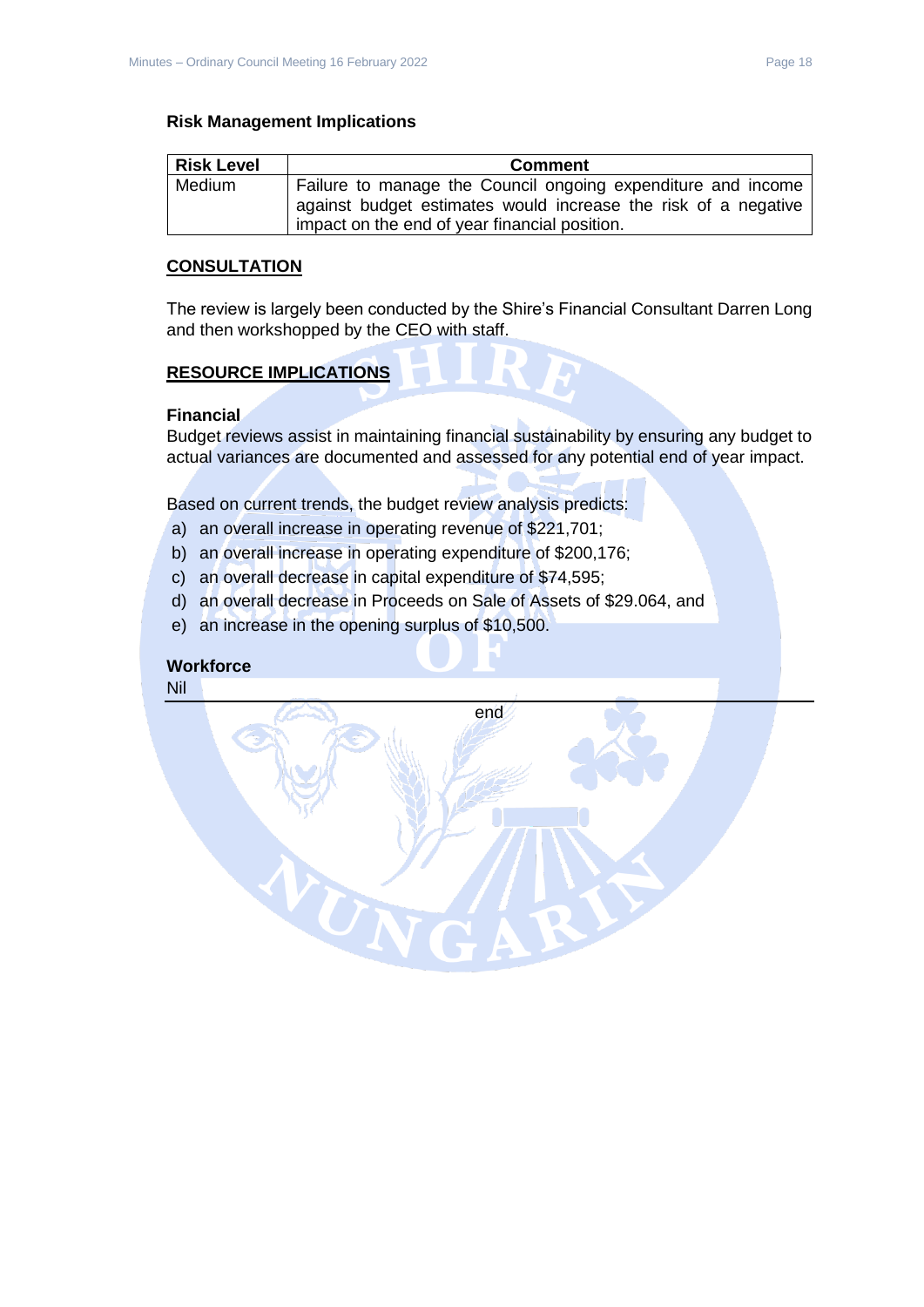#### <span id="page-18-0"></span>**8.2 LISTING OF PAYMENTS FOR THE MONTH OF DECEMBER 2021 AND JANUARY 2022.**

| File Ref:                       | 161001                                       |
|---------------------------------|----------------------------------------------|
| <b>Previous Items:</b>          | Nil                                          |
| <b>Applicant:</b>               | Nil                                          |
| <b>Author and Title:</b>        | Vanessa Seward, Executive Assistant          |
| <b>Declaration of Interest:</b> | Nil                                          |
| <b>Voting Requirements:</b>     | <b>Absolute Majority</b>                     |
| <b>Attachment Number</b>        | Attachment 8.2A - December 2021 Payment List |
|                                 | Attachment 8.2B - January 2022 Payment List  |



# **IN BRIEF**

The purpose of this report is to present the listing of payments made from the Shire's Municipal and Trust funds throughout the month of December 2021 and January 2022.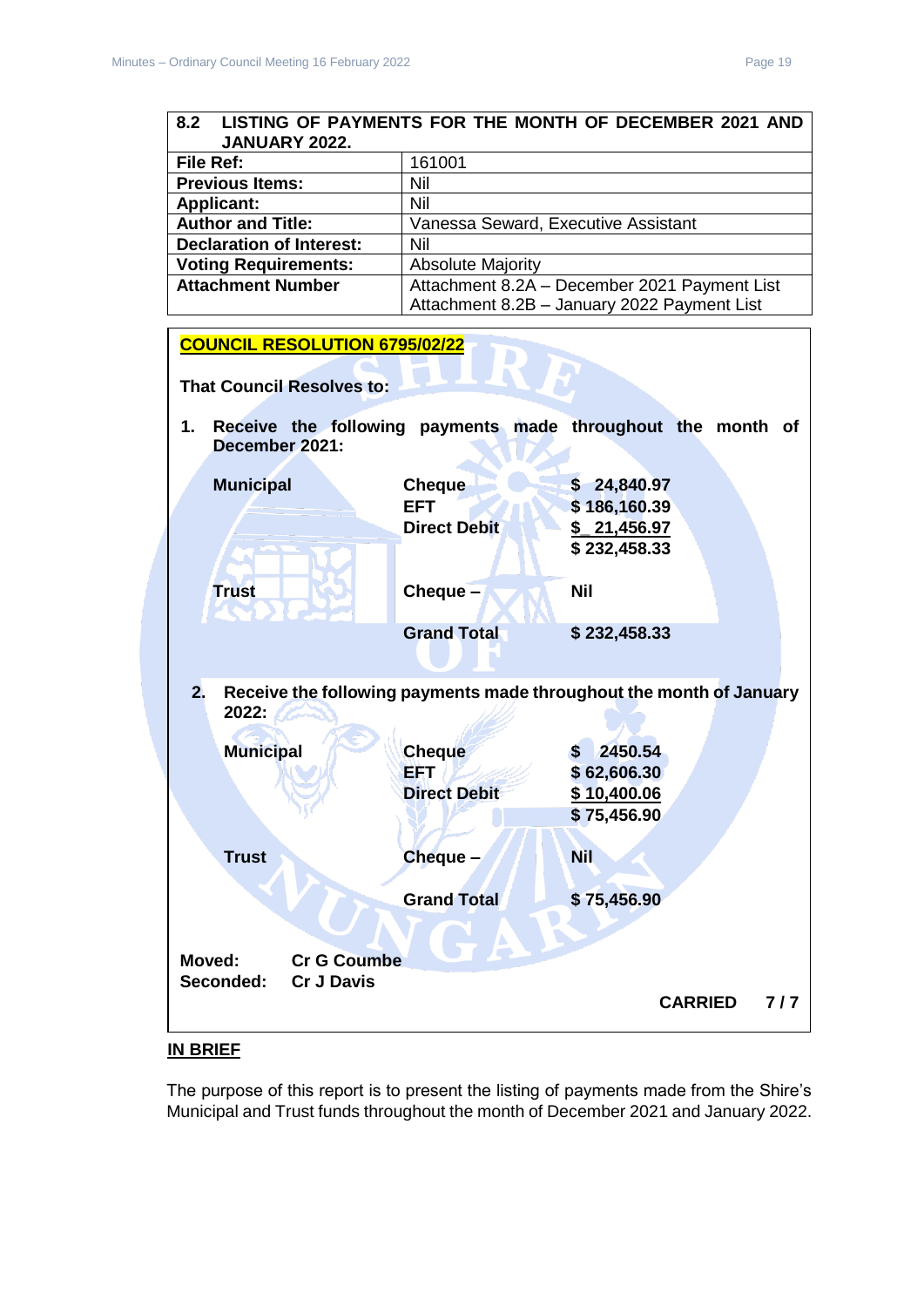# **BACKGROUND**

The attached appendix lists the payments from Council Municipal and Trust funds for the month applicable as per requirements of the *Local Government Act 1995* and the *Local Government (Financial Management) Regulations 1996*.

As per Regulation 13 of the *Local Government (Financial Management) Regulations 1996* the following information is required to be presented to Council;

- The Payee's name;
- The amount of the payment;
- The date of the Payment; and
- Sufficient information to identify the transaction

#### **REPORT DETAIL**

As Council has delegated authority to the Chief Executive Officer to execute payments from the municipal fund and the trust fund a list of accounts paid are required to be submitted to Council showing the prescribe information.

#### **SHIRE OF NUNGARIN COMMUNITY STRATEGIC PLAN 2023**

| <b>Focus Area</b> | <b>Civic Leadership</b>                                                                   |
|-------------------|-------------------------------------------------------------------------------------------|
| <b>Aspiration</b> | A strong local democracy with an actively engaged community and<br>effective partnership. |
| <b>Objective</b>  | Annually review compliance methods.                                                       |

#### **OTHER STRATEGIC LINKS**

Nil

# **STATUTORY ENVIRONMENT**

As per Regulation 13 of the *Local Government (Financial Management) Regulations 1996* the following is required;

- (1) If the local government has delegated to the CEO the exercise of its power to make payments from the municipal fund or the trust fund, a list of accounts paid by the CEO is to be prepared each month showing for each account paid since the last such list was prepared
	- (a) the payee's name;
	- (b) the amount of the payment;
	- (c) the date of the payment; and
	- (d) sufficient information to identify the transaction.
- (2) A list of accounts for approval to be paid is to be prepared each month showing
	- (a) for each account which requires council authorisation in that month
		- (i) the payee's name;
		- (ii) the amount of the payment; and
		- (iii) sufficient information to identify the transaction.
	- (b) the date of the meeting of the council to which the list is to be presented.
- (3) A list prepared under sub regulation (1) or (2) is to be  $-$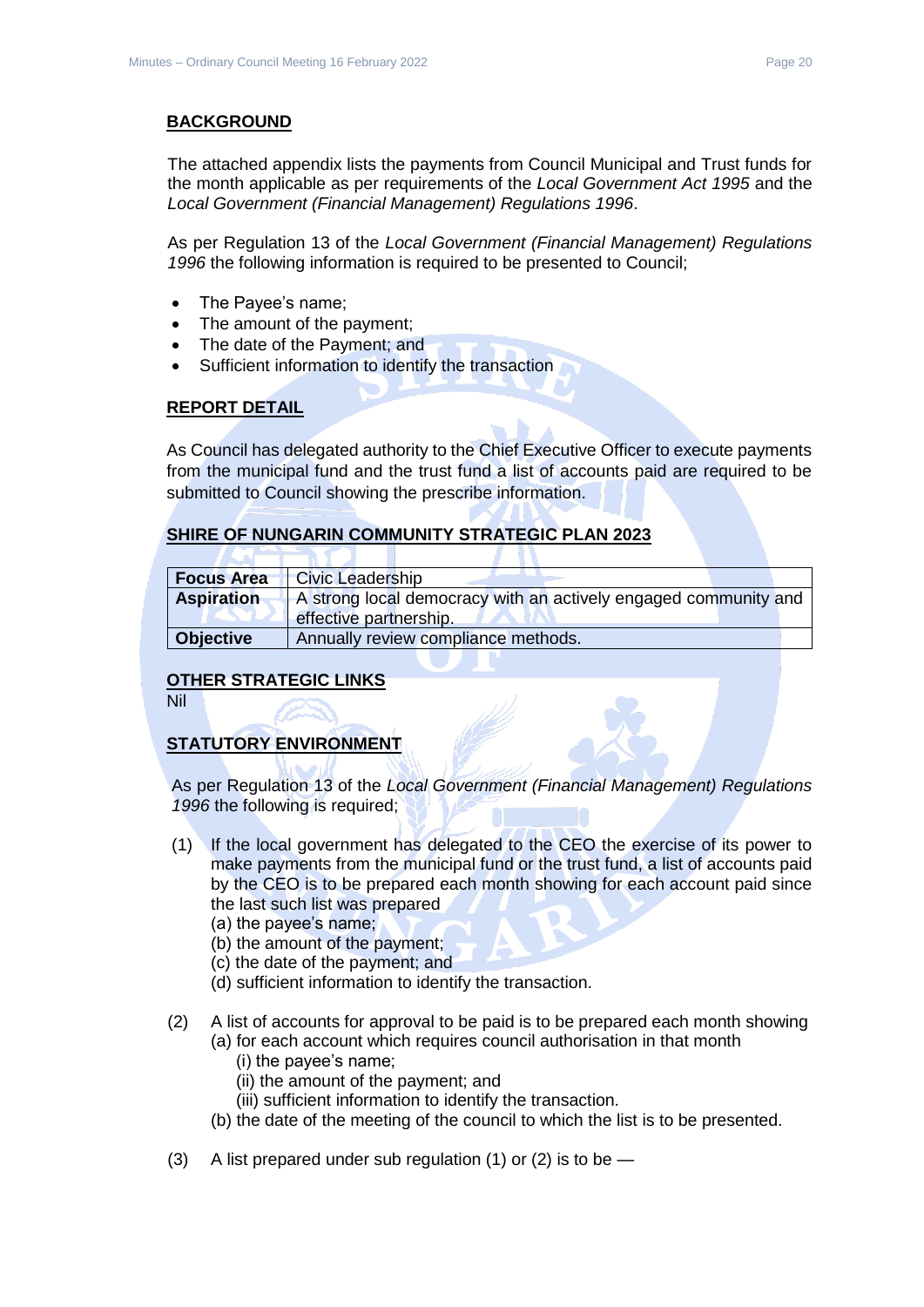- (a) presented to the council at the next ordinary meeting of the council after the list is prepared; and
- (b) recorded in the minutes of that meeting.

#### **SUSTAINABILITY AND RISK CONSIDERATIONS**

**Economic – (Impact on the Economy of the Shire and Region)** Nil

**Social – (Quality of life to community and / or affected land owners)** Nil

# **Policy Implications**

Nil

# **Risk Management Implications**

| <b>Risk Level</b> | <b>Comment</b>                                                        |
|-------------------|-----------------------------------------------------------------------|
| Medium            | If the required information is not presented to Council in accordance |
|                   | with the Local Government (Financial Management) Regulation           |
|                   | 1996 it may result in a qualified audit report and an unclean         |
|                   | compliance return submitted to the Department of Local                |
|                   | Government, Sport & Cultural Industries.                              |
|                   |                                                                       |

# **CONSULTATION**

Nil

#### **RESOURCE IMPLICATIONS**

WUN

**Financial** Nil

#### **Workforce**

Nil

end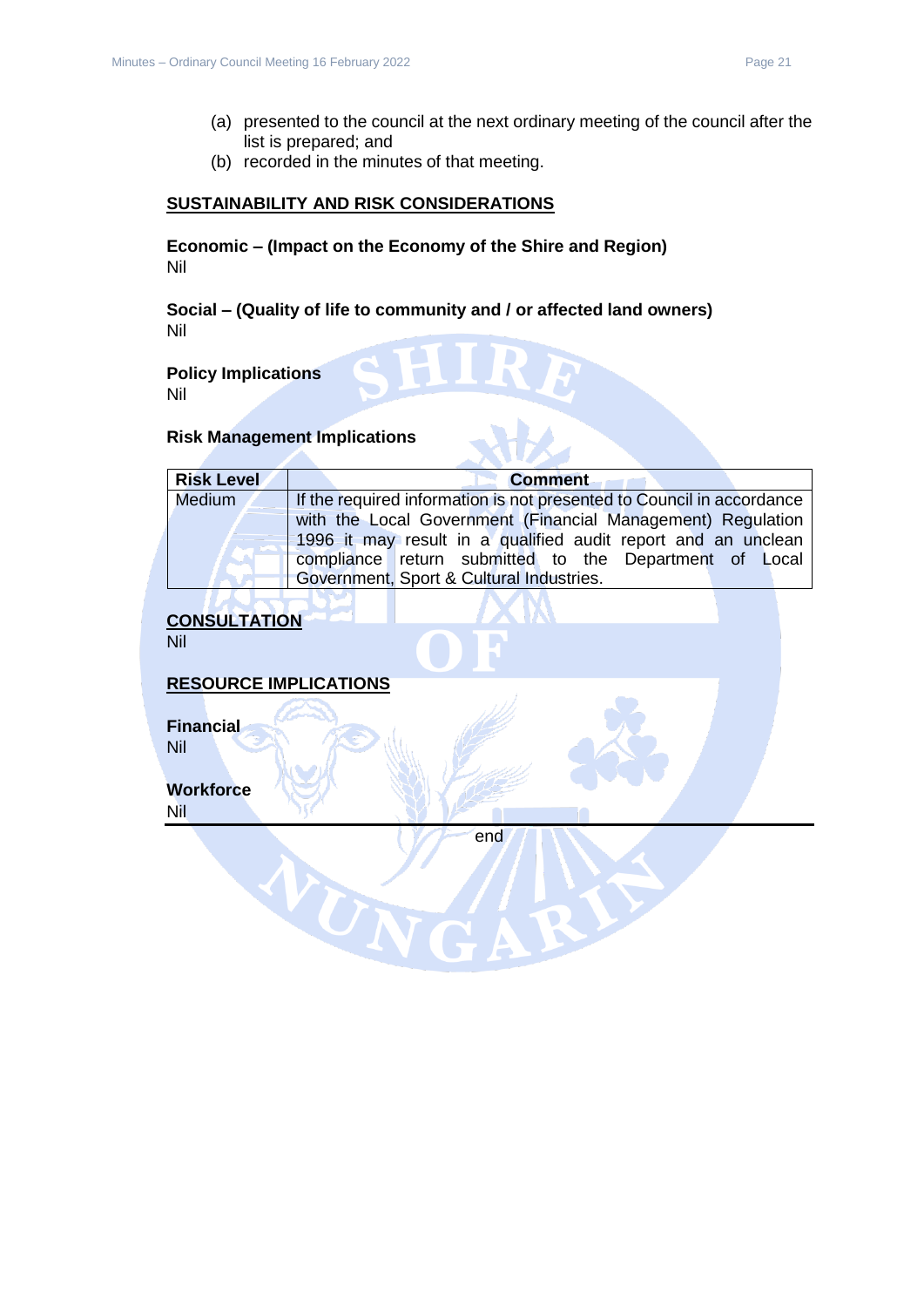#### <span id="page-21-0"></span>**8.3 MONTHLY STATEMENT OF FINANCIAL ACTIVITY FOR THE PERIOD ENDING 31 DECEMBER 2021**

| <b>File Ref:</b>                | 1/1 Annual Statements                 |
|---------------------------------|---------------------------------------|
| <b>Previous Item Ref:</b>       | Nil                                   |
| <b>Applicant:</b>               | Nil                                   |
| <b>Author and Title:</b>        | Leonard Long, Chief Executive Officer |
|                                 | Darren Long, Financial Consultant     |
| <b>Declaration of Interest:</b> | Nil                                   |
| <b>Voting Requirements</b>      | Simple Majority                       |
| <b>Attachment Number:</b>       | 8.3A - December Monthly Statement     |

#### **COUNCIL RESOLUTION 6796/02/22**

**That Council Resolves to:** 

**1. Receives the monthly financial activity statement for the period ending 31 December 2021.**

**Moved: Cr M Caughey Seconded: Cr RE O'Connell**

**CARRIED 7 / 7** 

# **IN BRIEF**

The purpose of this report is to present the financial position of Council as at the reporting date as per requirements of the *Local Government Act 1995* and the *Local Government (Financial Management) Regulation 1996.*

#### **BACKGROUND**

The *Local Government Act 1995* in conjunction with regulation 34(1) of the *Local Government (Financial Management) Regulations 1996* requires a monthly Statement of Financial Activity to be presented to Council detailing the prescribed information within 2 months after the end of the month to which the statement relates.

#### **REPORT DETAIL**

The Shire prepares the monthly financial statements in the statutory format along with other supplementary financial reports consisting of:

- (a) Statement of Comprehensive Income by Function/Program;
- (b) Statement of Comprehensive Income by Nature/Type;
- (c) Statement of Financial Activity;
- (d) Summary of Net Current Asset Position;
- (e) Statement of Explanation of Material Variances;
- (f) Statement of Financial Position;
- (g) Statement of Cash Flows;
- (h) Detailed Operating and Non-Operating Schedules;
- (i) Statement of Cash Back Reserves;
- (j) Loan Borrowings Statement; and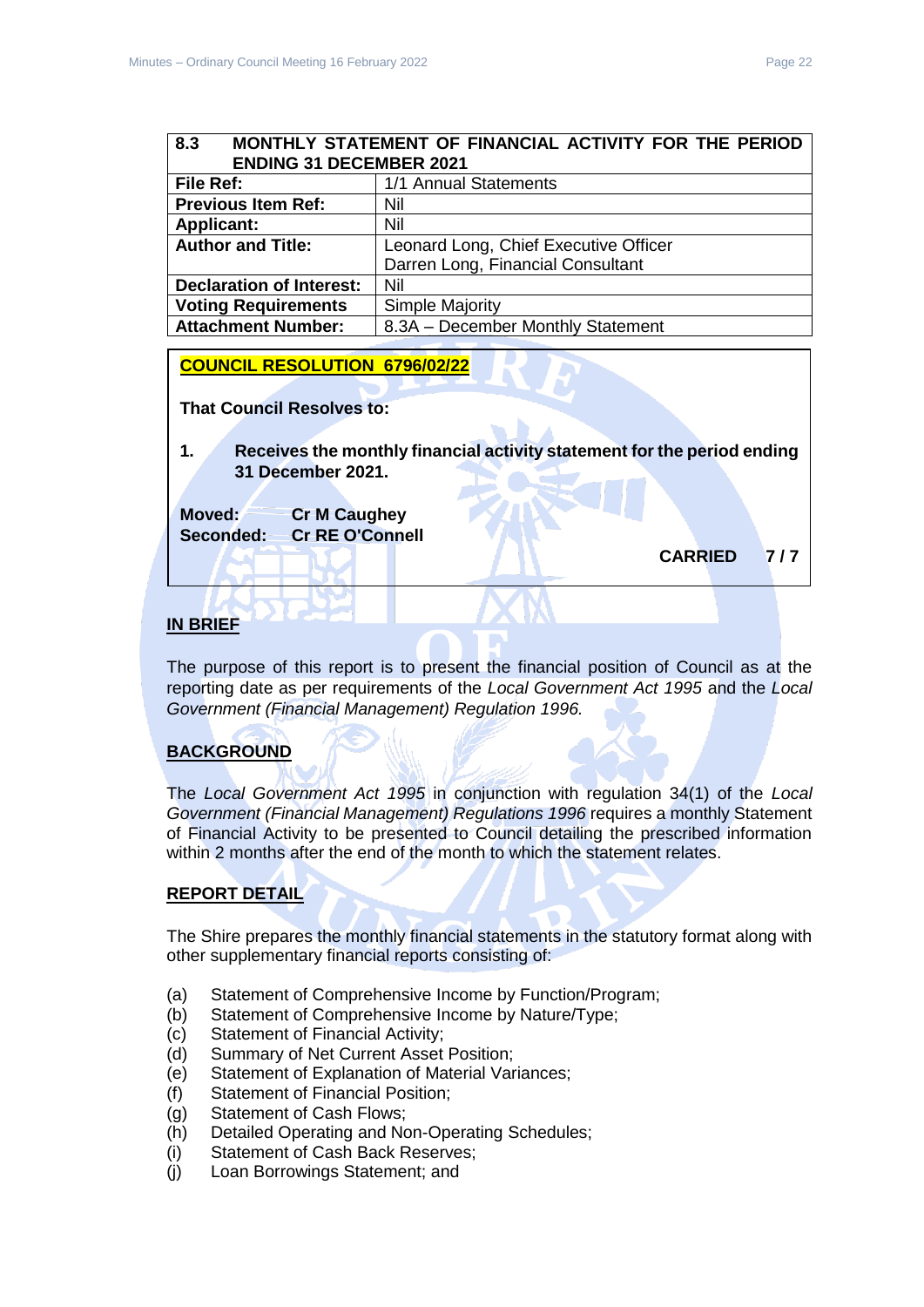#### (k) Trust Statement.

#### **MATERIAL VARIANCE COMMENTARY ON YEAR TO DATE**

Regulation 34 of the *Local Government (Financial Management) Regulations 1996*  require local governments to prepare annual budget estimates and month by month budget estimates so that comparatives can be made to Year to Date (YTD) Actual amounts of expenditure, revenue and income.

At its budget meeting, Council adopted a material variance threshold of \$5,000 or 10%. For interpretation purposes, this means any variance at Function/Program level that is greater than 10% and exceeds \$5,000 in value is reported on and commentary is provided to explain the YTD budget estimate to YTD actual variance. The material variance is shown on the Statement of Financial Activity, in accordance with the Local Government (Financial Management) Regulations 1996. The material variance commentary is now provided in a separate statement, called the Statement of Explanation of Material Variances.

The Statement of Financial Activity as at 31 December 2021 shows a closing surplus of \$1,363,685.

#### **SHIRE OF NUNGARIN COMMUNITY STRATEGIC PLAN 2023**

a pr

| <b>Focus Area</b> | <b>Civic Leadership</b>                                                                   |
|-------------------|-------------------------------------------------------------------------------------------|
| <b>Aspiration</b> | A strong local democracy with an actively engaged community and<br>effective partnership. |
| <b>Objective</b>  | Annually review compliance methods.<br>16.7                                               |

#### **OTHER STRATEGIC LINKS**

Shire of Nungarin 2021/22 Annual Budget

**INTERNATIONAL** 

#### **STATUTORY ENVIRONMENT**

Section 6.4 of the *Local Government Act 1995* and Regulation 34 of the *Local Government (Finance) Regulations 1996*.

*Local Government (Financial Management) Regulations 1996*: Regulation 34 states:

- (1) A local government is to prepare each month a statement of financial activity reporting on the sources and applications of funds, as set out in the annual budget under regulation 22(1)(d) for that month in the following detail:
	- (a) annual budget estimates, taking into account any expenditure incurred for an additional purpose under section 6.8(1)(b) or (c);
	- (b) budget estimates to the end of month to which the statement relates;
	- (c) actual amounts of expenditure, revenue and income to the end of the month to which the statement relates;
	- (d) material variances between the comparable amounts referred to in paragraphs (b) and (c);
	- (e) the net current assets at the end of the month to which the statement relates.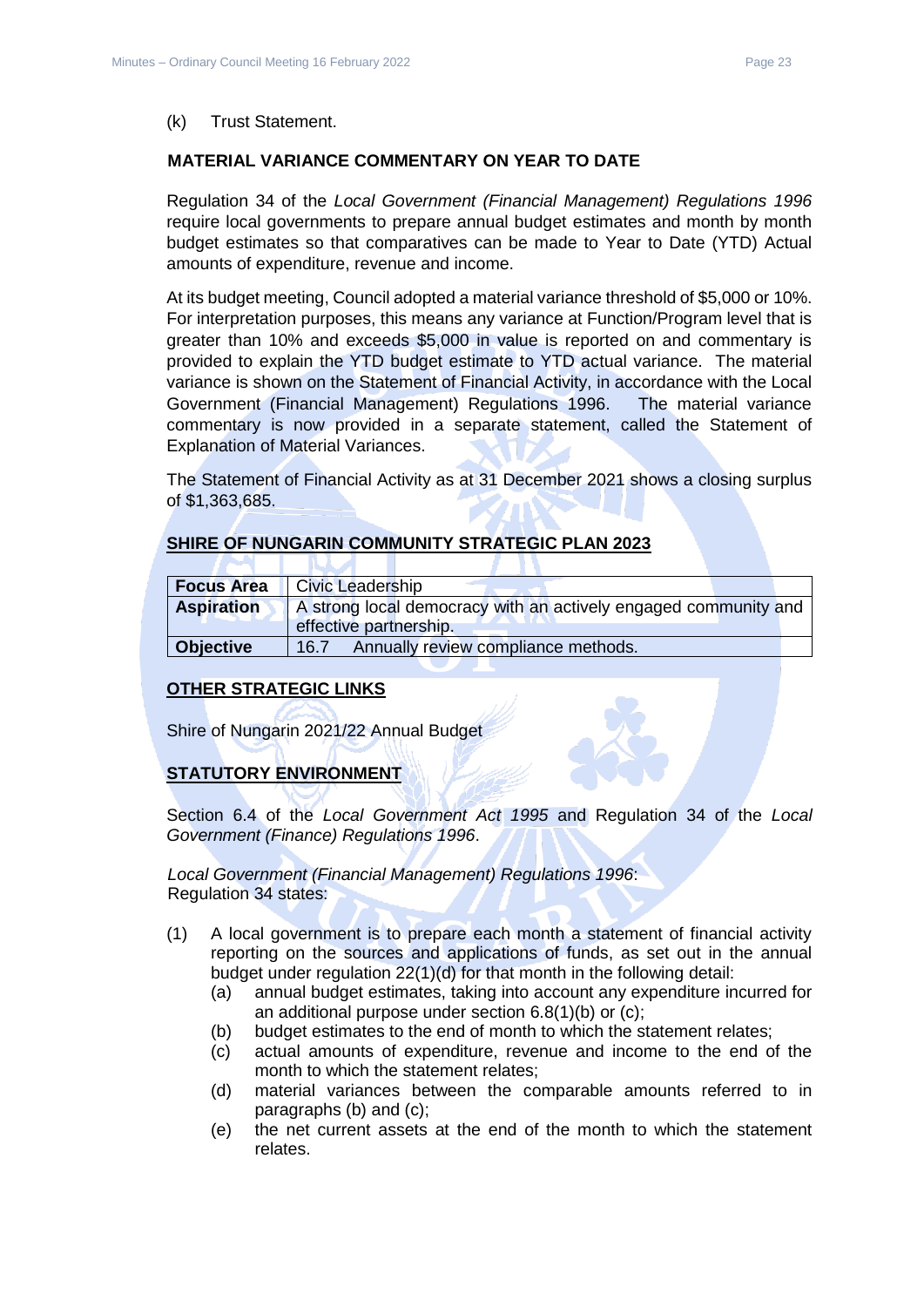Sub regulations 2, 3, 4, 5, and 6 prescribe further details of information to be included in the monthly statement of financial activity.

#### **SUSTAINABILITY AND RISK CONSIDERATIONS**

**Economic – (Impact on the Economy of the Shire and Region)** Nil

**Social – (Quality of life to community and / or affected land owners)** Nil

**Policy Implications** Nil

#### **Risk Management Implications**

| <b>Risk Level</b> | <b>Comment</b>                                                       |
|-------------------|----------------------------------------------------------------------|
| <b>Medium</b>     | Inadequate financial performance monitoring could lead to            |
|                   | over/under budget expenditure which could affect council's financial |
|                   | position and/or financial ratios.                                    |

# **CONSULTATION**

Shires Financial Consultant

# **RESOURCE IMPLICATIONS**

TON

**Financial** Nil

**Workforce** Nil

end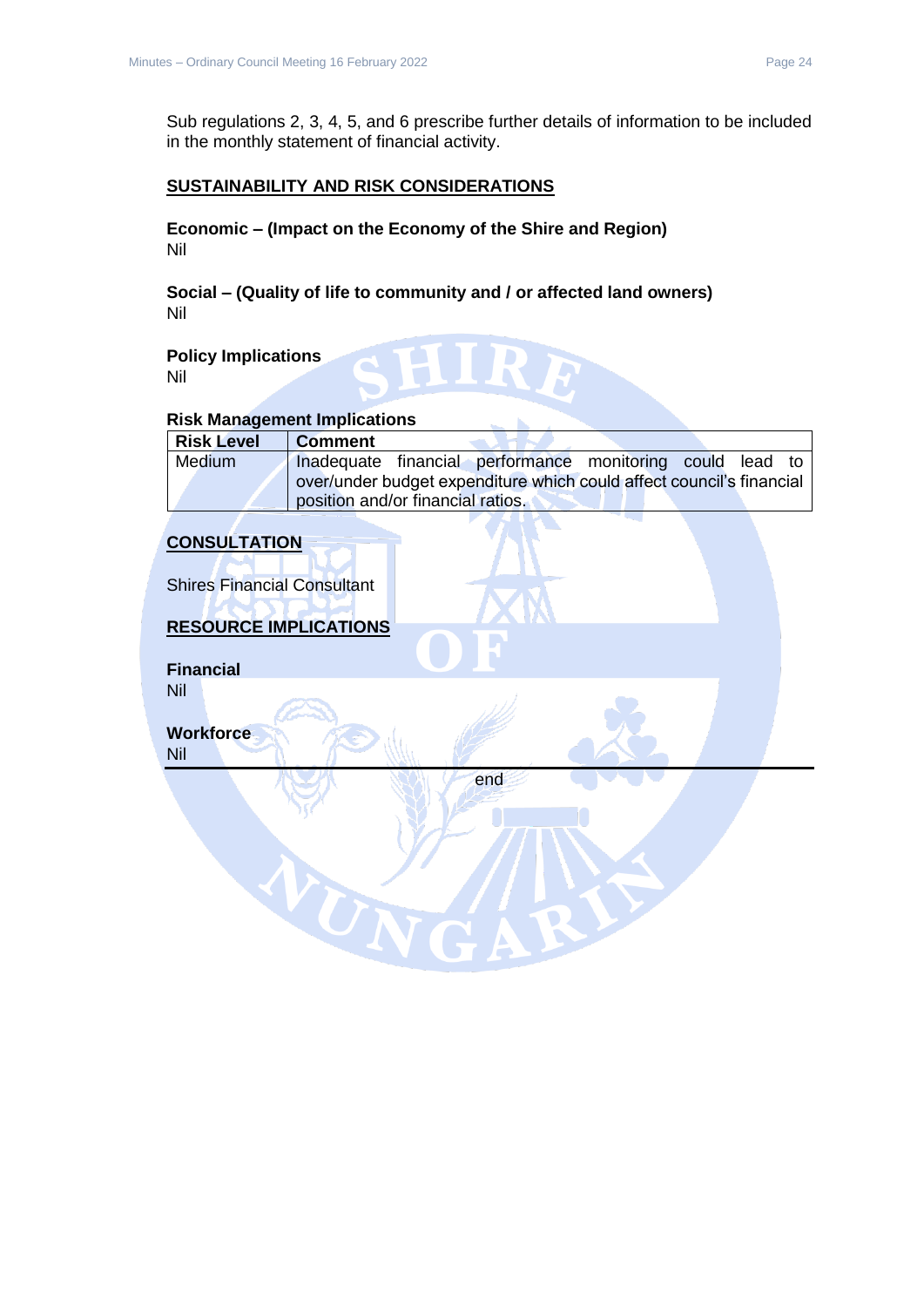<span id="page-24-0"></span>

| MONTHLY STATEMENT OF FINANCIAL ACTIVITY FOR THE PERIOD<br>8.4 |                                       |  |
|---------------------------------------------------------------|---------------------------------------|--|
| <b>ENDING 31 JANUARY 2022</b>                                 |                                       |  |
| File Ref:                                                     | 1/1 Annual Statements                 |  |
| <b>Previous Item Ref:</b>                                     | Nil                                   |  |
| <b>Applicant:</b>                                             | Nil                                   |  |
| <b>Author and Title:</b>                                      | Leonard Long, Chief Executive Officer |  |
|                                                               | Darren Long, Financial Consultant     |  |
| <b>Declaration of Interest:</b>                               | Nil                                   |  |
| <b>Voting Requirements</b>                                    | <b>Simple Majority</b>                |  |
| <b>Attachment Number:</b>                                     | 8.4A - January Monthly Statement      |  |

#### **COUNCIL RESOLUTION 6797/02/22**

**That Council Resolves to:** 

**1. Receives the monthly financial activity statement for the period ending 31 January 2022.**

**Moved: Cr K Dayman Seconded: Cr J Davis**

#### **IN BRIEF**

The purpose of this report is to present the financial position of Council as at the reporting date as per requirements of the *Local Government Act 1995* and the *Local Government (Financial Management) Regulation 1996.*

#### **BACKGROUND**

The *Local Government Act 1995* in conjunction with regulation 34(1) of the *Local Government (Financial Management) Regulations 1996* requires a monthly Statement of Financial Activity to be presented to Council detailing the prescribed information within 2 months after the end of the month to which the statement relates.

#### **REPORT DETAIL**

The Shire prepares the monthly financial statements in the statutory format along with other supplementary financial reports consisting of:

- (l) Statement of Comprehensive Income by Function/Program;
- (m) Statement of Comprehensive Income by Nature/Type;
- (n) Statement of Financial Activity;
- (o) Summary of Net Current Asset Position;
- (p) Statement of Explanation of Material Variances;
- (q) Statement of Financial Position;
- (r) Statement of Cash Flows;
- (s) Detailed Operating and Non-Operating Schedules;
- (t) Statement of Cash Back Reserves;
- (u) Loan Borrowings Statement; and

**CARRIED 7 / 7**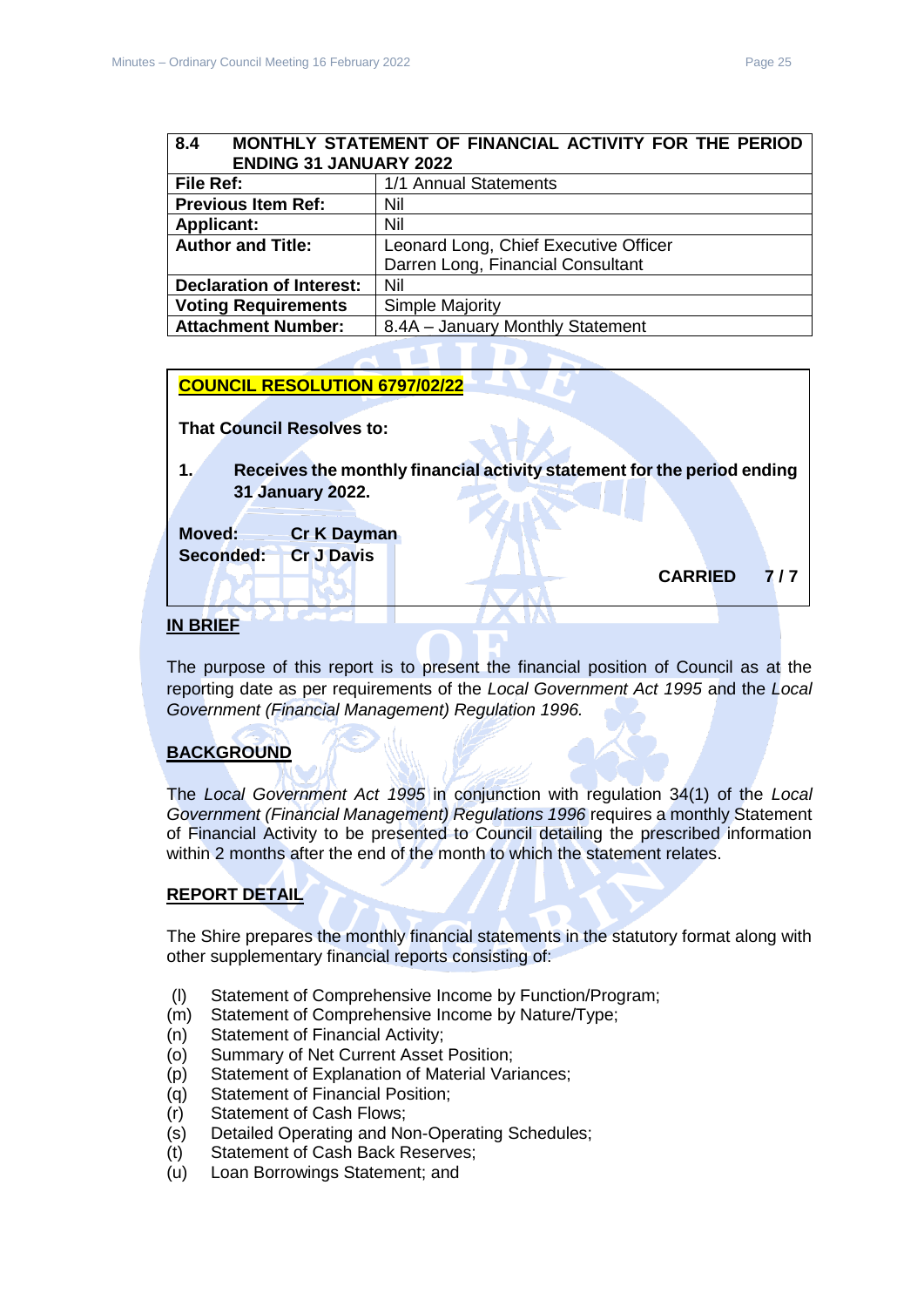#### (v) Trust Statement.

#### **MATERIAL VARIANCE COMMENTARY ON YEAR TO DATE**

Regulation 34 of the *Local Government (Financial Management) Regulations 1996*  require local governments to prepare annual budget estimates and month by month budget estimates so that comparatives can be made to Year to Date (YTD) Actual amounts of expenditure, revenue and income.

At its budget meeting, Council adopted a material variance threshold of \$5,000 or 10%. For interpretation purposes, this means any variance at Function/Program level that is greater than 10% and exceeds \$5,000 in value is reported on and commentary is provided to explain the YTD budget estimate to YTD actual variance. The material variance is shown on the Statement of Financial Activity, in accordance with the Local Government (Financial Management) Regulations 1996. The material variance commentary is now provided in a separate statement, called the Statement of Explanation of Material Variances.

The Statement of Financial Activity as at 31 January 2022 shows a closing surplus of \$1,289,549.

#### **SHIRE OF NUNGARIN COMMUNITY STRATEGIC PLAN 2023**

×

| <b>Focus Area</b> | <b>Civic Leadership</b>                                                                   |
|-------------------|-------------------------------------------------------------------------------------------|
| <b>Aspiration</b> | A strong local democracy with an actively engaged community and<br>effective partnership. |
| <b>Objective</b>  | Annually review compliance methods.                                                       |

#### **OTHER STRATEGIC LINKS**

Shire of Nungarin 2021/22 Annual Budget

**INTERNATIONAL** 

#### **STATUTORY ENVIRONMENT**

Section 6.4 of the *Local Government Act 1995* and Regulation 34 of the *Local Government (Finance) Regulations 1996*.

*Local Government (Financial Management) Regulations 1996*: Regulation 34 states:

- (1) A local government is to prepare each month a statement of financial activity reporting on the sources and applications of funds, as set out in the annual budget under regulation 22(1)(d) for that month in the following detail:
	- (a) annual budget estimates, taking into account any expenditure incurred for an additional purpose under section 6.8(1)(b) or (c);
	- (b) budget estimates to the end of month to which the statement relates;
	- (c) actual amounts of expenditure, revenue and income to the end of the month to which the statement relates;
	- (d) material variances between the comparable amounts referred to in paragraphs (b) and (c);
	- (e) the net current assets at the end of the month to which the statement relates.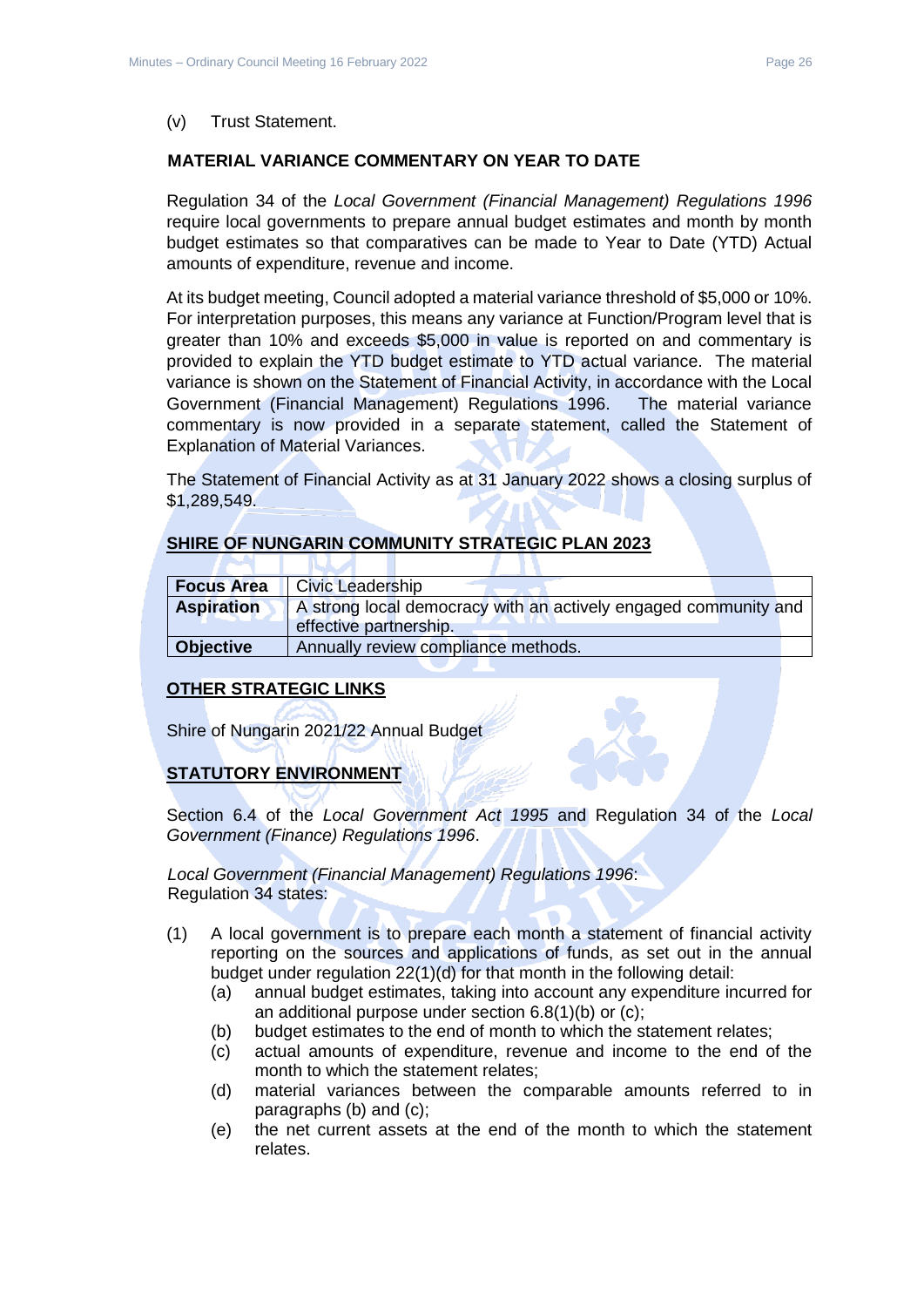Sub regulations 2, 3, 4, 5, and 6 prescribe further details of information to be included in the monthly statement of financial activity.

### **SUSTAINABILITY AND RISK CONSIDERATIONS**

**Economic – (Impact on the Economy of the Shire and Region)** Nil

**Social – (Quality of life to community and / or affected land owners)** Nil

**Policy Implications** Nil

#### **Risk Management Implications**

| <b>Risk Level</b> | <b>Comment</b>                                                       |
|-------------------|----------------------------------------------------------------------|
| Medium            | Inadequate financial performance monitoring could lead to            |
|                   | over/under budget expenditure which could affect council's financial |
|                   | position and/or financial ratios.                                    |

**CONSULTATION**

Shires Financial Consultant

# **RESOURCE IMPLICATIONS**

TON

**Financial** Nil

**Workforce** Nil

end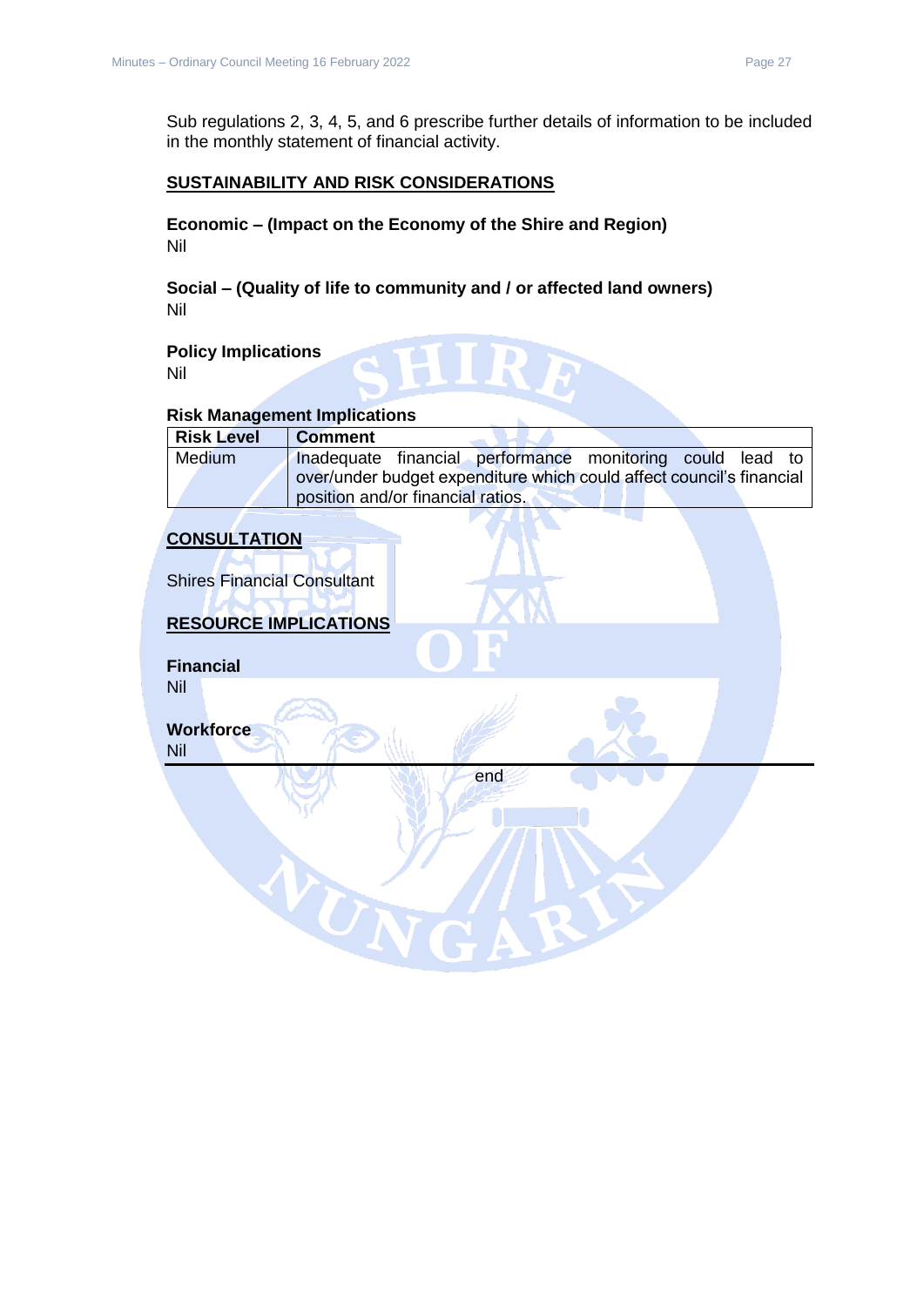<span id="page-27-0"></span>

| 8.5<br><b>INVESTMENT REPORT AS AT 31 DECEMBER 2021</b> |                                       |  |
|--------------------------------------------------------|---------------------------------------|--|
| File Ref:                                              | 1/1 Annual Statements                 |  |
| <b>Previous Item Ref:</b>                              | Nil                                   |  |
| <b>Applicant:</b>                                      | Nil                                   |  |
| <b>Author and Title:</b>                               | Leonard Long, Chief Executive Officer |  |
|                                                        | Darren Long, Financial Consultant     |  |
| <b>Declaration of Interest:</b>                        | Nil                                   |  |
| <b>Voting Requirements</b>                             | <b>Simple Majority</b>                |  |
| <b>Attachment Number:</b>                              | Nil                                   |  |

| <b>COUNCIL RESOLUTION 6798/02/22</b>                        |
|-------------------------------------------------------------|
| <b>That Council Resolves to:</b>                            |
| Receive the Investment Report as at 31 December 2021.<br>1. |
| <b>Moved:</b><br><b>Cr G Coumbe</b>                         |
| <b>Cr J Davis</b><br>Seconded:                              |
| <b>CARRIED</b><br>717                                       |
|                                                             |
| <b>DDI</b>                                                  |

#### **IN BRIEF**

The purpose of this report is to present the status of Council's investments accounts.

#### **BACKGROUND**

Money held in the Municipal Fund of the Shire of Nungarin that is not required for the time being may be invested in accordance with the Local Government Act 1995 and the Trustees Act 1962 Part III.

#### **REPORT DETAIL**

The table below details the investments held by the Shire as at 31 December 2021:

|                          | <b>INVESTMENT REGISTER</b> |                                        |                                                        |                                               |                                        |                           |
|--------------------------|----------------------------|----------------------------------------|--------------------------------------------------------|-----------------------------------------------|----------------------------------------|---------------------------|
|                          |                            |                                        | 1 DECEMBER 2021 TO 31 DECEMBER 2021                    |                                               |                                        |                           |
|                          |                            |                                        | <b>COMMONWEALTH BANK - FIXED TERM DEPOSIT</b>          |                                               |                                        |                           |
| ACCOUNT<br>$\frac{9}{2}$ | ŏ<br>≃<br>ш<br>⊢<br>δ<br>≨ | a<br>≃<br><b>S</b><br>ш<br>≃<br>ш<br>≧ | ш<br>ပ<br><b>ANC</b><br>≦<br>E<br>$\overline{6}$<br>ВA | O<br>്ട<br>ERES<br>Ñ<br>EARNT<br>31.12.2<br>눌 | <b>IVESTMENT</b><br>RANSFERS<br>F<br>≧ | 202<br>Ō.<br>ω<br>స్<br>≃ |
| 38132004                 | 17/02/2022                 | 0.33%                                  | \$1,145,000.00                                         | \$0.00                                        | \$0.00                                 | \$1,145,0000              |

#### **SHIRE OF NUNGARIN COMMUNITY STRATEGIC PLAN 2023**

**Focus Area** | Civic Leadership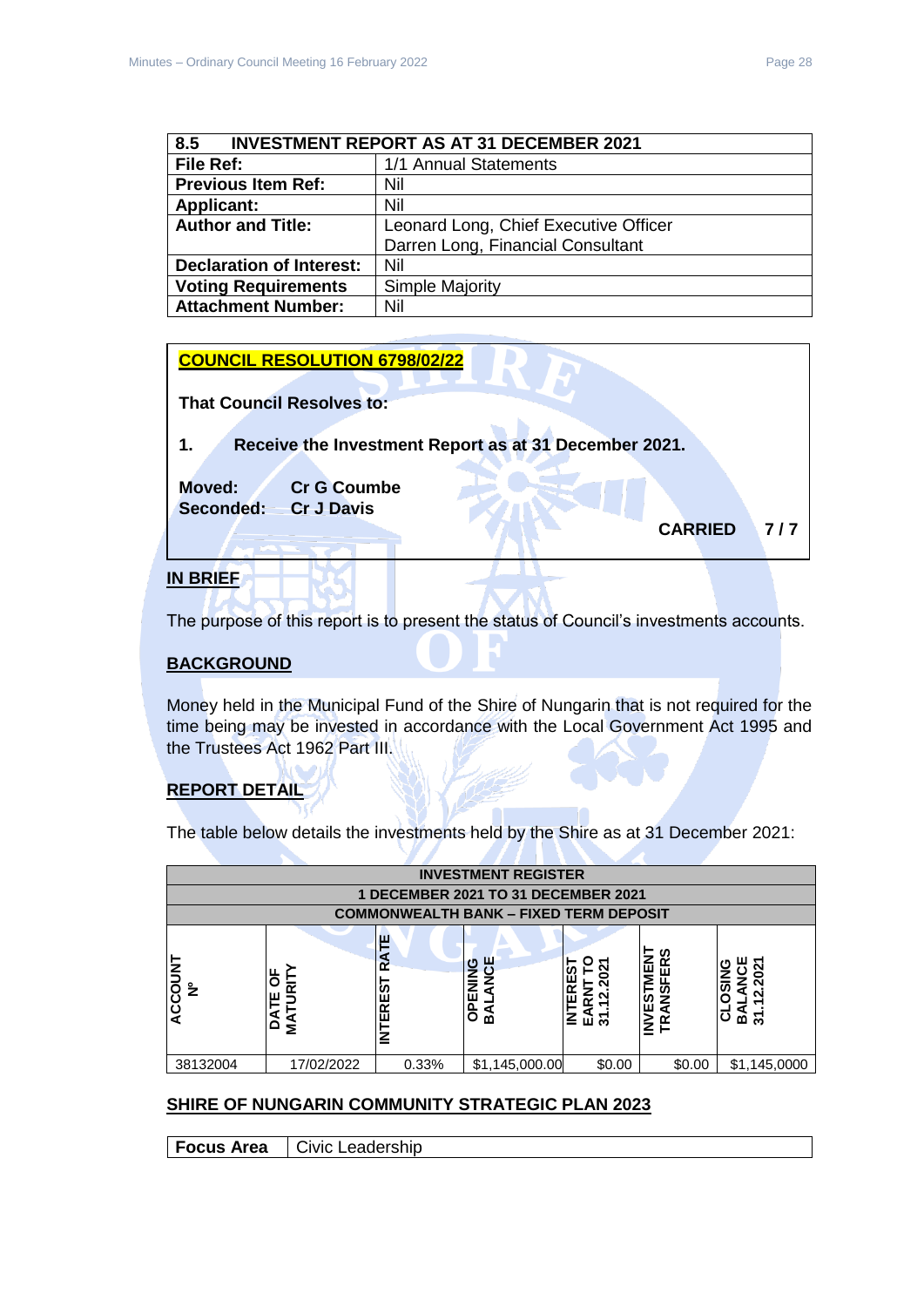| <b>Aspiration</b> | A strong local democracy with an actively engaged community and<br>effective partnership. |
|-------------------|-------------------------------------------------------------------------------------------|
| <b>Objective</b>  | Annually review compliance methods.<br>16.7                                               |

#### **OTHER STRATEGIC LINKS**

Nil

#### **STATUTORY ENVIRONMENT**

#### **Local Government Act 1995**

#### **6.14. Power to invest**

- (1) Money held in the municipal fund or the trust fund of a local government that is not, for the time being, required by the local government for any other purpose may be invested as trust funds may be invested under the *Trustees Act 1962* Part III.
- (2A) A local government is to comply with the regulations when investing money referred to in subsection (1).
- (2) Regulations in relation to investments by local governments may
	- (a) make provision in respect of the investment of money referred to in subsection (1); and
	- *[(b) deleted]*
	- (c) prescribe circumstances in which a local government is required to invest money held by it; and
	- (d) provide for the application of investment earnings; and
	- (e) generally, provide for the management of those investments.

#### **Local Government (Financial Management) Regulations 1996**

#### **19. Investments, control procedures for**

- (1) A local government is to establish and document internal control procedures to be followed by employees to ensure control over investments.
- (2) The control procedures are to enable the identification of
	- (a) the nature and location of all investments; and
	- (b) the transactions related to each investment.

#### **19C. Investment of money, restrictions on (Act s. 6.14(2)(a))**

(1) In this regulation —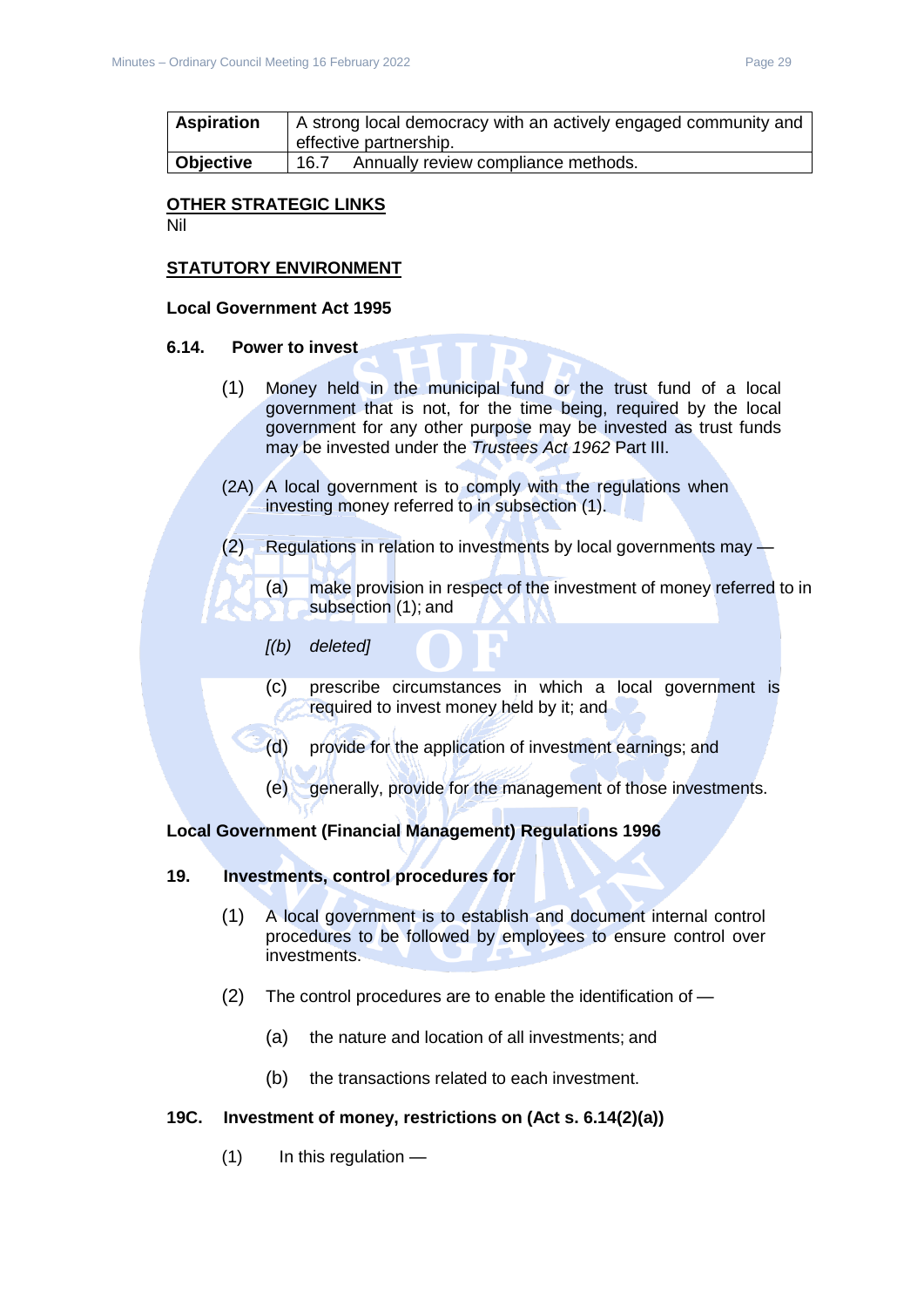#### *authorised institution* means —

- (a) an authorised deposit-taking institution as defined in the *Banking Act 1959 (Commonwealth)* section 5; or
- (b) the Western Australian Treasury Corporation established by the *Western Australian Treasury Corporation Act 1986*;

*foreign currency* means a currency except the currency of Australia.

- (2) When investing money under section 6.14(1), a local government may not do any of the following —
	- (a) deposit with an institution except an authorised institution;
	- (b) deposit for a fixed term of more than 12 months;
	- (c) invest in bonds that are not guaranteed by the Commonwealth Government, or a State or Territory government;
	- $(d)$  invest in bonds with a term to maturity of more than 3 years;
	- (e) invest in a foreign currency.

#### **SUSTAINABILITY AND RISK CONSIDERATIONS**

**Economic – (Impact on the Economy of the Shire and Region)** Nil

**Social – (Quality of life to community and / or affected land owners)** Nil

#### **Policy Implications**

Council Policy 3.07 applies to the investment of surplus funds.

#### **Risk Management Implications**

| Risk Level | <b>Comment</b>                                                       |
|------------|----------------------------------------------------------------------|
| Moderate   | Inadequate financial performance could lead to the loss of potential |
|            | income through interest earned from investment accounts.             |

#### **CONSULTATION**

Nil

#### **RESOURCE IMPLICATIONS**

**Financial** Nil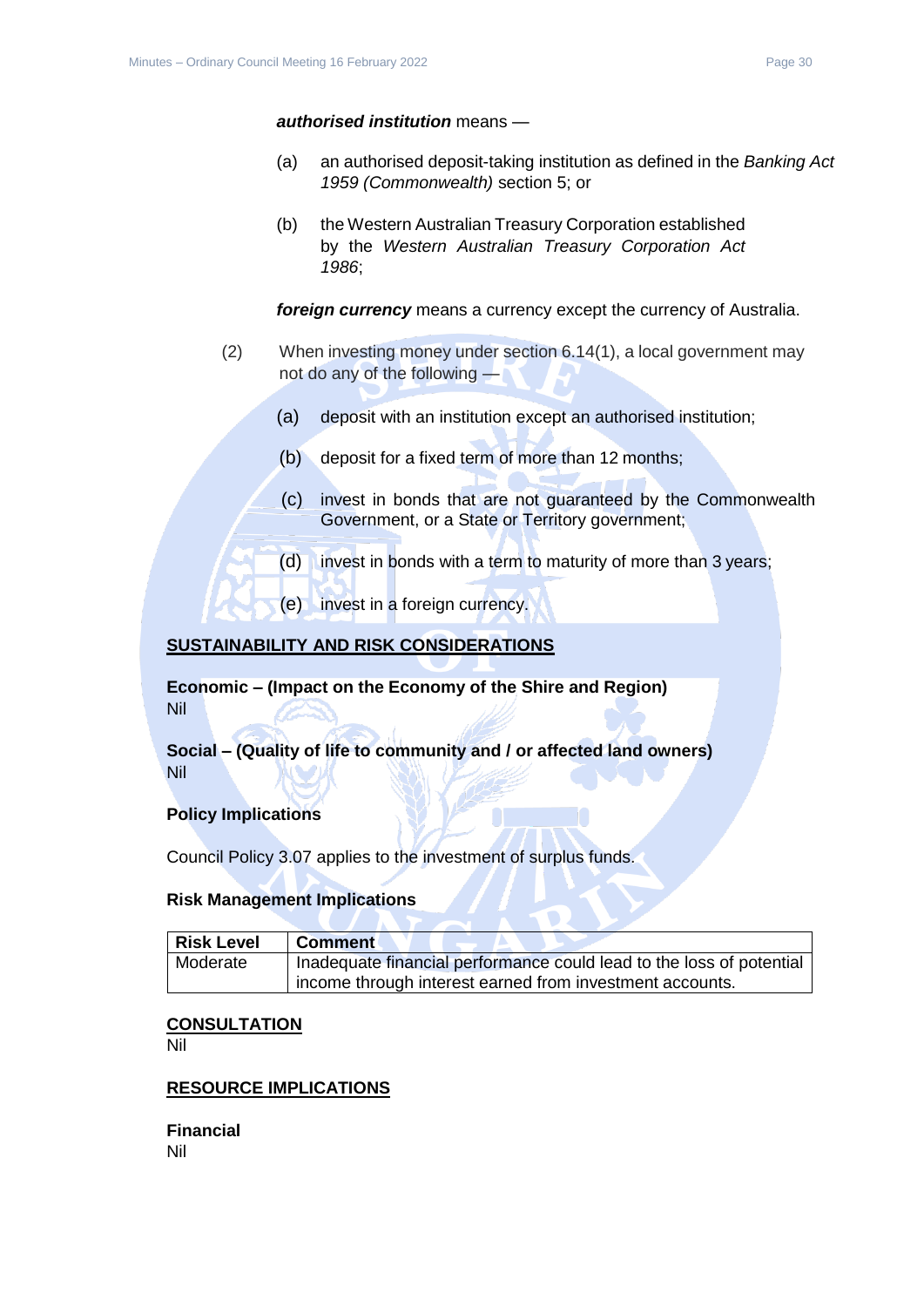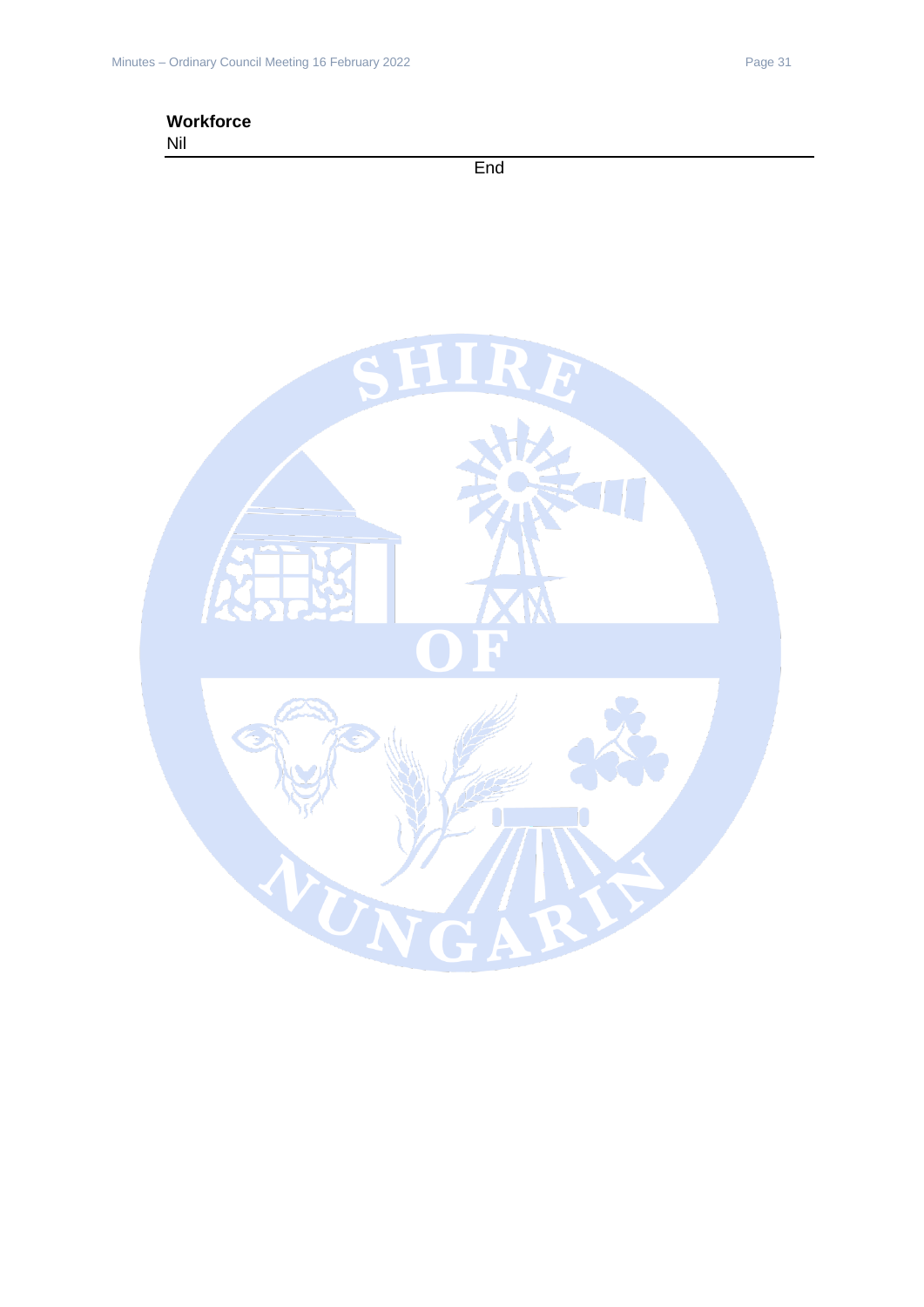<span id="page-31-0"></span>

| <b>INVESTMENT REPORT AS AT 31 JANUARY 2022</b><br>8.6 |                                       |  |
|-------------------------------------------------------|---------------------------------------|--|
| File Ref:                                             | 1/1 Annual Statements                 |  |
| <b>Previous Item Ref:</b>                             | Nil                                   |  |
| <b>Applicant:</b>                                     | Nil                                   |  |
| <b>Author and Title:</b>                              | Leonard Long, Chief Executive Officer |  |
|                                                       | Darren Long, Financial Consultant     |  |
| <b>Declaration of Interest:</b>                       | Nil                                   |  |
| <b>Voting Requirements</b>                            | <b>Simple Majority</b>                |  |
| <b>Attachment Number:</b>                             | Nil                                   |  |



#### **IN BRIEF**

The purpose of this report is to present the status of Council's investments accounts.

#### **BACKGROUND**

Money held in the Municipal Fund of the Shire of Nungarin that is not required for the time being may be invested in accordance with the Local Government Act 1995 and the Trustees Act 1962 Part III.

# **REPORT DETAIL**

The table below details the investments held by the Shire as at 31 January 2022:

**Y** 

| <b>INVESTMENT REGISTER</b>                                                                                                                                                                                                                                                                                                                                                                                                      |            |       |                                     |        |        |              |
|---------------------------------------------------------------------------------------------------------------------------------------------------------------------------------------------------------------------------------------------------------------------------------------------------------------------------------------------------------------------------------------------------------------------------------|------------|-------|-------------------------------------|--------|--------|--------------|
|                                                                                                                                                                                                                                                                                                                                                                                                                                 |            |       | 1 DECEMBER 2021 TO 31 DECEMBER 2021 |        |        |              |
|                                                                                                                                                                                                                                                                                                                                                                                                                                 |            |       |                                     |        |        |              |
| <b>COMMONWEALTH BANK - FIXED TERM DEPOSIT</b><br>ш<br><b>INVESTMENT</b><br>ທ<br>2<br>R<br>ANCE<br>ËŘ<br><b>ACCOUNT</b><br>ග<br>$\bullet$<br><u>รา</u><br>ES<br>Ñ<br>ENIN3<br>ட<br>−<br>с<br>ິ<br>ວິ<br>ন<br>ົ<br>5<br>īz<br>ARNT<br>$\frac{9}{2}$<br><b>INTER</b><br><b>QNSI</b><br>٩<br>$\mathbf{\tilde{N}}$<br>ш<br>ш<br>8 <sub>D</sub><br>$\alpha$<br>∢<br>ー<br>σ<br>ಠ<br>స్<br>മ്<br>ш<br>స్<br>m<br>FR<br>≨<br>ш<br>≏<br>호 |            |       |                                     |        |        |              |
| 38132004                                                                                                                                                                                                                                                                                                                                                                                                                        | 17/02/2022 | 0.33% | \$1,145,000.00                      | \$0.00 | \$0.00 | \$1,145,0000 |

#### **SHIRE OF NUNGARIN COMMUNITY STRATEGIC PLAN 2023**

| <b>Focus Area</b> | Civic Leadership                                                |
|-------------------|-----------------------------------------------------------------|
| <b>Aspiration</b> | A strong local democracy with an actively engaged community and |
|                   | effective partnership.                                          |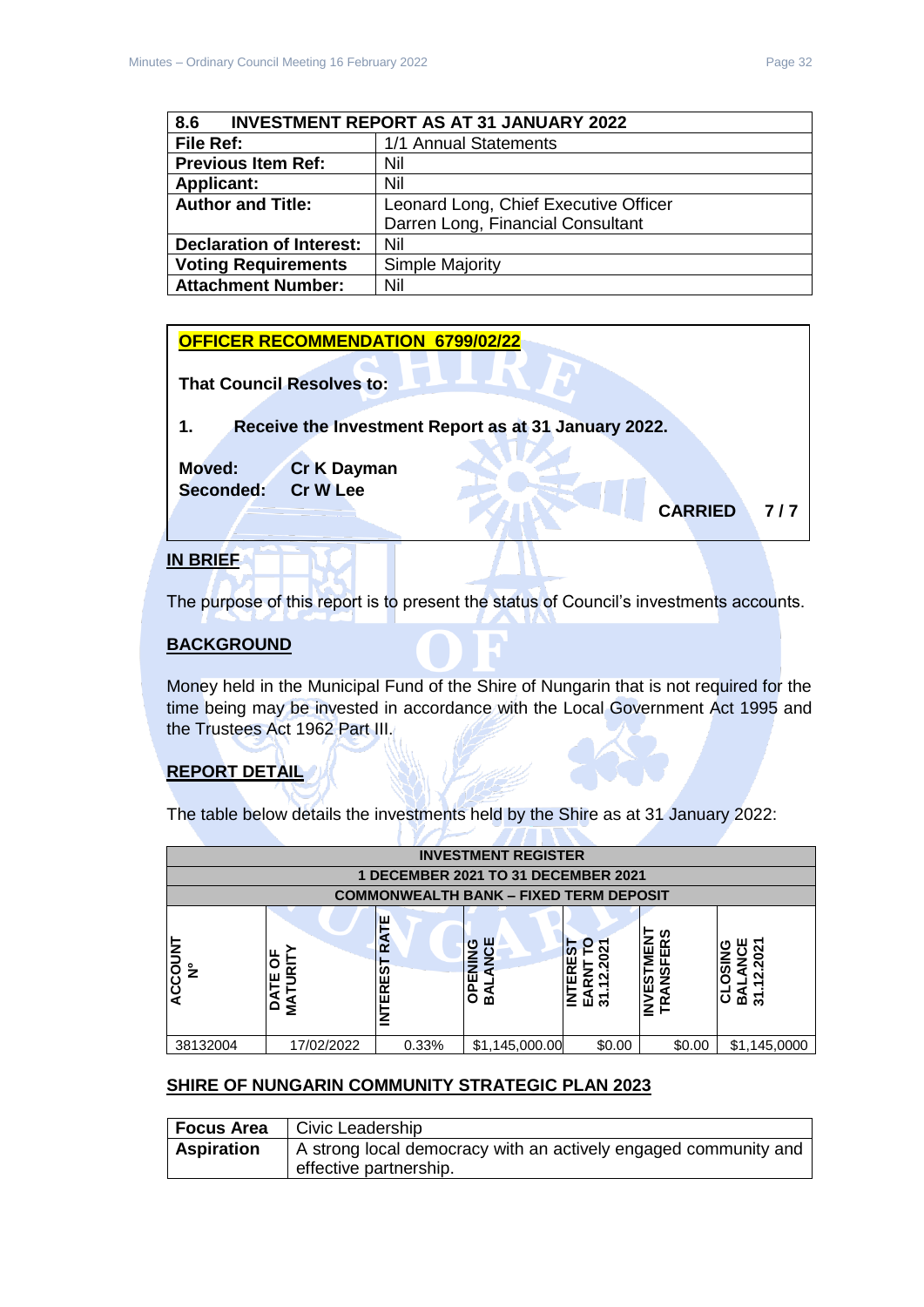#### **Objective** 16.7 Annually review compliance methods.

#### **OTHER STRATEGIC LINKS**

Nil

#### **STATUTORY ENVIRONMENT**

#### **Local Government Act 1995**

#### **6.14. Power to invest**

- (3) Money held in the municipal fund or the trust fund of a local government that is not, for the time being, required by the local government for any other purpose may be invested as trust funds may be invested under the *Trustees Act 1962* Part III.
- (2A) A local government is to comply with the regulations when investing money referred to in subsection (1).
- (4) Regulations in relation to investments by local governments may
	- (a) make provision in respect of the investment of money referred to in subsection (1); and
	- *[(b) deleted]*
		- (f) prescribe circumstances in which a local government is required to invest money held by it; and
		- (g) provide for the application of investment earnings; and
		- (h) generally, provide for the management of those investments.

#### **Local Government (Financial Management) Regulations 1996**

#### **19. Investments, control procedures for**

- (3) A local government is to establish and document internal control procedures to be followed by employees to ensure control over investments.
- (4) The control procedures are to enable the identification of
	- (a) the nature and location of all investments; and
	- (b) the transactions related to each investment.

#### **19C. Investment of money, restrictions on (Act s. 6.14(2)(a))**

(3) In this regulation —

*authorised institution* means —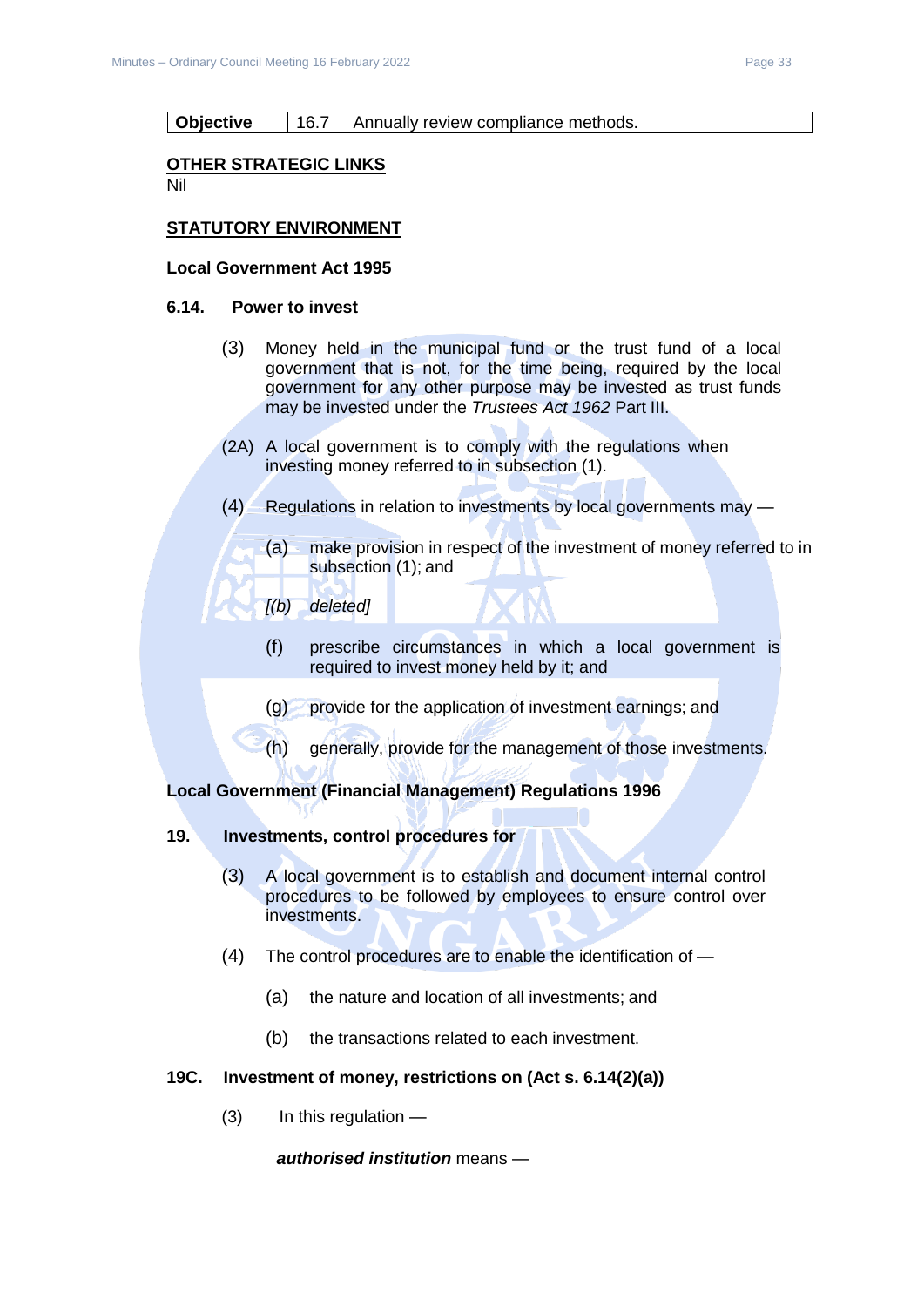- (c) an authorised deposit-taking institution as defined in the *Banking Act 1959 (Commonwealth)* section 5; or
- (d) the Western Australian Treasury Corporation established by the *Western Australian Treasury Corporation Act 1986*;

*foreign currency* means a currency except the currency of Australia.

- (4) When investing money under section 6.14(1), a local government may not do any of the following —
	- (f) deposit with an institution except an authorised institution;
	- (g) deposit for a fixed term of more than 12 months;
	- (h) invest in bonds that are not guaranteed by the Commonwealth Government, or a State or Territory government;
	- (i) invest in bonds with a term to maturity of more than 3 years;
	- (j) invest in a foreign currency.

# **SUSTAINABILITY AND RISK CONSIDERATIONS**

**Economic – (Impact on the Economy of the Shire and Region)** Nil

**Social – (Quality of life to community and / or affected land owners)** Nil

#### **Policy Implications**

Council Policy 3.07 applies to the investment of surplus funds.

#### **Risk Management Implications**

| Risk Level | <b>Comment</b>                                                       |
|------------|----------------------------------------------------------------------|
| Moderate   | Inadequate financial performance could lead to the loss of potential |
|            | income through interest earned from investment accounts.             |

#### **CONSULTATION**

Nil

#### **RESOURCE IMPLICATIONS**

**Financial** Nil

**Workforce** Nil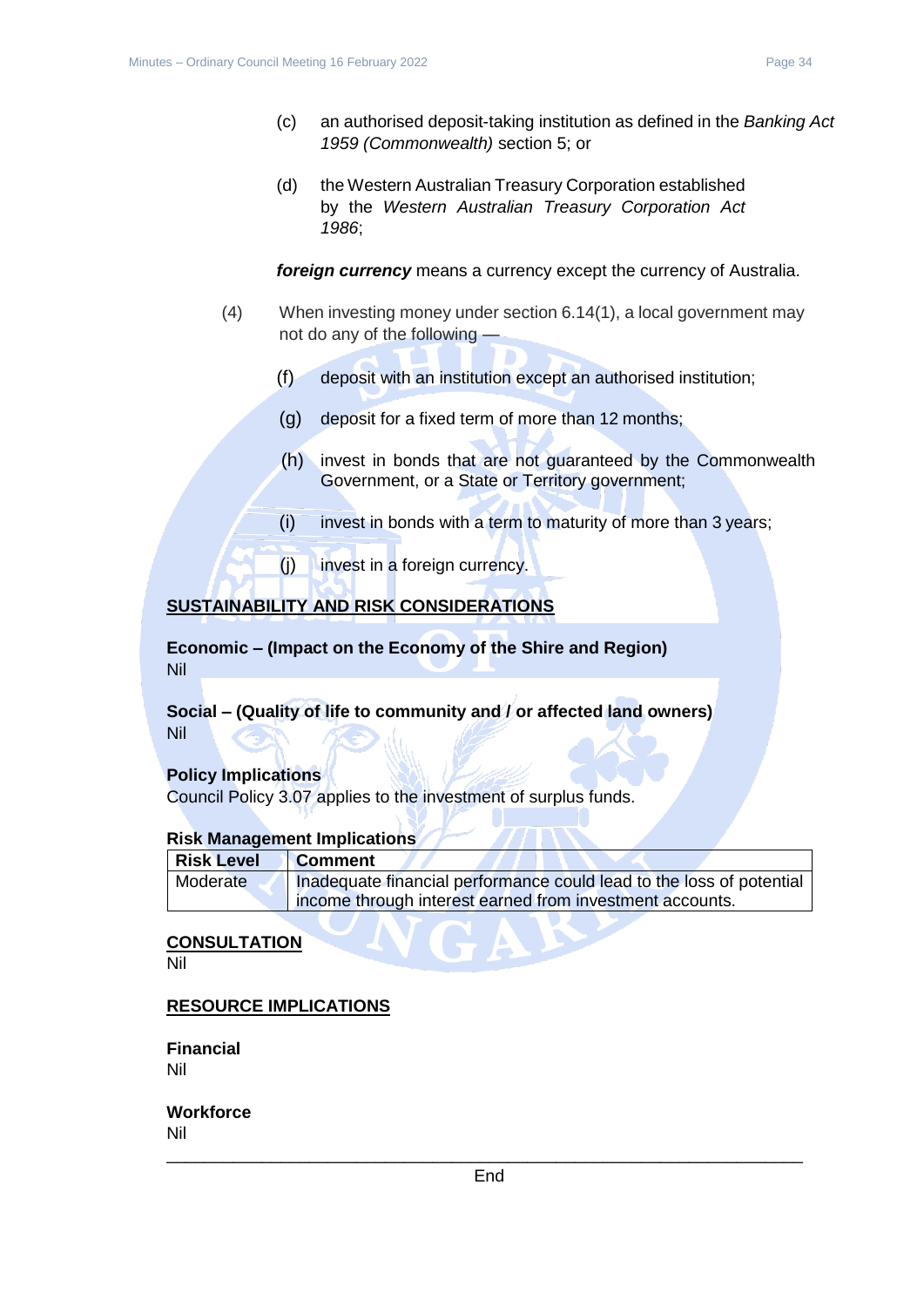<span id="page-34-0"></span>

| 8.7                             | REQUEST TO CONSIDER A DISCOUNT ON THE DAILY RATE<br><b>ASSOCIATED WITH THE NUNGARIN CARAVAN PARK</b> |
|---------------------------------|------------------------------------------------------------------------------------------------------|
| File Ref:                       | 4.4 Caravan Park Facilities                                                                          |
| <b>Previous Item Ref:</b>       | Nil                                                                                                  |
| <b>Applicant:</b>               | Nil                                                                                                  |
| <b>Author and Title:</b>        | Leonard Long, Chief Executive Officer                                                                |
| <b>Declaration of Interest:</b> | Nil                                                                                                  |
| <b>Voting Requirements</b>      | <b>Simple Majority</b>                                                                               |
| <b>Attachment Number:</b>       | Nil                                                                                                  |

#### **COUNCIL RESOLUTION 6800/02/22**

**That Council Resolves to:** 

- **1. Approve the request from Eagle-stone Resources Pty Ltd for a \$13 discount on the current \$25 daily rate associated with the Nungarin Caravan Park.**
- **2. Apply the approved discounted rate in (1) above for Eagle-stone Resources Pty Ltd from January 2022 up to and including March 2022.**
- **3. Include a weekly caravan park rate in the fees and charges for the 2022/2023 financial year.**

**Moved: Cr RE O'Connell Seconded: Cr G Coumbe**

**CARRIED 7 / 7** 

#### **IN BRIEF**

The purpose of this report is for Council to consider a request from Eagle-stone Resources Pty Ltd to consider a weekly rate at the Nungarin Caravan Park during the months of January, February and March 2022.

#### **BACKGROUND**

Eagle-stone Resources Pty Ltd has recently recommissioned the old gypsum mine located in Lake Brown. Initially the mine will only operate between the months of January and March depending on demand. It is envisaged that should demand increase and becomes viable that it could develop into a permanent presence in Nungarin.

#### **REPORT DETAIL**

With the re-opening of the gypsum mine being in its infancy the operators are trying to reduce overheads as far as possible. Currently the workforce consists 2 people who are currently accommodated in one caravan at the Nungarin Caravan Park. It is anticipated, once in full operation this mining season the accommodation needs may increase to a maximum of three (3) caravans.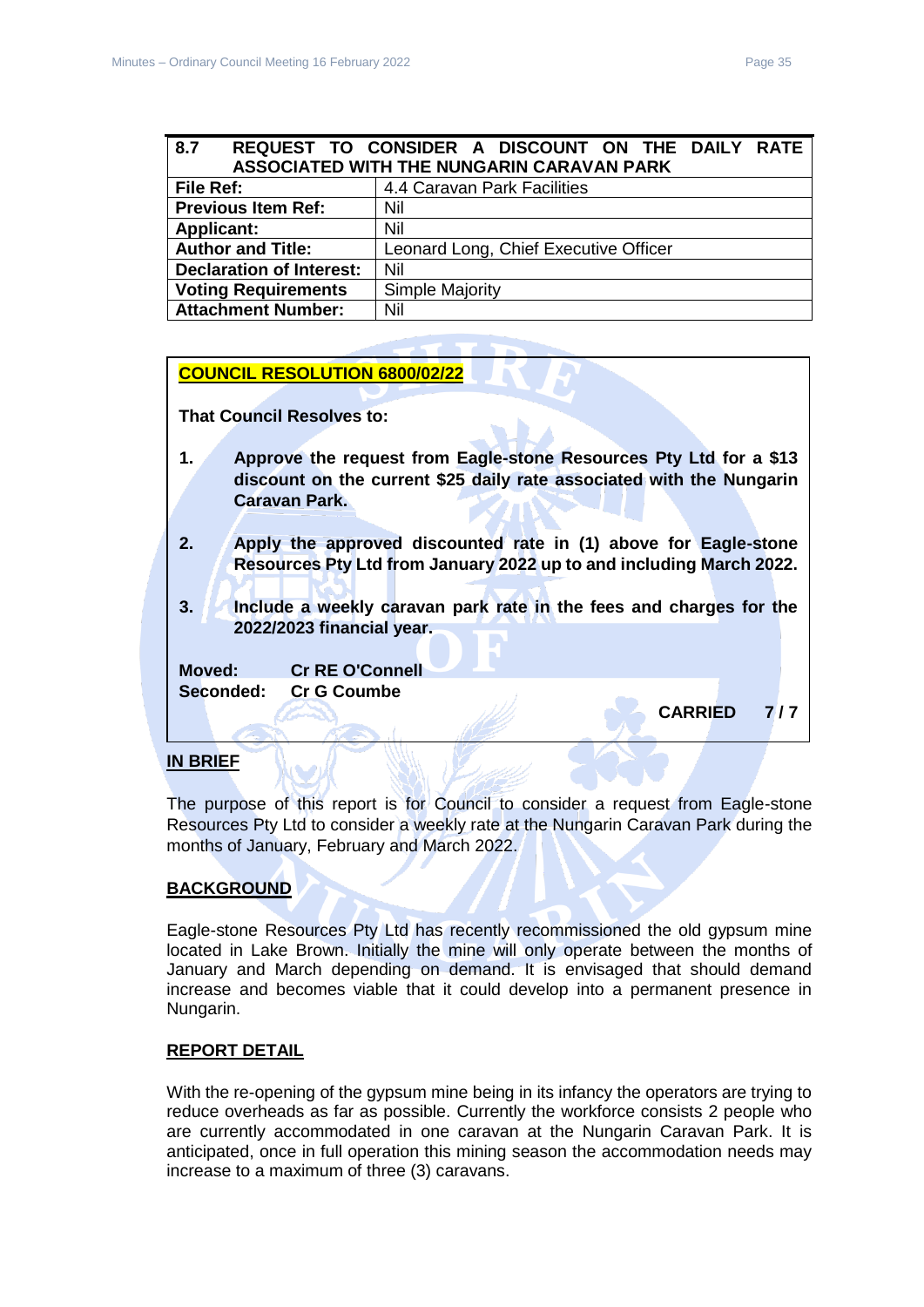Due to the process required which, includes a requirement to advertise any new fee. It will not be possible to impose a new weekly fee to accommodate the duration of the request from Eagle-stone Resources Pty Ltd. As such, it is recommended Council consider a discount on the current daily fee in lieu of setting a new fee.

The recommendation is to approve a discounted rate from the current \$25 per day to \$12 per day, and is based on the fact the occupants only stay in the caravan at night unlike a tourist who may be at the caravan during the day as well.

### **SHIRE OF NUNGARIN COMMUNITY STRATEGIC PLAN 2023**

| <b>Focus Area</b> | Economic                                                         |  |
|-------------------|------------------------------------------------------------------|--|
| <b>Aspiration</b> | A diverse business environment with equitable telecommunications |  |
|                   | and infrastructure. We are uniquely Nungarin in providing a      |  |
|                   | memorable visitor experience.                                    |  |
| <b>Objective</b>  | Develop and maintain a prosperous local economy supported by an  |  |
|                   | increased population and, new value adding industries.           |  |

#### **OTHER STRATEGIC LINKS**

Shire of Nungarin 2021/22 Annual Budget

# **STATUTORY ENVIRONMENT**

#### *Local Government Act 1995*

*Subdivision 2 — Fees and charges*

- *6.16. Imposition of fees and charges*
	- *(1) A local government may impose\* and recover a fee or charge for any goods or service it provides or proposes to provide, other than a service for which a service charge is imposed*
		- *\* Absolute majority required.*
	- *(2) A fee or charge may be imposed for the following —*
		- *(a) providing the use of, or allowing admission to, any property or facility wholly or partly owned, controlled, managed or maintained by the local government;*
		- *(b) supplying a service or carrying out work at the request of a person;*
		- *(c) subject to section 5.94, providing information from local government records;*
		- *(d) receiving an application for approval, granting an approval, making an inspection and issuing a licence, permit, authorisation or certificate;*
		- *(e) supplying goods;*
		- *(f) such other service as may be prescribed.*
	- *(3) Fees and charges are to be imposed when adopting the annual budget but may be —*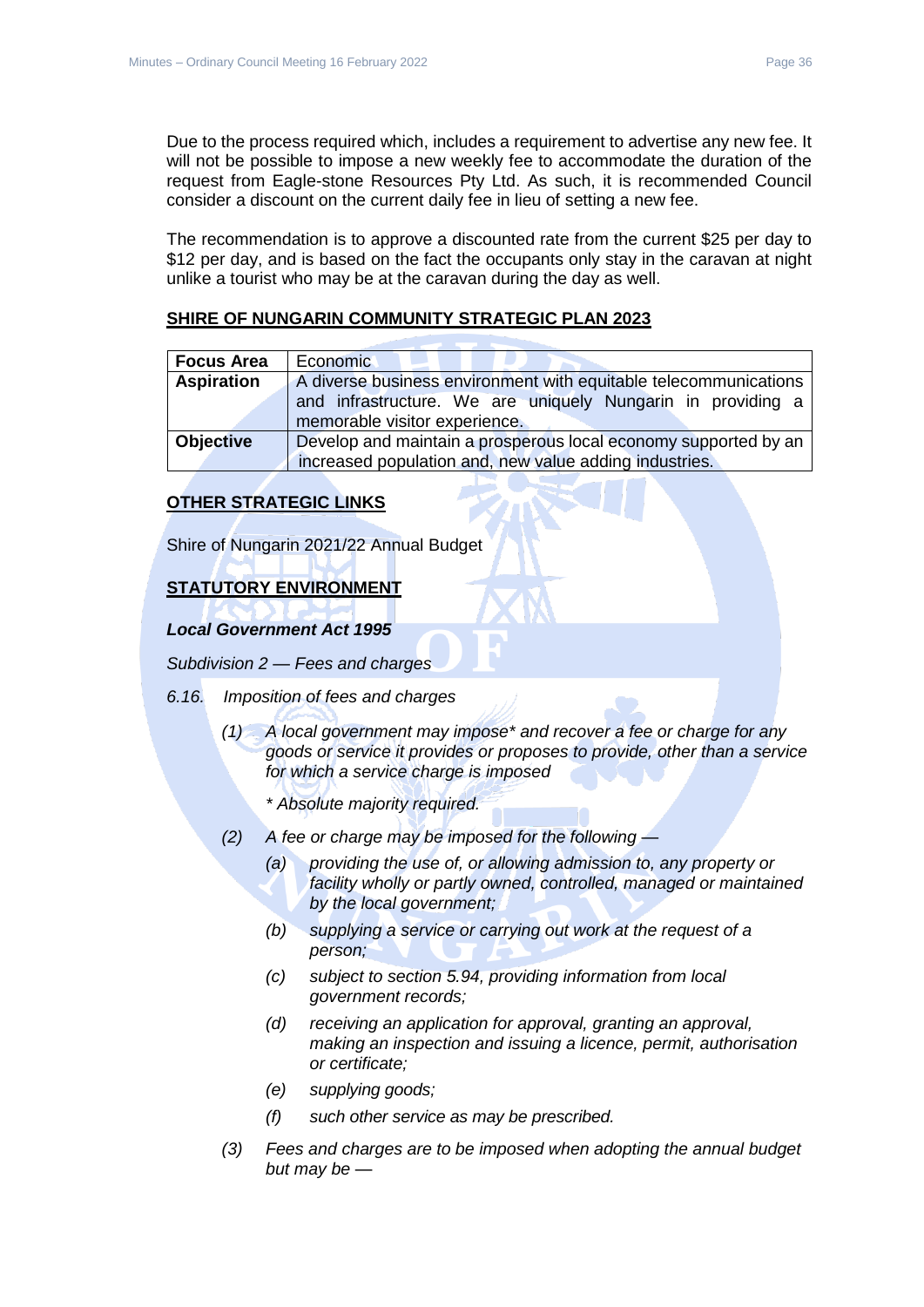- *(a) imposed\* during a financial year; and*
- *(b) amended\* from time to time during a financial year.*
	- *\* Absolute majority required.*

#### **SUSTAINABILITY AND RISK CONSIDERATIONS**

#### **Economic – (Impact on the Economy of the Shire and Region)**

The discount would assist a new small business in Nungarin. The possible growth of the business would have a positive impact on both the Shire and Regional economy.

#### **Social – (Quality of life to community and / or affected land owners)** Nil

**Policy Implications**

Nil

# **Risk Management Implications**

| <b>Risk Level</b> | <b>Comment</b>                                                        |  |
|-------------------|-----------------------------------------------------------------------|--|
| Low               | A decision by Council not to agree to a discount will not have a risk |  |
|                   | impact for Council but may lead to a further financial burden placed  |  |
|                   | on the applicant.                                                     |  |

# **CONSULTATION**

Nil

#### **RESOURCE IMPLICATIONS**

#### **Financial**

Currently the daily rate for a powered site at the caravan park is \$25 which would have provided a total weekly (7-day week) income of \$175. Should Council resolve to approve the discount the weekly income will be \$84.

# **Workforce**

Nil

end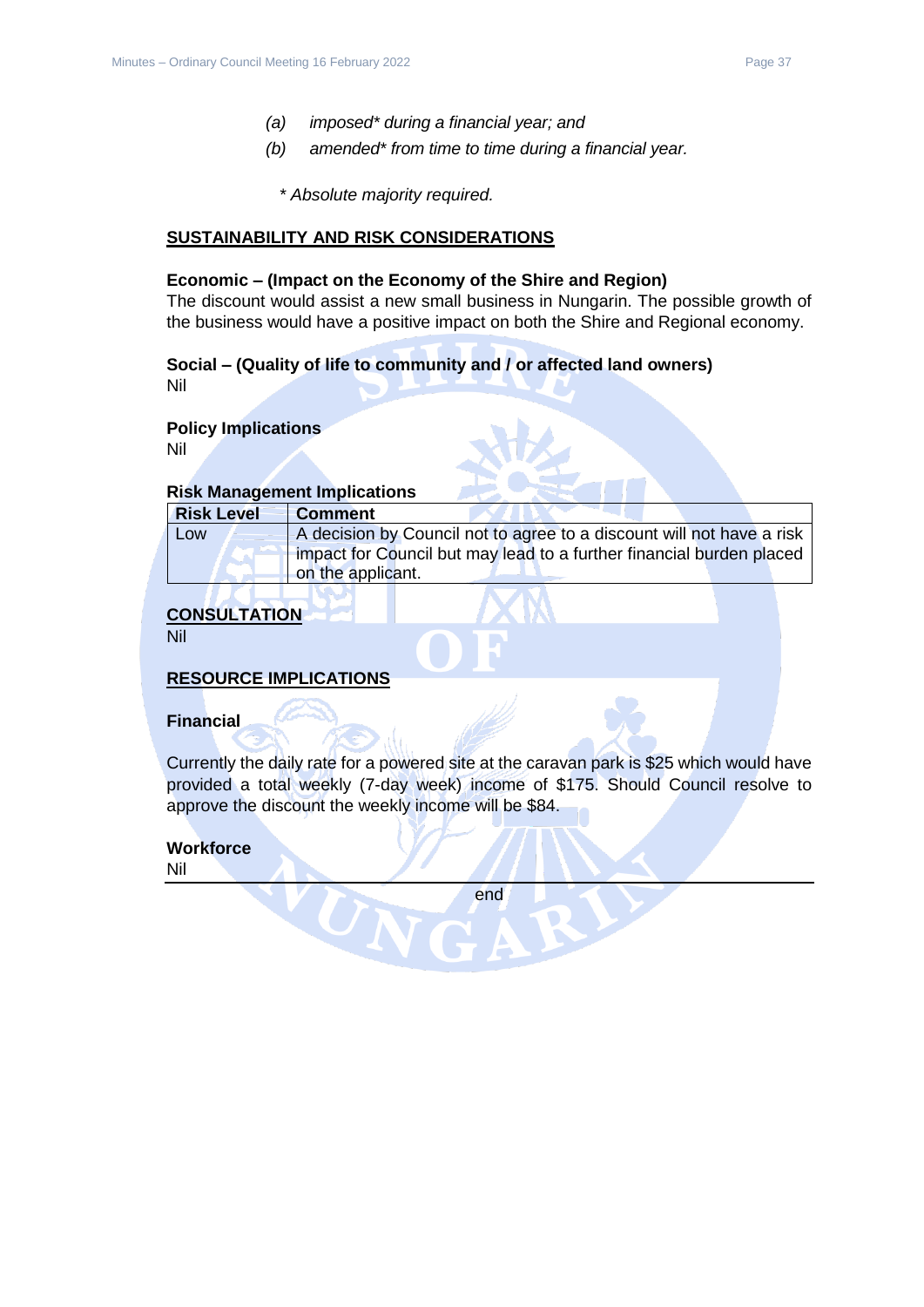<span id="page-37-0"></span>

| SHIRE OF NUNGARIN EMPLOYEE CODE OF CONDUCT<br>8.8 |                                                   |
|---------------------------------------------------|---------------------------------------------------|
| File Ref:                                         | 3.9 Employee Code of Conduct                      |
| <b>Previous Item Ref:</b>                         | Nil                                               |
| <b>Applicant:</b>                                 | Nil                                               |
| <b>Author and Title:</b>                          | Leonard Long, Chief Executive Officer             |
| <b>Declaration of Interest:</b>                   | Nil                                               |
| <b>Voting Requirements</b>                        | <b>Simple Majority</b>                            |
| <b>Attachment Number:</b>                         | 8.8A Employee Code of Conduct                     |
|                                                   | 8.8B Misconduct Management Practice and Procedure |

# **COUNCIL RESOLUTION 6801/02/22**

**That Council Resolves to:** 

- **1. Endorse the Nungarin Employee Code of Conduct, listed as attachment 8.8A, to comply with section 5.51A of the** *Local Government Act 1995***.**
- **2. Request the Chief Executive Officer to ensure the updated Nungarin Employee Code of Conduct is published on the Shire's official website, as soon as practical in compliance with section 5.51A (3) of the** *Local Government Act 1995.*

**Moved: Cr RE O'Connell Seconded: Cr M Caughey**

**CARRIED 7 / 7** 

# **IN BRIEF**

Council is asked to note the new Code of Conduct for Employees as required by the Local Government Regulations Amendment (Employee Code of Conduct Regulations) 2021 (Employee Code Regulations).

# **BACKGROUND**

The government has enacted new legislation requiring all local governments to adopt a new Code of Conduct for Employees. Local Government Regulations Amendment (Employee Code of Conduct Regulations) 2021 (Employee Code Regulations) introduced minimum requirements for local government employees in relation to gifts, conflicts of interest and disclosure. In addition, the Employee Code Regulations provide that a local government's code of conduct for employees must contain requirements pertaining to:

- behaviour:
- disclosure of information;
- the use of information and resources;
- record keeping; and
- reporting and managing misconduct.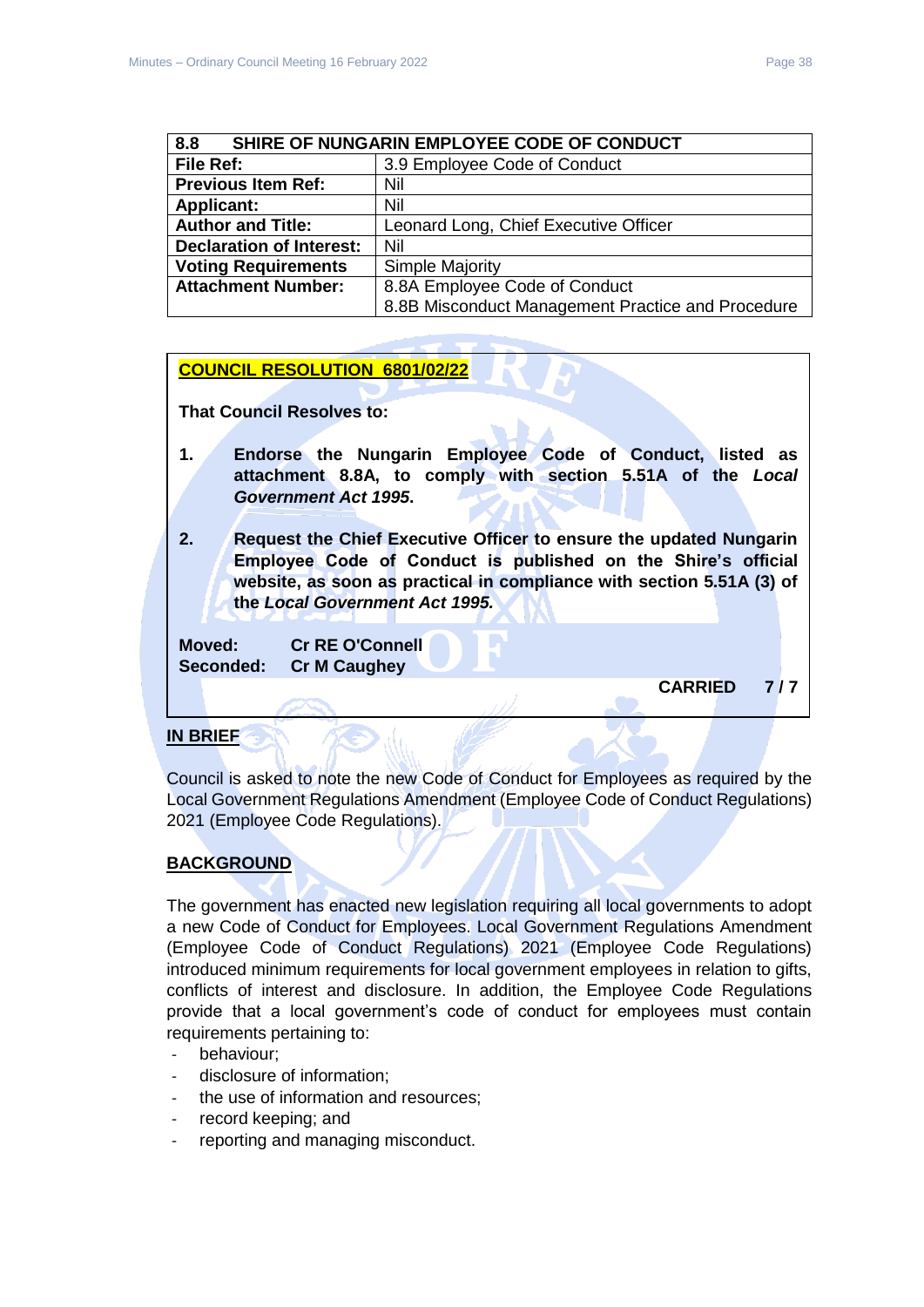The CEO is required to prepare and implement a code of conduct to be observed by employees. The CEO may amend the code as required and must ensure that an upto-date version of the code is published on the local government's official website. Local Governments are required to implement a revised Code of Conduct for Employees that incorporates the Model Code of Conduct as soon as practicable, in accordance with the new s.5.51(3) of the Act.

#### **REPORT DETAIL**

In order to comply with the Local Government (Model Code of Conduct) Regulations 2021, local governments must review and/or update their employee code of conduct to ensure that it meets the requirements set out in the Employee Code Regulations. Most of the content of current employee code of conduct already meet the requirements of the regulations.

Local governments will need to incorporate requirements relating to standards of behaviour, the use of information, use of local government resources and finances have been incorporated into the employee code.

Local governments must ensure their employee code of conduct includes requirements relating to reporting of misconduct as provided in the Employee Code Regulations and in accordance with their statutory obligations.

#### **SHIRE OF NUNGARIN COMMUNITY STRATEGIC PLAN 2023**

| <b>Focus Area</b> | Economic                                                         |  |
|-------------------|------------------------------------------------------------------|--|
| <b>Aspiration</b> | A diverse business environment with equitable telecommunications |  |
|                   | and infrastructure. We are uniquely Nungarin in providing a      |  |
|                   | memorable visitor experience.                                    |  |
| <b>Objective</b>  | Develop and maintain a prosperous local economy supported by an  |  |
|                   | increased population and, new value adding industries.           |  |

#### **OTHER STRATEGIC LINKS**

Nil

#### **STATUTORY ENVIRONMENT**

- *Local Government Act 1995*
- *Local Government (Administration) Amendment Regulations 2021.*
- Local Government Regulations Amendment (Employee Code of Conduct) *Regulations 2021.*
- *Local Government (Model Code of Conduct) Regulations 2021.*

#### **SUSTAINABILITY AND RISK CONSIDERATIONS**

**Economic – (Impact on the Economy of the Shire and Region)** Nil

**Social – (Quality of life to community and / or affected land owners)** Nil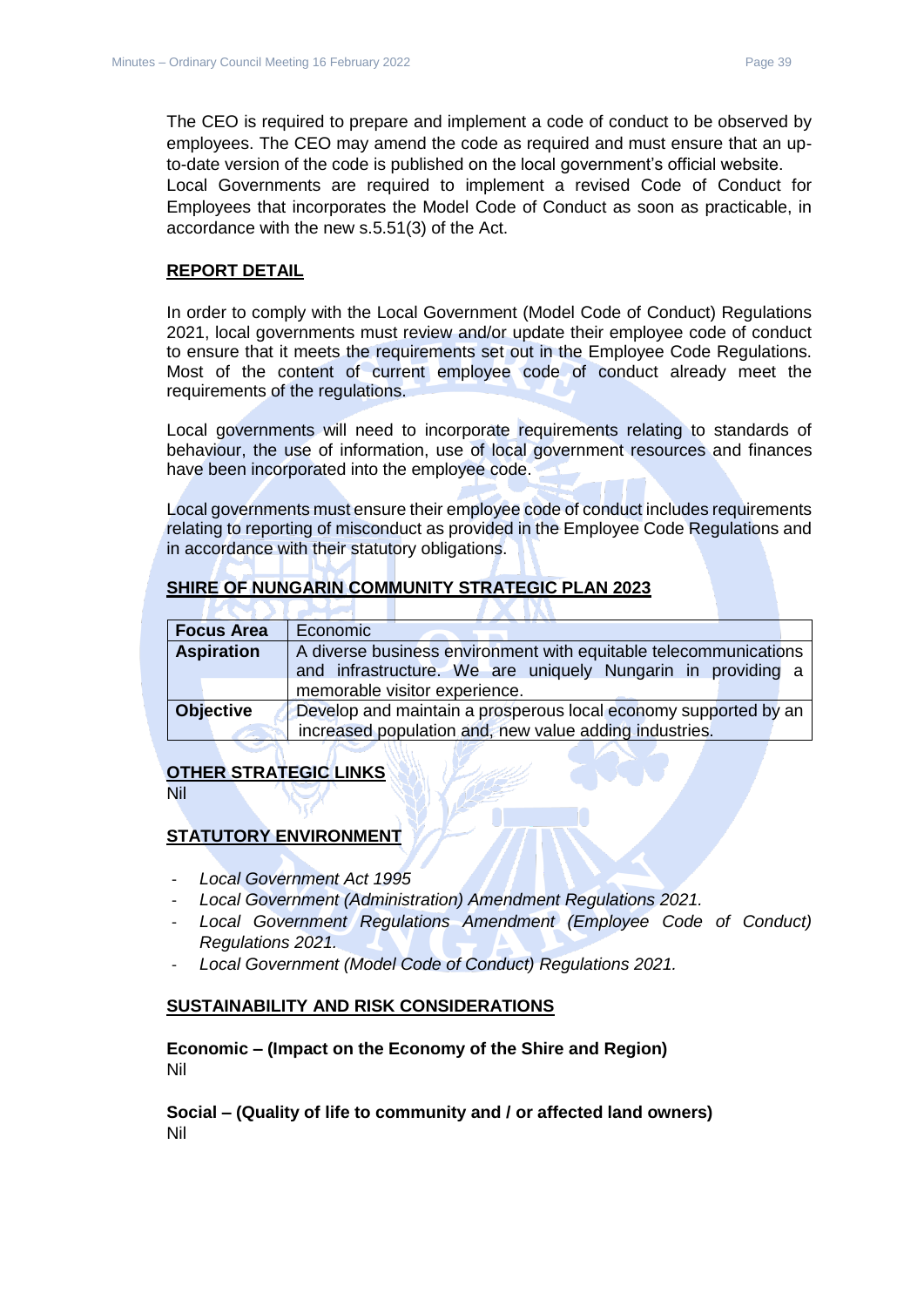# **Policy Implications**

Nil

# **Risk Management Implications**

| <b>Risk Level</b> | l Comment                                                           |
|-------------------|---------------------------------------------------------------------|
| . High            | Council is required by the Local Government Act 1995, to update its |
|                   | 'Employee Code of Conduct'. Not complying with the Act will be      |
|                   | reflected in the annual Compliance Audit Report.                    |

# **CONSULTATION**

| Nil<br>a.                    |  |
|------------------------------|--|
| <b>RESOURCE IMPLICATIONS</b> |  |
| <b>Financial</b><br>Nil      |  |
| <b>Workforce</b><br>Nil      |  |
| end                          |  |
| r i                          |  |
|                              |  |
|                              |  |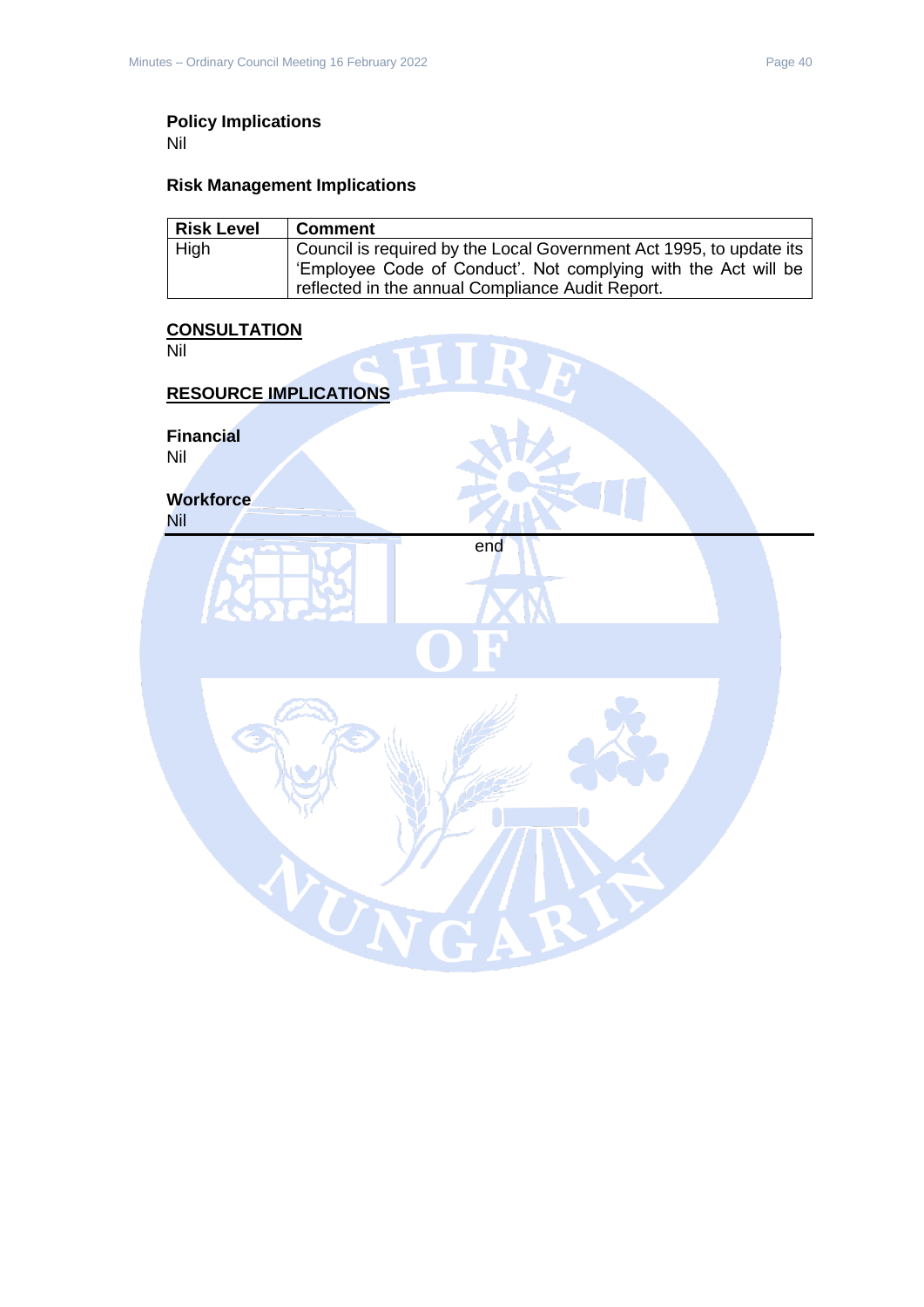- Cr Coumbe declared an interest affecting impartiality Item 8.9 Request to Waive Hire Fees Associated with the Vintage Rally – being the Chairman and the Nungarin Heritage Machinery and Army Museum.
- Cr Lee declared an interest affecting impartiality Item 8.9 Request to Waive Hire Fees Associated with the Vintage Rally – being a committee member of the Nungarin Heritage Machinery and Army Museum.
- Cr O'Connell declared an interest affecting impartiality Item 8.9 Request to Waive Fees Associated with the Vintage Rally – Being a member of the Nungarin Heritage Machinery and Army Museum Committee.

<span id="page-40-0"></span>

| 8.9<br><b>REQUEST TO WAIVE HIRE FEES - VINTAGE RALLY</b> |                                       |
|----------------------------------------------------------|---------------------------------------|
| File Ref:                                                | 24.2.1.1                              |
| <b>Previous Item Ref:</b>                                | Nil                                   |
| Applicant:                                               | <b>Nil</b>                            |
| <b>Author and Title:</b>                                 | Leonard Long, Chief Executive Officer |
| <b>Declaration of Interest:</b>                          | Nil                                   |
| <b>Voting Requirements</b>                               | <b>Simple Majority</b>                |
| <b>Attachment Number:</b>                                | Nil                                   |

# **COUNCIL RESOLUTION 6802/02/22**

**That Council Resolves to:** 

- **1. Approves the request from the Nungarin Heritage, Machinery and Army Museum to waive the hire fee for the portable ablutions required for the Vintage Rally subject to:**
	- **a. The cost of having the portable ablution emptied after the event is covered by the Nungarin Heritage, Machinery and Army Museum.**

**Moved: Cr K Dayman Seconded: Cr G Coumbe**

**CARRIED 7 / 7** 

#### **IN BRIEF**

Council is requested to consider waiving the hire fee associated with hiring the portable ablutions required to host the annual Vintage Rally.

#### **BACKGROUND**

A request has been received from the Nungarin Heritage, Machinery and Army Museum the event organisers of the Vintage Rally to be held at the Nungarin Heritage, Machinery and Army Museum in March 2022, to waive the hire fee imposed through the approved Fees and Charges for the portable ablutions.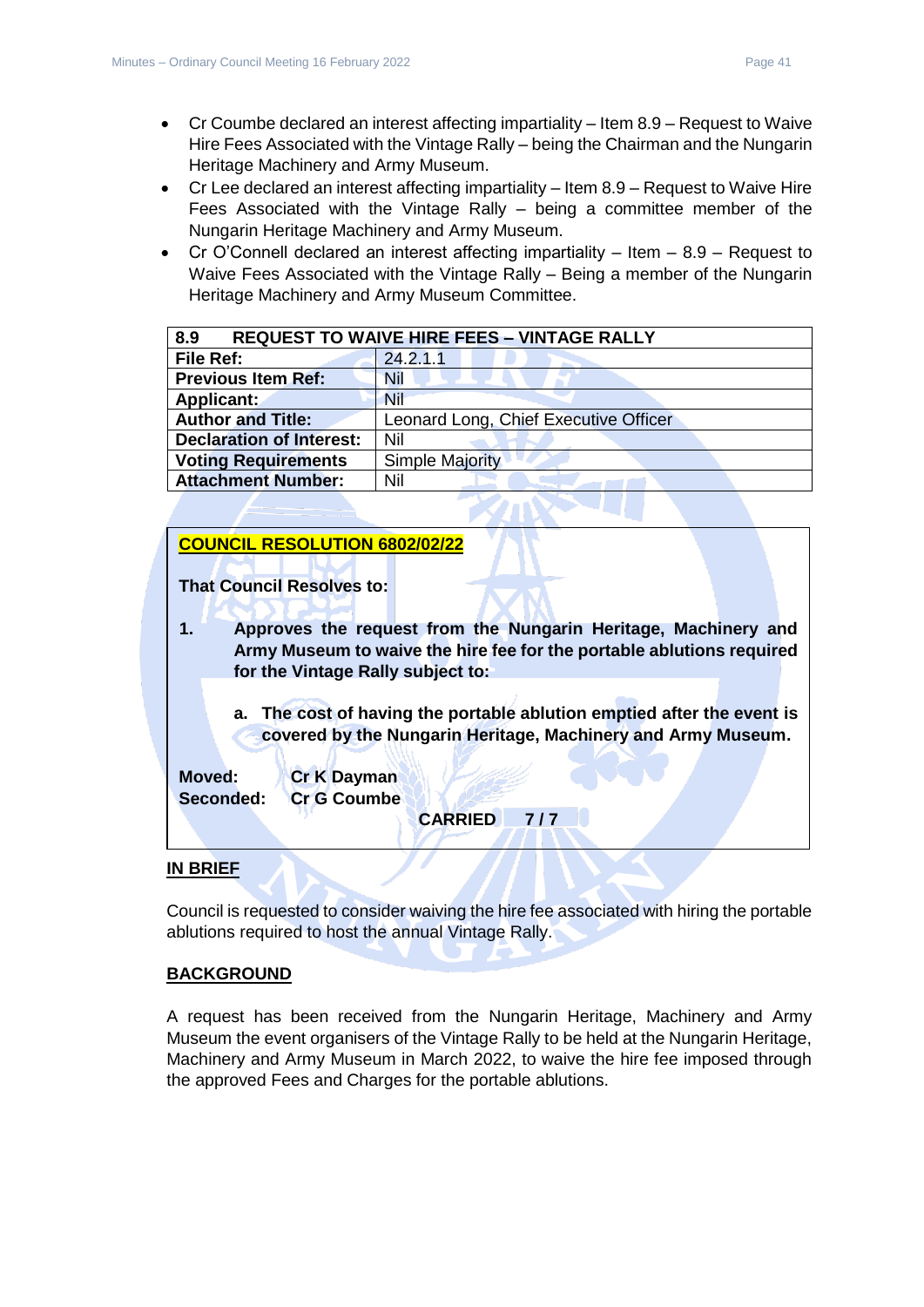Events such as the Vintage Rally boost the economy of the town due to the volume of visitors attracted to town, who use the local shop and or pub.

Officers believe it is important for the Council to support any event held in town and as such recommend the waiver of hire fees. However, Officers do not support the waiver of any bonds due to the potential of damage to the equipment / plant, considering the bond is refunded once the equipment / plant is returned.

#### **SHIRE OF NUNGARIN COMMUNITY STRATEGIC PLAN 2023**

| <b>Focus Area</b> | Social                                                             |
|-------------------|--------------------------------------------------------------------|
| <b>Aspiration</b> | Our Shire is healthy and happy, contributing to our progress, with |
|                   | accessible places and spaces and our transport is well connected   |
|                   | and safe                                                           |
| <b>Objective</b>  | Plan and deliver sport and recreation, public and community events |

#### **OTHER STRATEGIC LINKS**

Nil

# **STATUTORY ENVIRONMENT**

Nil

# **SUSTAINABILITY AND RISK CONSIDERATIONS**

#### **Economic – (Impact on the Economy of the Shire and Region)**

The economy of the town will benefit from the event, as a result of the number of visitors and their subsequent spending power.

#### **Social – (Quality of life to community and / or affected land owners)**

Due to the relative remote location of Nungarin an event such as the Vintage Rally will provide both the immediate community as well as the surrounding community an additional social event to attend

#### **Policy Implications**

Nil

#### **Risk Management Implications**

| <b>Risk Level</b> | <b>Comment</b>                                                    |
|-------------------|-------------------------------------------------------------------|
| Medium            | Events as proposed could attract large numbers of people. Waiving |
|                   | the bond is considered a risk due to potential damage.            |

# **CONSULTATION**

Nil

#### **RESOURCE IMPLICATIONS**

#### **Financial**

Should Council approve the request the potential income lost is \$100

#### **Workforce**

Nil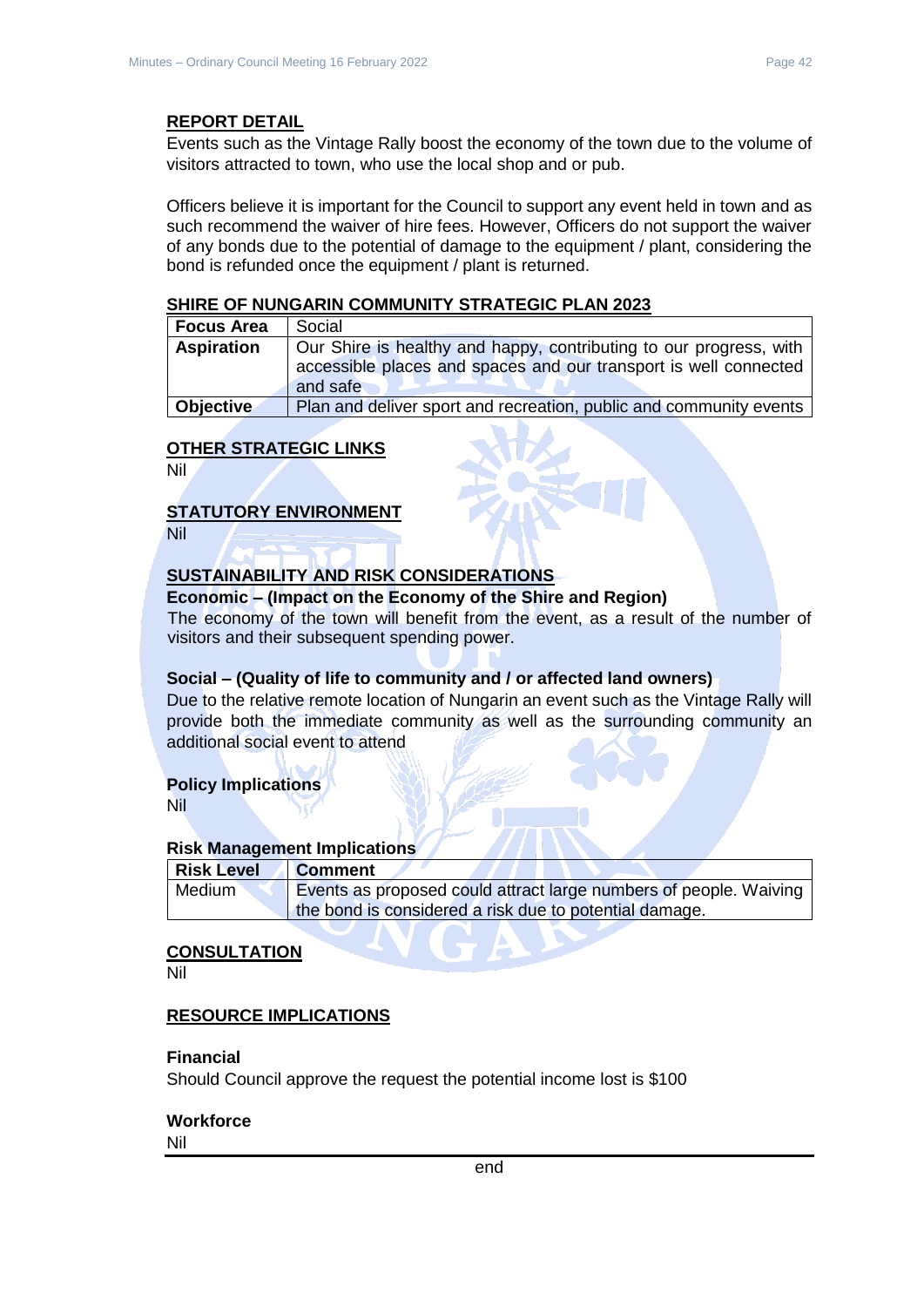<span id="page-42-0"></span>

| <b>ENDORSEMENT OF DISABILITY ACCESS AND INCLUSION PLAN 2022</b><br>8.10 |                                              |  |
|-------------------------------------------------------------------------|----------------------------------------------|--|
| - 2027                                                                  |                                              |  |
| File Ref:                                                               | 3.4.1                                        |  |
| <b>Previous Item Ref:</b>                                               | Nil                                          |  |
| <b>Applicant:</b>                                                       | Nil                                          |  |
| <b>Author and Title:</b>                                                | Leonard Long, Chief Executive Officer        |  |
| <b>Declaration of Interest:</b>                                         | Nil                                          |  |
| <b>Voting Requirements</b>                                              | <b>Simple Majority</b>                       |  |
| <b>Attachment Number:</b>                                               | 8.10A - Disability Access and Inclusion Plan |  |

#### **COUNCIL RESOLUTION 6803/02/22**

**That Council Resolves to:** 

- **1. Endorse the Disability Access and Inclusion Plan attached as attachment 8.10A, for community consultation, subject to:**
	- **a. No material comments being received during the community consultation period, the Disability Access and Inclusion Plan be considered adopted by Council. The date of the adoption shall be the date of the first Ordinary Council Meeting following the community consultation period.**
- **2. Request the Chief Executive Officer to forward the Disability Access and Inclusion Plan to the Department of Communities.**

**Moved: Cr M Caughey Seconded: Cr K Dayman**

**CARRIED 7 / 7** 

#### **IN BRIEF**

Council is requested to consider endorsing the updated Disability Access and Inclusion Plan (DAIP) 2022 -2027, attached as **attachment 8.10A**.

#### **BACKGROUND**

It is a legislative requirement of the Disability Services Act 1993, that all local governments prepare and submit a Disability Access and Inclusion Plan to the relevant Government department.

Disability Access and Inclusion Plan are required to be prepared for a five-year period and is to be reported on annually to the Department of Communities as well as in the Annual Report.

The existing Disability Access and Inclusion Plan has expired and as such the draft plan has been prepared for endorsement / adoption.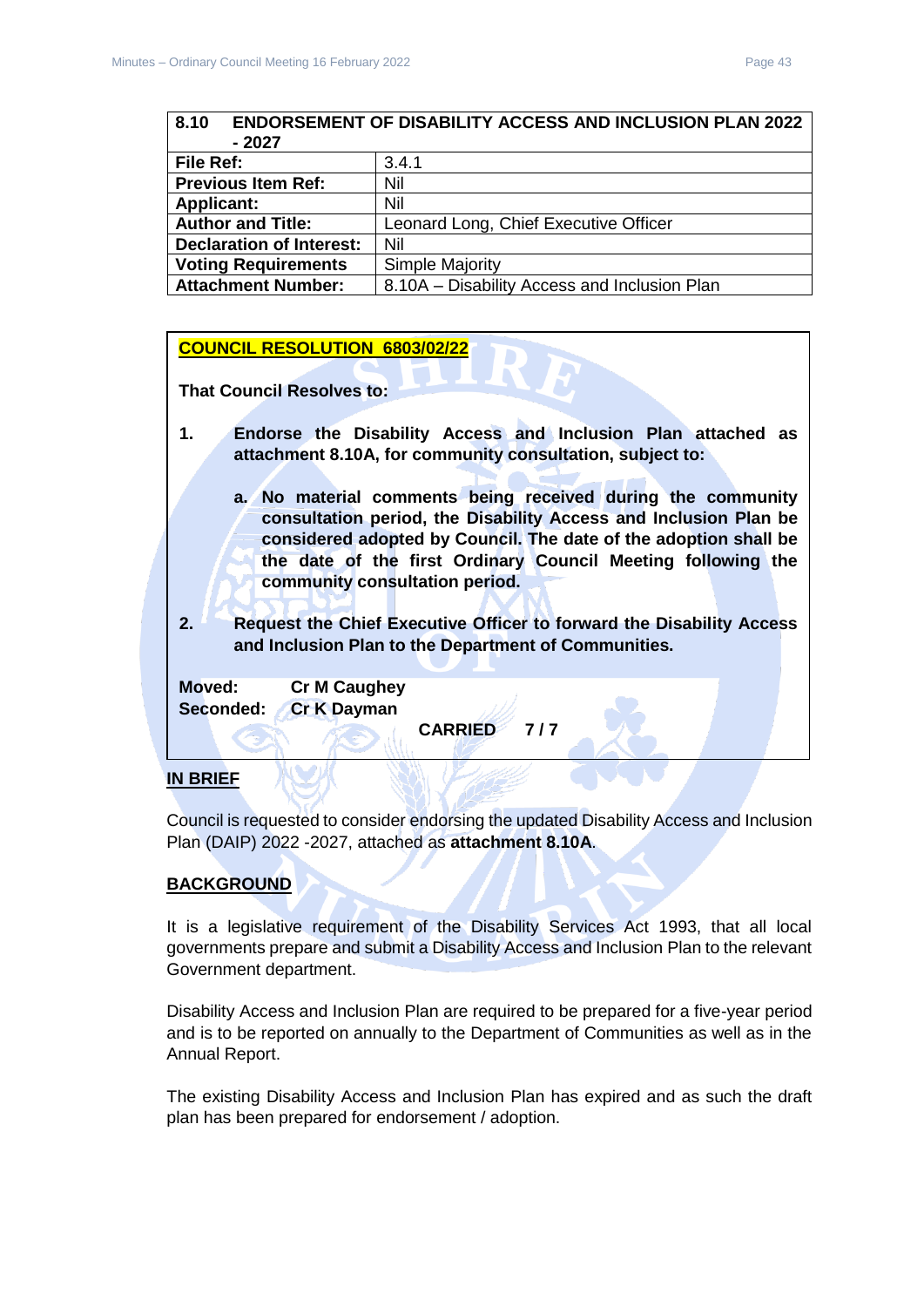#### **REPORT DETAIL**

The objective of the Disability Access and Inclusion Plan is to provide local governments with a five-year plan that identifies ways to improve not just access to Shire facilities but also community services. Works identified in the plan can be used to inform the annual budget.

#### **SHIRE OF NUNGARIN COMMUNITY STRATEGIC PLAN 2023**

| <b>Focus Area</b> | Social                                                             |
|-------------------|--------------------------------------------------------------------|
| <b>Aspiration</b> | Our Shire is healthy and happy, contributing to our progress, with |
|                   | accessible places and spaces and our transport is well connected   |
|                   | and safe                                                           |
| <b>Objective</b>  | Plan and deliver sport and recreation, public and community events |

#### **OTHER STRATEGIC LINKS**

Nil

# **STATUTORY ENVIRONMENT**

#### *Disability Services Act 1993*

Part 5 of the Act requires all local governments to have a Disability Access and Inclusion Plan in place and be reviewed every five years.

#### **SUSTAINABILITY AND RISK CONSIDERATIONS**

#### **Economic – (Impact on the Economy of the Shire and Region)**

Ensuring Shire facilities and services cater for those with a disability can have the potential to benefit the economy of the Shire and the region.

#### **Social – (Quality of life to community and / or affected land owners)** Nil

#### **Policy Implications**

Nil

#### **Risk Management Implications**

| <b>Risk Level</b> | Comment                                                             |
|-------------------|---------------------------------------------------------------------|
| High              | Council is required by legislation to have a Disability Access and  |
|                   | Inclusion Plan, not complying with the Act will be reflected in the |
|                   | annual Compliance Audit Report.                                     |

#### **CONSULTATION**

Prior to the adoption of the Plan, the Plan will be advertised for community consultation for a period of 21 days, providing the community / stakeholders an opportunity to comment in the following manner.

- Copy of the Plan will be placed on the Shire website.
- Information with a link to the website will be placed on FaceBook.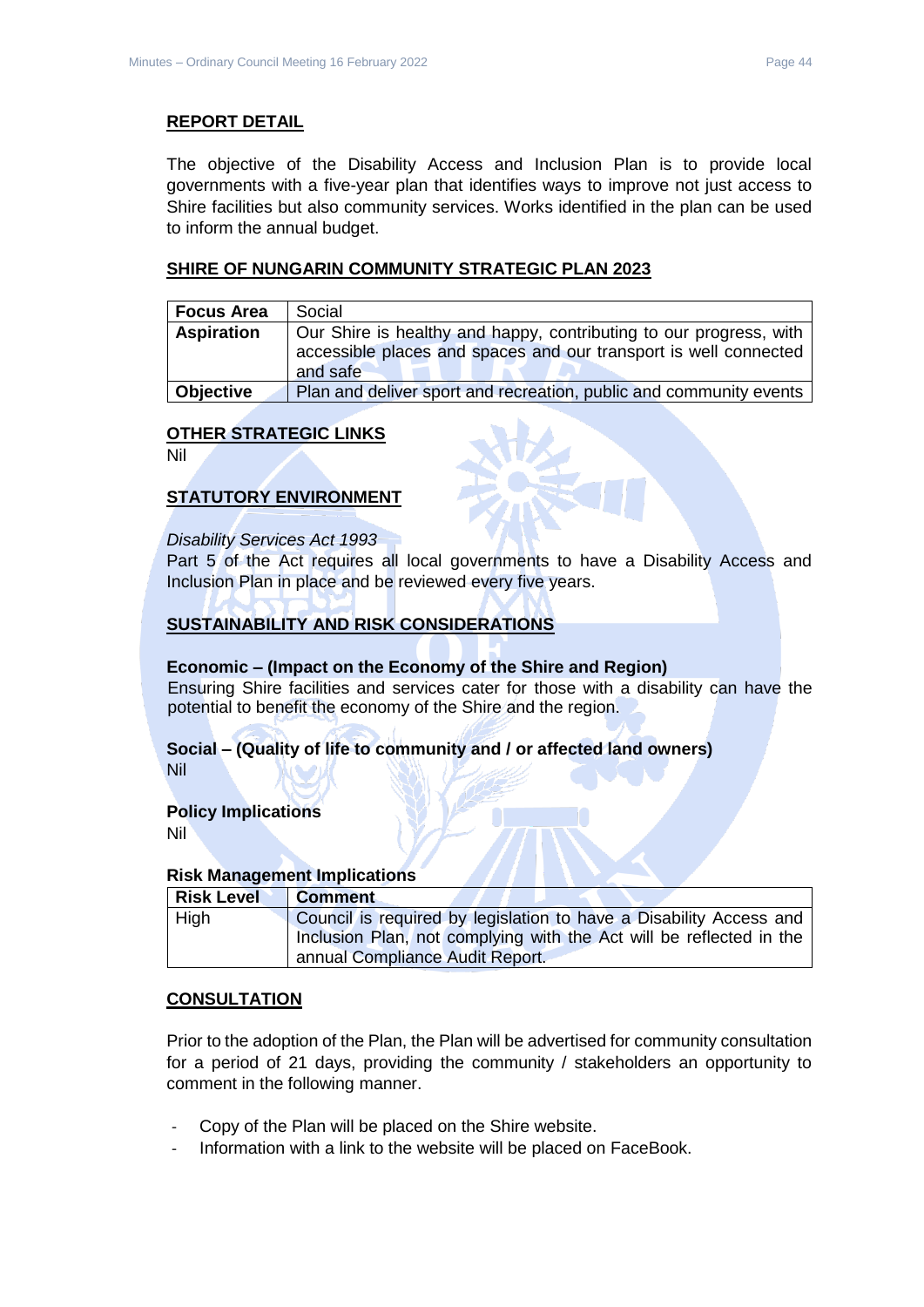- Information will be placed in the Nungarin Newslink directing anyone who would like a copy to contact the Administration Office.

If no material comments are received that substantially change the Plan it is recommended the Plan be endorsed.

#### **RESOURCE IMPLICATIONS**

#### **Financial**

Initiatives identified in the Disability Access and Inclusion Plan are not automatically included in the annual budget, but are considered during the preparation of the annual budget.

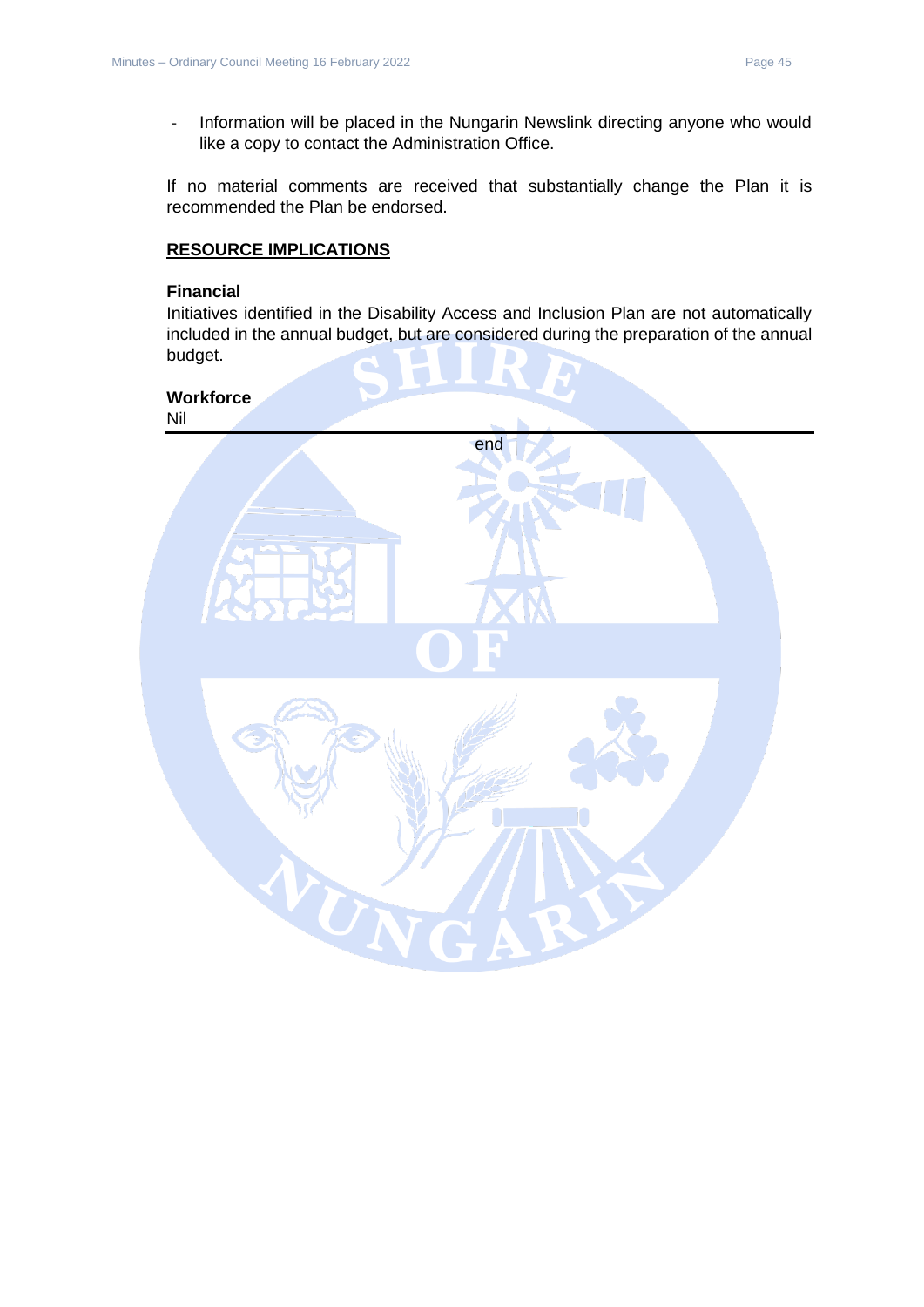<span id="page-45-0"></span>

| <b>APPROVAL OF CORPORATE CREDIT CARD</b><br>8.11 |                                                    |  |
|--------------------------------------------------|----------------------------------------------------|--|
| File Ref:                                        | 10 Financial Management                            |  |
| <b>Previous Item Ref:</b>                        | Nil                                                |  |
| <b>Applicant:</b>                                | Nil                                                |  |
| <b>Author and Title:</b>                         | Leonard Long, Chief Executive Officer              |  |
| <b>Declaration of Interest:</b>                  | Nil                                                |  |
| <b>Voting Requirements</b>                       | <b>Simple Majority</b>                             |  |
| <b>Attachment Number:</b>                        | 8.11A - Draft Policy FM001 - Corporate Credit Card |  |

# **COUNCIL RESOLUTION 6804/02/22**

**That Council Resolves to:** 

**1. Adopt Policy FM001 – Corporate Credit Card attached as attachment 8.11A.**

**Moved: Cr K Dayman Seconded: Cr W Lee**

**CARRIED 7 / 7** 

#### **IN BRIEF**

Council is requested to consider adopting policy FM001 – Corporate Credit Card, attached as **attachment 8.11A**.

# **BACKGROUND**

The policy proposed has come about due to the growing number of vendors not accepting EFT payments or purchase orders. In these instances, staff are using their own personal credit cards which is not good practice and generally frowned upon by the auditors.

# **REPORT DETAIL**

Should Council approve the policy, only one credit card will be permitted, and will be issued to the Chief Executive Officer. The policy also outlines the conditions under which the credit card may be used.

The proposed credit card limited is reflective of the "Procurement Thresholds and Requirements" contained within Policy 1.22 Procurement Policy, which reads as follows:

| Range<br>(excluding GST) | <b>Requirements</b>                                                                                                                                                                                                                          |
|--------------------------|----------------------------------------------------------------------------------------------------------------------------------------------------------------------------------------------------------------------------------------------|
| $\vert$ \$0 - \$7,500    | Purchase directly from a supplier or at least one (1) oral or written<br>quotation must be obtained from a suitable supplier, either from:<br>• an existing panel of pre-qualified suppliers administered and<br>maintained by the Shire; or |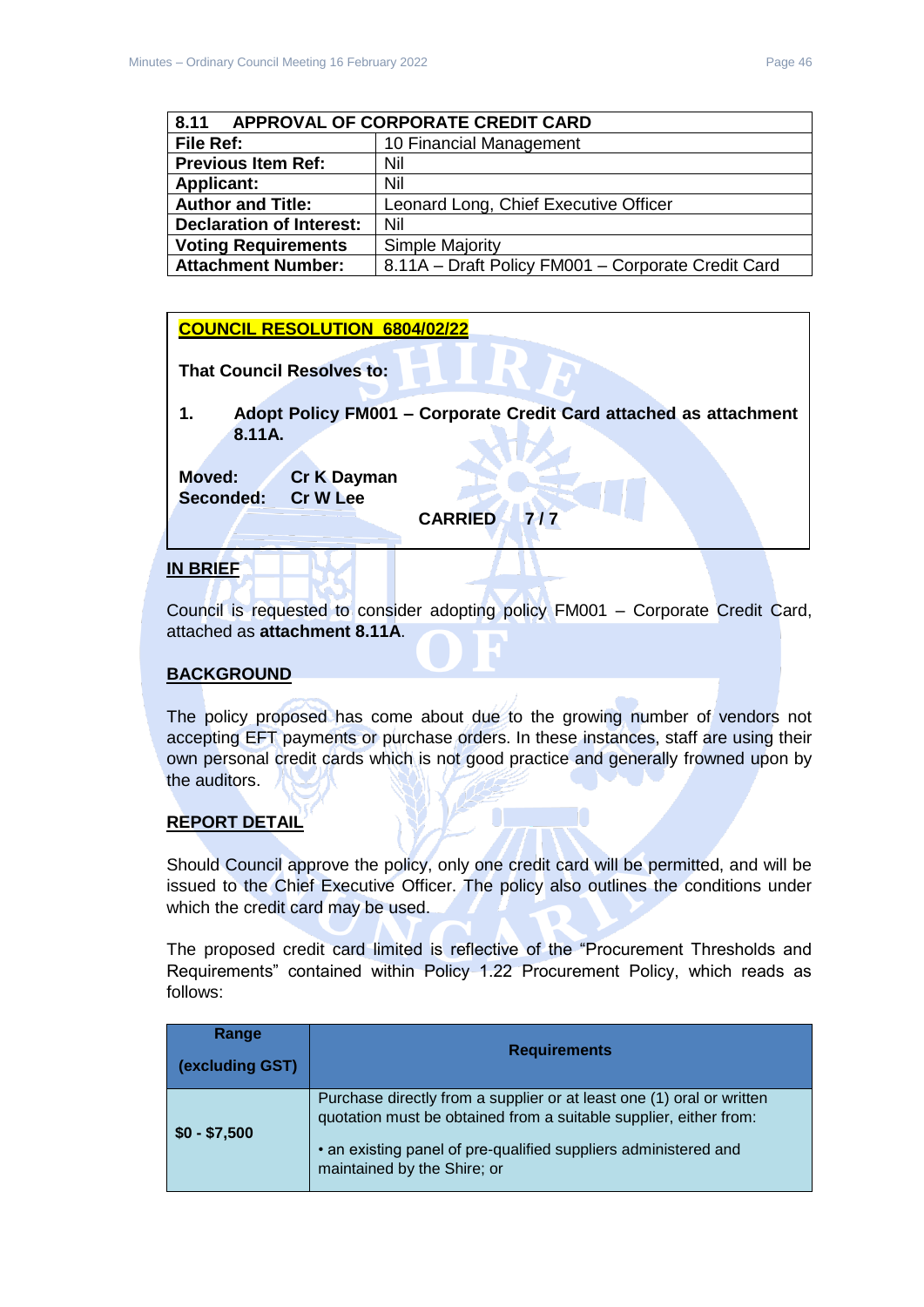| • a pre-qualified supplier on the WALGA Preferred Supply Program or<br>State Government Common Use Arrangement (CUA); or |
|--------------------------------------------------------------------------------------------------------------------------|
| • from the open market.                                                                                                  |

#### **SHIRE OF NUNGARIN COMMUNITY STRATEGIC PLAN 2023**

| Focus Area        | Civic Centre                                                    |
|-------------------|-----------------------------------------------------------------|
| <b>Aspiration</b> | A strong local democracy with an actively engaged community and |
|                   | effective partnership.                                          |
| Objective         | A shire that prospers through partnership and good governance.  |

# **OTHER STRATEGIC LINKS**

Nil

#### **STATUTORY ENVIRONMENT**

*Local Government Act 1995*

*Local Government (Financial Management) Regulations 1996*

#### **SUSTAINABILITY AND RISK CONSIDERATIONS**

**Economic – (Impact on the Economy of the Shire and Region)** Nil

**Social – (Quality of life to community and / or affected land owners)** Nil

#### **Policy Implications**

Nil

# **Risk Management Implications**

| <b>Risk Level</b> | <b>Comment</b>                                                      |
|-------------------|---------------------------------------------------------------------|
| Medium            | Significant auditing protocols are required to ensure compliant use |
|                   | of a corporate credit card with expenditures on the card to be      |
|                   | reflected on the monthly payment list provided to Council.          |

#### **CONSULTATION**

Financial Consultant – Darren Long

#### **RESOURCE IMPLICATIONS**

#### **Financial**

Purchases made with the credit card will be required to have a corresponding budget approved by Council through the Annual Financial Budget.

#### **Workforce**

Nil